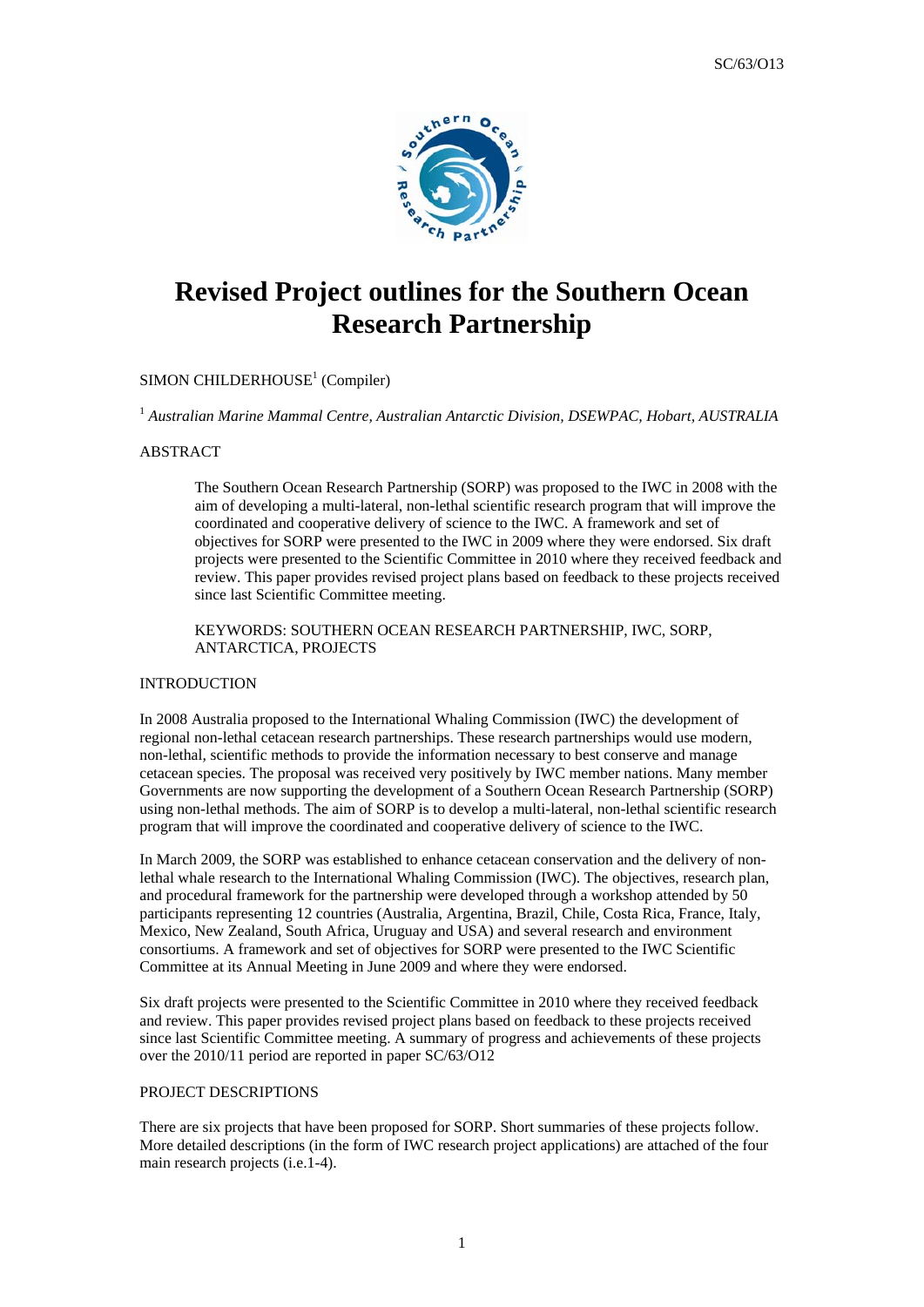## *1. Distribution, relative abundance, migration patterns and foraging ecology of three ecotypes of killer whales in the Southern Ocean [APPENDIX 1]*

There are three ecotypes of killer whales described from Antarctic waters that comprise at least three separate species. Little is known about these ecotypes and it is important to understand these populations as killer whales play a key role in the Antarctic marine ecosystem. This is especially true with respect to the impacts that they have on prey populations including marine mammals, fish and penguins. This project will investigate the factors relative to the ecosystem impact of three species killer whales that occur in Antarctic and adjacent waters, by focusing on their systematic relationships, abundance, distribution, movement patterns and prey preferences. Collaborators are from USA, Brazil, France and Canada.

### *2. Foraging ecology and predator-prey interactions between baleen whales and krill: a multi-scale comparative study across Antarctic regions [APPENDIX 2]*

Little is known about the dynamics of predator‐prey interactions and the response of baleen whales to the distribution of their prey in the Antarctic. As a particularly important marine ecosystem (e.g. climate change impacts and international management of marine living resources) research focused on cetacean foraging ecology in the Antarctic represents a critical data gap. We propose to use novel tagging technologies combined with traditional scientific hydro-acoustic methods to quantify the types and frequency of prey consumed and daily consumption rates of poorly understood yet ecologically integral and recovering krill predators in the Antarctic, the humpback and minke whale. Collaborators are from USA and Australia for phase 1 and potentially Brazil, South Africa and Germany for phase 2.

#### *3. Acoustic trends in abundance, distribution, and seasonal presence of Antarctic blue whales and fin whales in the Southern Ocean [APPENDIX 3]*

This initiative aims to implement a long term acoustic research program that will examine trends in Southern Ocean blue and fin whale population growth, distribution, and seasonal presence through the use of passive acoustic monitoring techniques. Current understanding of blue and fin whale life history characteristics, population abundance, and any post-whaling recovery is extremely limited. While obtaining accurate absolute abundance estimates is currently beyond the reach of passive acoustic methods, measures of relative abundance are easily obtainable and can be conducted in a consistent manner. Comparison of relative abundance estimates from individual locations across many years collected by acoustic surveys can provide a precise measure of population growth. Comparison of relative abundance estimates within and between locations and years can further be used to assess trends in distribution and seasonal presence over time. Collaborators are from Australia, France, USA and Germany.

## *4. What is the distribution and extent of mixing of Southern Hemisphere humpback whale populations around Antarctica? Phase 1: East Australia and Oceania [APPENDIX 4]*

An improved understanding of the movements and mixing of humpback whales around Antarctica has been identified as a priority for the IWC. This information is integral to assessing the recovery of depleted populations. A key step in assessing recovery is estimating pre-exploitation size which requires knowledge of stock identity and appropriate allocation of historic catches to correct stocks. An improved understanding of the migratory and feeding behaviour of humpback whales would allow the more appropriate allocation of catches made in this region which would improve the accuracy of recovery assessments and estimates of pre-whaling population sizes. Collaborators include New Zealand, Australia, USA, France, Samoa, Tonga and Chile.

### *5. Living whales in the Southern Hemisphere*

This project entails the undertaking of a technical conference/workshop to review the strengths and weaknesses of available non-lethal research methods for studies of living whale in the Southern Ocean and their ecological roles in the Southern Hemisphere. The objectives are to advance the synergies of non-lethal methods for investigations addressing four broad themes covering (*i*) molecular techniques, (*ii*) biologging, (*iii*) remote sensing and (*iv*) long term data sets which will each comprise a key note speaker, some detailed case studies, followed by a panel discussion. The Symposium will be followed by four workshops covering (*i*) health assessment of live whales, (*ii*) advances in tagging attachment techniques, (*iii*) non-lethal ageing techniques and, (*iv*) the estimation of diet and consumption rates. A date for this symposium was originally set for September 2011 but due to operational reasons, this date has been changed to March or April 2012, with final dates to be confirmed at Scientific Committee 2011. The venue will be Puerto Varas, 15km from Puerto Montt, in Chile and kindly supported by the Chilean Ministry of Foreign Affairs and Chilean Navy.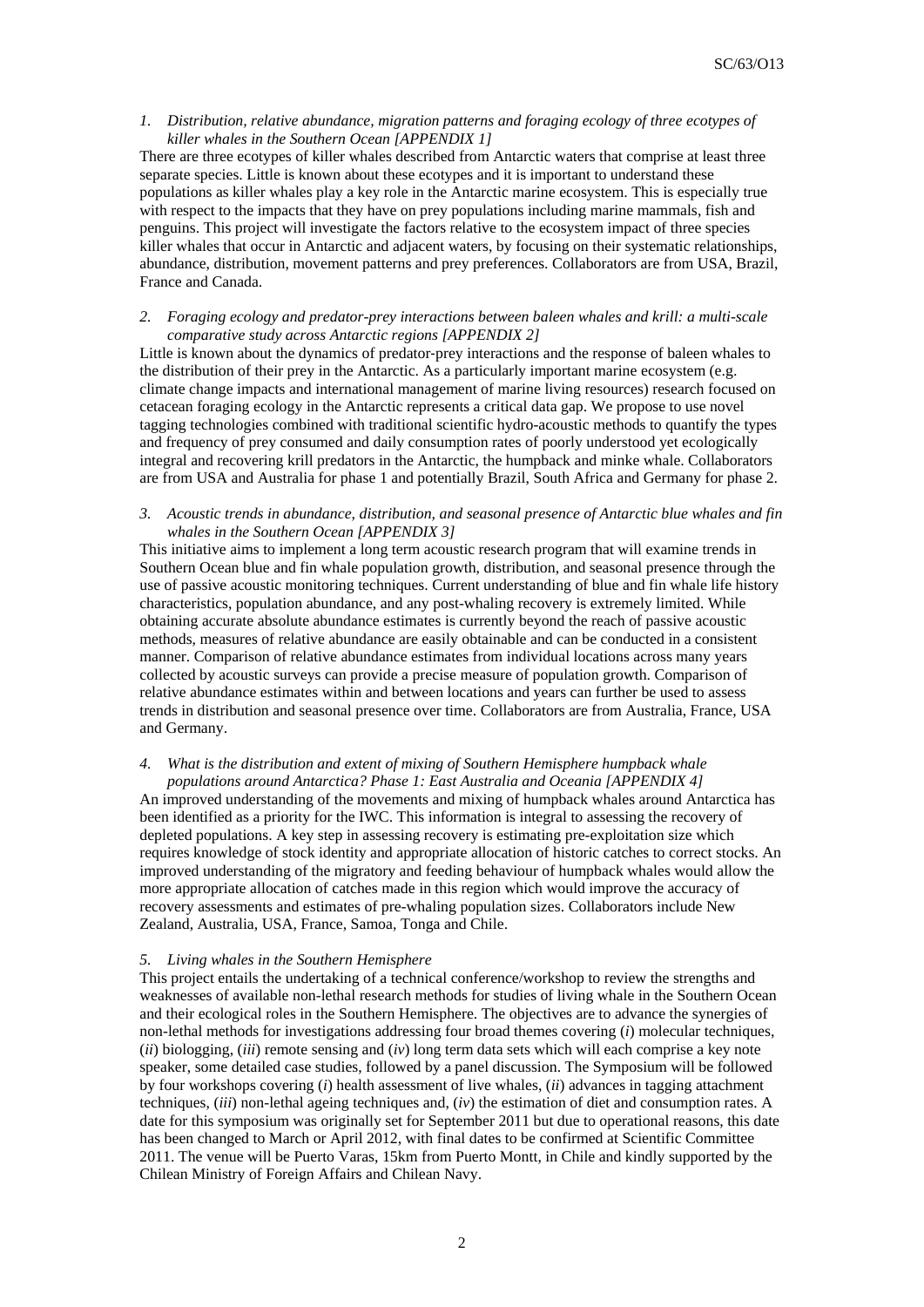### *6. 2013/14 The SORP Year of the Whale*

This is one of the core SORP research projects. Based on discussions at two technical meetings and the SORP Steering Committee Workshop in Paris, this project has been further scoped and developed. The exact focus for this project will be discussed at SC 63 but is likely to include the development of a circumpolar estimate of abundance for Antarctic blue whales. These surveys for Antarctic blue whales are likely to use vocalisations to detect and track calling whales, thereby maximising encounters during surveys. Further information about this project is available in papers SC/63/O13 and SC/63/SH3 and this project will be discussed in detail at Scientific Committee in 2011.

## FEEDBACK FROM SCIENTIFIC COMMITTEE

These projects were presented to Scientific Committee in 2010 and considerable feedback and support were received. This feedback has helped the Investigators to revise and improve the project proposals. The revised project proposals are reported here.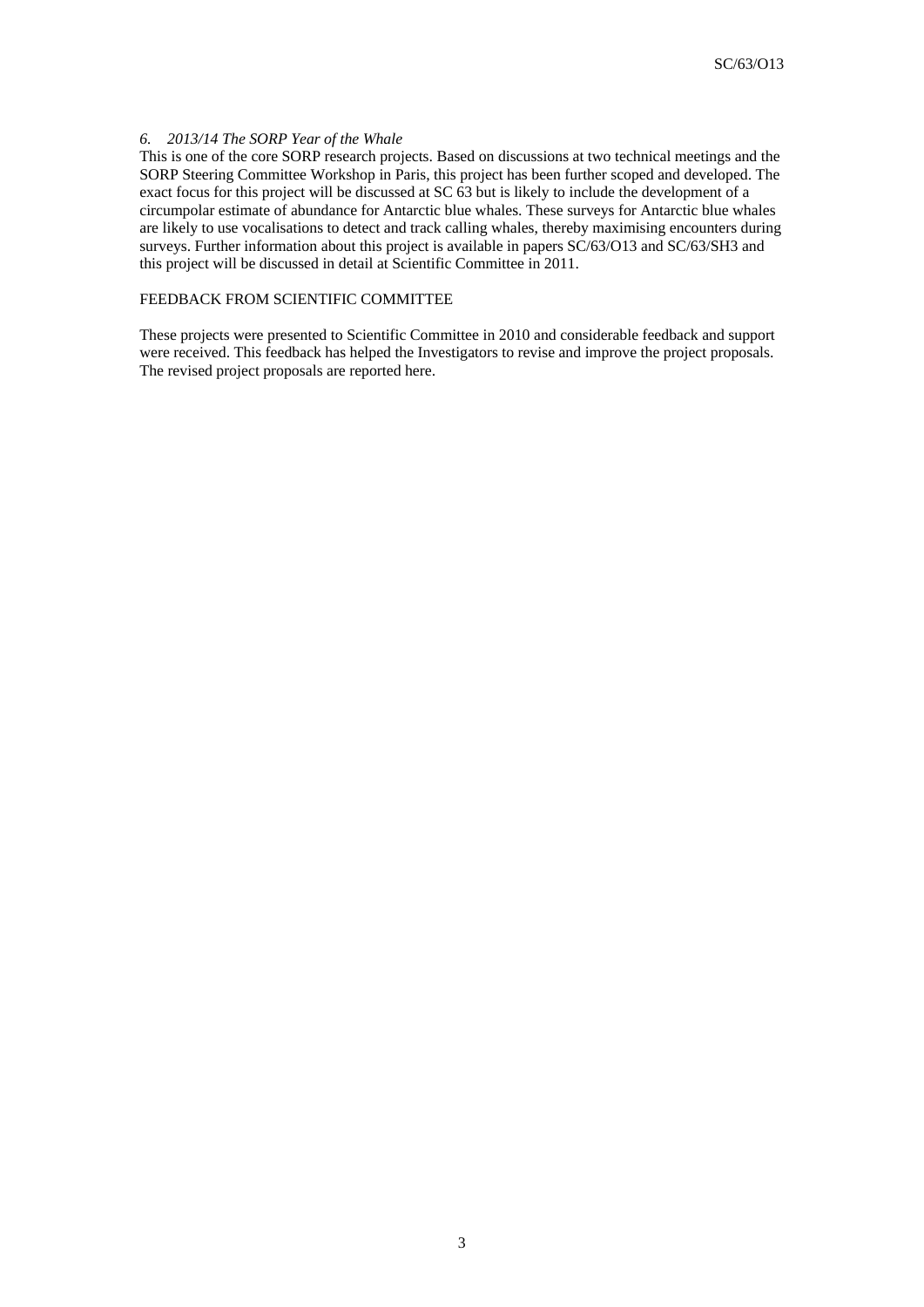# **APPENDIX 1: SORP Killer whale proposal**

# **SORP RESEARCH PROPOSAL**

# **1. TITLE OF PROJECT**

A proposal to study distribution, relative abundance, migration patterns and foraging ecology of three ecotypes of killer whales in Antarctic and adjacent waters.

# **2. DETAILS OF NAMED INVESTIGATORS**

| Name               | Robert Pitman (Project Coordinator & Steering Group Member)                                              |  |  |
|--------------------|----------------------------------------------------------------------------------------------------------|--|--|
| Address            | NOAA Fisheries, Southwest Fisheries Science Center, 8604 La Jolla Shores Dr., La<br>Jolla, CA 92037, USA |  |  |
| Email              | Robert.Pitman@noaa.gov                                                                                   |  |  |
| <b>Nationality</b> | USA                                                                                                      |  |  |
| Domicile           | USA                                                                                                      |  |  |

| Name        | John Durban (Steering Group Member)                                                                      |  |
|-------------|----------------------------------------------------------------------------------------------------------|--|
| Address     | NOAA Fisheries, Southwest Fisheries Science Center, 8604 La Jolla Shores Dr., La<br>Jolla, CA 92037, USA |  |
| Email       | John.Durban@noaa.gov                                                                                     |  |
| Nationality | USA                                                                                                      |  |
| Domicile    | USA                                                                                                      |  |

| Name               | Paul Tixier (Steering Group Member)                                                                |  |
|--------------------|----------------------------------------------------------------------------------------------------|--|
| Address            | Centre d'Etudes Biologiques de Chizé – CNRS Villiers en Bois – 79360 Beauvoir<br>sur Niort, FRANCE |  |
| Email              | tixier@cebc.cnrs.fr                                                                                |  |
| <b>Nationality</b> | <b>FRANCE</b>                                                                                      |  |
| Domicile           | <b>FRANCE</b>                                                                                      |  |

| Name               | Christophe Guinet (Steering Group Member)                                                          |
|--------------------|----------------------------------------------------------------------------------------------------|
| Address            | Centre d'Etudes Biologiques de Chizé – CNRS Villiers en Bois – 79360 Beauvoir<br>sur Niort, FRANCE |
| Email              | guinet@cebc.cnrs.fr                                                                                |
| <b>Nationality</b> | <b>FRANCE</b>                                                                                      |
| Domicile           | <b>FRANCE</b>                                                                                      |

| Name               | Luciano Dalla Rosa (Steering Group Member)                                                                                                                                 |  |
|--------------------|----------------------------------------------------------------------------------------------------------------------------------------------------------------------------|--|
| Address            | Projeto Baleias/PROANTAR, Laboratório de Tartarugas e Mamíferos Marinhos,<br>Instituto de Oceanografia, Universidade Federal do Rio Grande/FURG, CP. 474,<br><b>BRAZIL</b> |  |
| Email              | $d$ alla@zoology.ubc.ca                                                                                                                                                    |  |
| <b>Nationality</b> | BRAZIL                                                                                                                                                                     |  |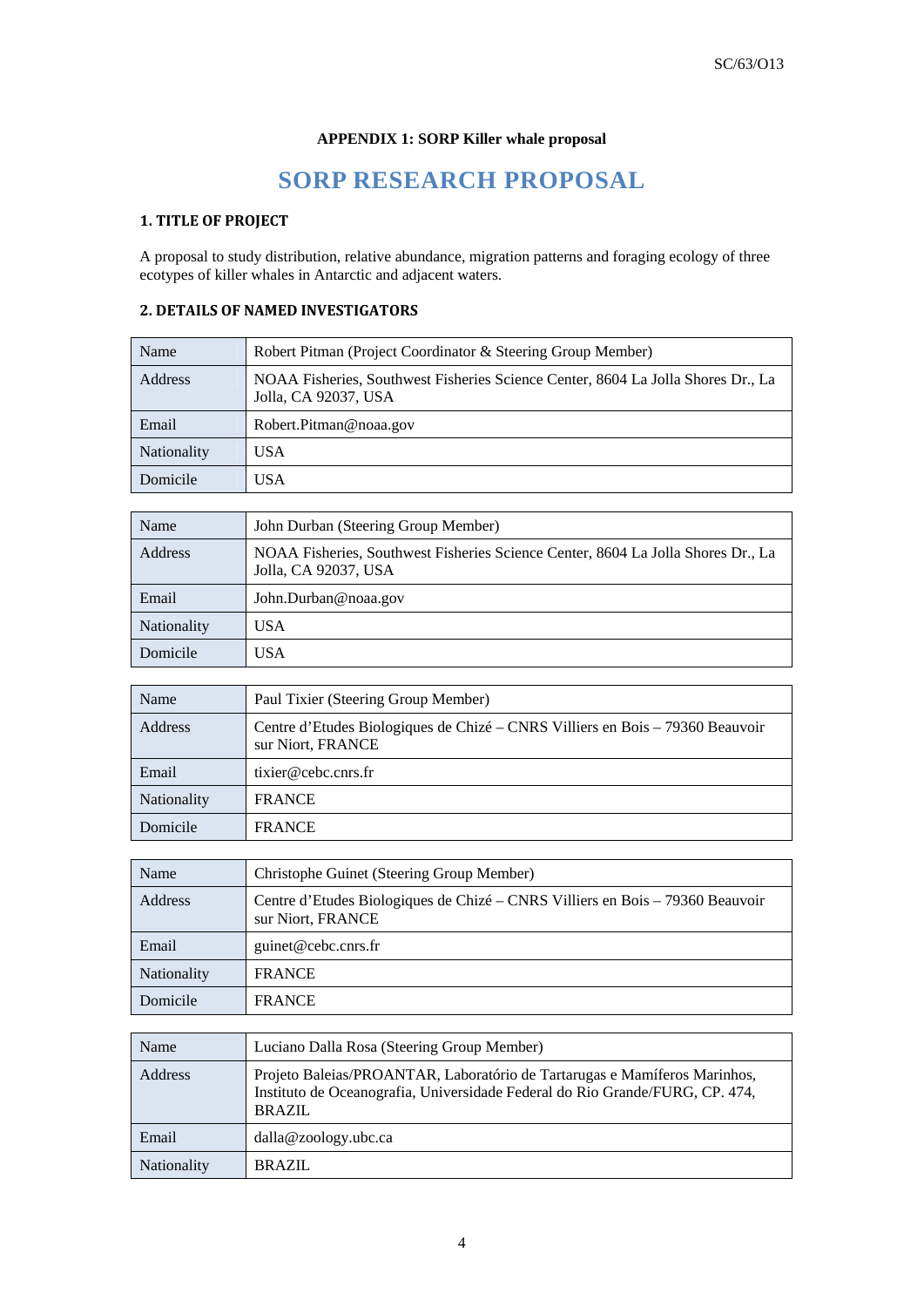## **3. DESCRIPTION OF PROJECT**

### *(i) Background to the proposal, underlying rationale and relevance to SORP objectives and IWC needs.*

Based on genetic analyses, it was recently suggested that the three ecotypes of killer whales (*Orcinus orca*) that have been described from Antarctic waters (types A, B, and C; Pitman and Ensor 2003) comprise at least three separate species (Morin et al. 2010). Because these types were only recently recognized, almost nothing is known about the abundance, seasonal occurrence, movements, prey preferences or preferred habitats of the different killer whale forms that occur Antarctica. This is important because these factors will contribute in large part to defining the role of killer whales in the Antarctic marine ecosystem, and in the lower latitude areas that they probably migrate to during the southern winter. This is especially true with respect to the impacts that they have on prey populations, which, depending on the type of killer whale, includes either marine mammals or fish, including the commercially valuable toothfish (*Dissostichus* spp.). The significance of killer whale movements and prey choice is also important with respect to depredation problems involving killer whales removing toothfish from longlines, especially near subantarctic islands (Tixier submitted). Killer whales are large, highly mobile and especially numerous in high latitudes; they will likely prove to be a key component within the Antarctic marine ecosystem, and in the waters beyond, and therefore they have been included within the core focus of SORP. Here we propose to study, for the first time, factors relative to the ecosystem impact of three species killer whales that occur in Antarctic and adjacent waters, by focusing on their systematic relationships, abundance, distribution, movement patterns and prey preferences.

#### Links to Specific IWC Recommendations

The proposed study is directly related to the following IWC recommendations for Southern Ocean research:

Recommendation 1: *It also noted that fisheries observers on longline vessels represent a potential source of data on killer whales in sub-Antarctic waters and recommends that the Secretariat contacts CCAMLR and requests a compilation of data on killer whale occurrence and fisheries interactions from their observer reports and supply those for consideration to the IWC* [SC59, SM, 14.1.1, p. 50]. A significant amount of data on killer whales is collected by observers onboard French Patagonian toothfish longliners operating within the Crozet and Kerguelen EEZs (CCAMLR 58.6 and 58.5.1), and is regularly reported to the CCAMLR scientific committee.

Recommendation 2: *Given the presence of at least three ecotypes in the Antarctic region, and the unresolved questions over the systematics of killer whales in this region, the Committee <i>recommends that additional morphological and genetic studies be carried out on samples from this large area* [SC59, SM, 14.1.2, p. 51]. Regarding this recommendation reports indicate the occurrence of at least 3 distinct ecotypes of killer whales in the Crozet and Kerguelen EEZs. Two of them (types A and B) belong to two of the three types described from Antarctica waters; the third is perhaps an additional type that needs further investigation.

Recommendation 3: *The Committee concluded that this method [estimating age from fatty acids blubber] has important implications for cetacean research and recommends that further effort be made to develop, test and, if appropriate, apply it in demographic studies to other cetacean species, including of large whales* [SC59, SM, 14.1.3, p. 51]. Regarding this recommendation, we have already contacted numerous operators of tourist vessels in the Antarctic Peninsula area and Ross Sea about obtaining photographs of killer whale encounters; from this we have obtained 1000s of images from scores of killer whale encounters, which will help immeasurably in building our photo-ID catalogs for those areas.

Recommendation 4: *(i) The Committee recommends the application of these tools [passive acoustic recorders, satellite tags, sea ice analytical tools] to future cetacean research in the Arctic and Antarctic and encourages researchers to continue the collaborative exchanges initiated at the symposium; (ii) For these reasons, the Committee strongly recommends the integration of cetacean research into these two programmes [ICCED and IPY]; (iii) The Workshop also strongly recommended the continuation (and where necessary, initiation) of long-term studies, both of cetaceans as well as key biotic and abiotic features of the environment; and (iv) The Workshop also*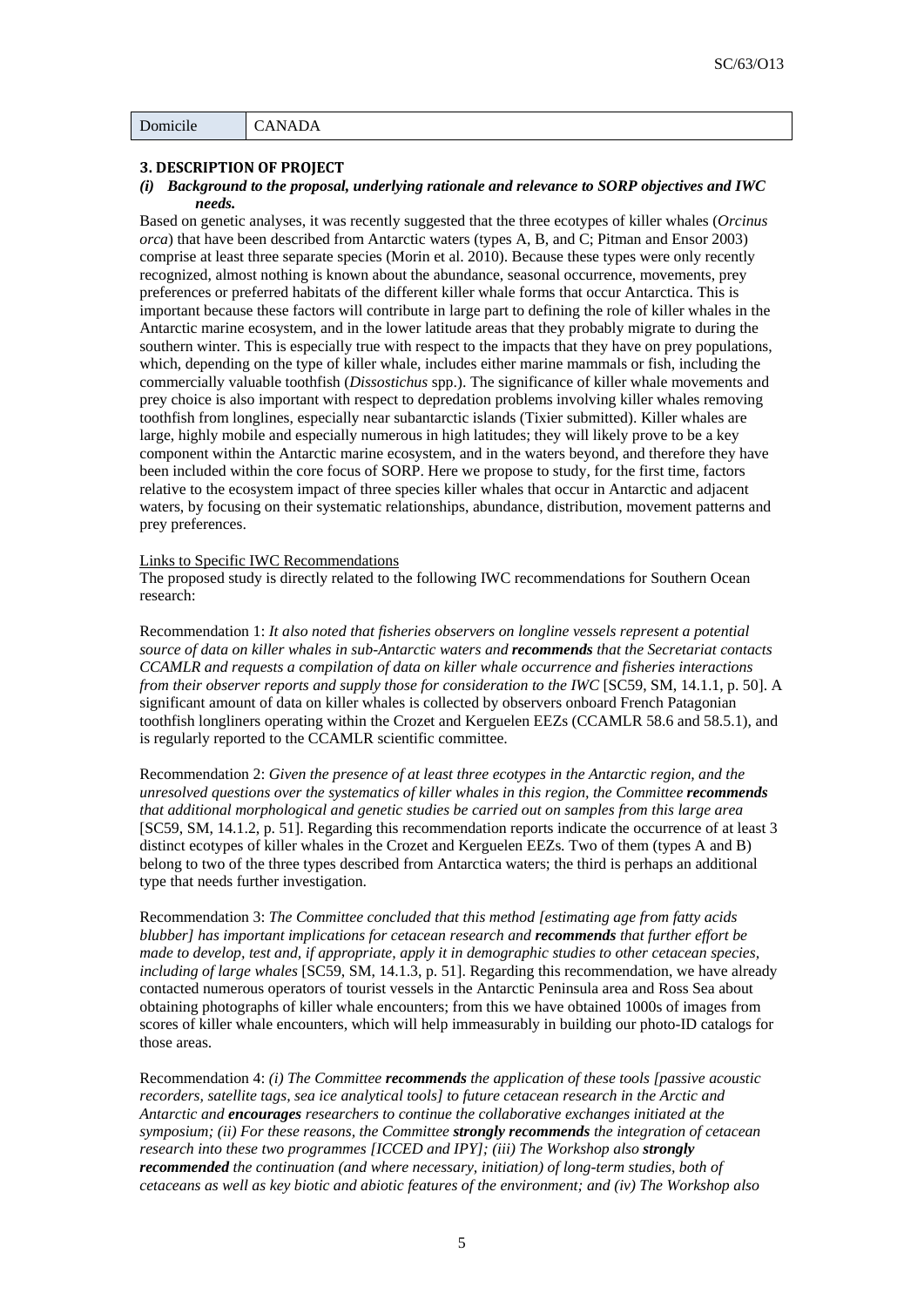*recognised the difficulties in developing (and measuring) suitable indices both of habitat quality and response in cetaceans. It recommended that further work be undertaken in this regard, particularly with respect to: (1) identifying key features of cetacean habitat; (2) reviewing methods used to assess cetacean nutritive status in both live and dead specimens, with a view to future standardisation of techniques; and (3) developing indices of cetacean response to various stressors* [SC58, E, 12.1, p. 43]. This project can also be linked to the four recommendations listed above from SC58 as satellite tags will be used extensively as well as passive acoustic recorders. Furthermore, the long term killer whale study at Crozet and Kerguelen will be continued and it is our intention to continue indefinitely the studies begun in the Peninsula area during 2008-09.

### *(ii) Specific objectives.*

The aim of this study is to better understand the systematics and ecology of killer whales in Antarctic and surrounding waters. Achieving some of these objectives will require international collaboration with researchers from various land bases and research platforms around Antarctica and in subantarctic waters. The main objectives of the proposed project are:

- to compile a killer whale sightings database from our own research cruises and from other vessels (tour ships, research vessels, etc.) to provide for the first time a detailed, up-to-date distribution map of the different killer whale types in Antarctic and adjacent waters, highlighting areas of concentration.
- to organize photo-ID catalogs for selected areas (e.g., Ross Sea, Antarctic Peninsula, Crozet/Kerguelen Is.) to be used for estimating local populations of killer whales (Durban et al. 2010). This will be based on photographs we have already taken and will be taking (several thousand images collected to date), as well as those that have been (and will be) sent to us on request from other sources.
- to collect projectile biopsy samples to support further phylogenetic studies of Antarctic and subantarctic killer whales (Morin et al. 2010); the same samples will also be used for comparative food habit studies (stable isotopes/fatty acids) and contaminant loads (e.g., Krahn et al. 2008).
- to deploy satellite tags to study local and seasonal movements of killer whales (Andrews et al. 2008) to determine if migration occurs among the different species and what the destinations might be.
- to record, during focal follows, observations of foraging habits and prey preferences of the different killer whale types in Antarctica (e.g., Pitman and Durban submitted a, b).
- to record acoustic vocalizations of the different types of killer whales in Antarctica and the subantarctic for comparative purposes.

### *(iii) Scientific methodology and approach.*

Our research in Antarctica will be conducted primarily from the small (21 m) motor-sailer *Golden Fleece* operating in the Antarctic Peninsula area. Additional data will be collected during the research activities of Projeto Baleias/PROANTAR (Brazilian Antarctic Program) around the Antarctic Peninsula. These activities will be conducted from the Oceanographic and Supply Vessel *Ary Rongel* (75 m) or the Polar Vessel *Almirante Maximiano* (91.6 m) and by launching small inflatable boats. Research around subantarctic islands will be conducted by fishery observers onboard longline fishing vessels and by workers from Alfred Faure Base on Possession Is., and occasionally from Port aux Francais on Kerguelen Is. In addition, we will be collaborating with SORP and other researchers working on platforms operating around the continent to provide a more comprehensive picture of the ecosystem impact of the world's largest apex predator in Antarctic waters.

The following are the questions we want to address and our proposed methods of investigation:

1. Abundance and Distribution – Nothing has been published on the relative abundance and distribution of the Antarctic killer whale ecotypes since three were first described in 2003 (Pitman and Ensor 2003). We are currently compiling a sightings data base which will provide a basis for identifying ecotype distributions and relative abundance and these come from three sources: 1) opportunistic sightings from tour ships, research vessels (including IWC/IDCR/SOWER) and from observers on longline fisheries vessels, 2) our own directed surveys, and 3) reports from research bases around the continent and on other subantarctic islands. We expect to collaborate with other researchers working on SORP vessels so that their sightings data can contribute a better understanding of distribution patterns for the different forms of killer whales. In areas of repeated coverage, we will produce photo catalogs and use mark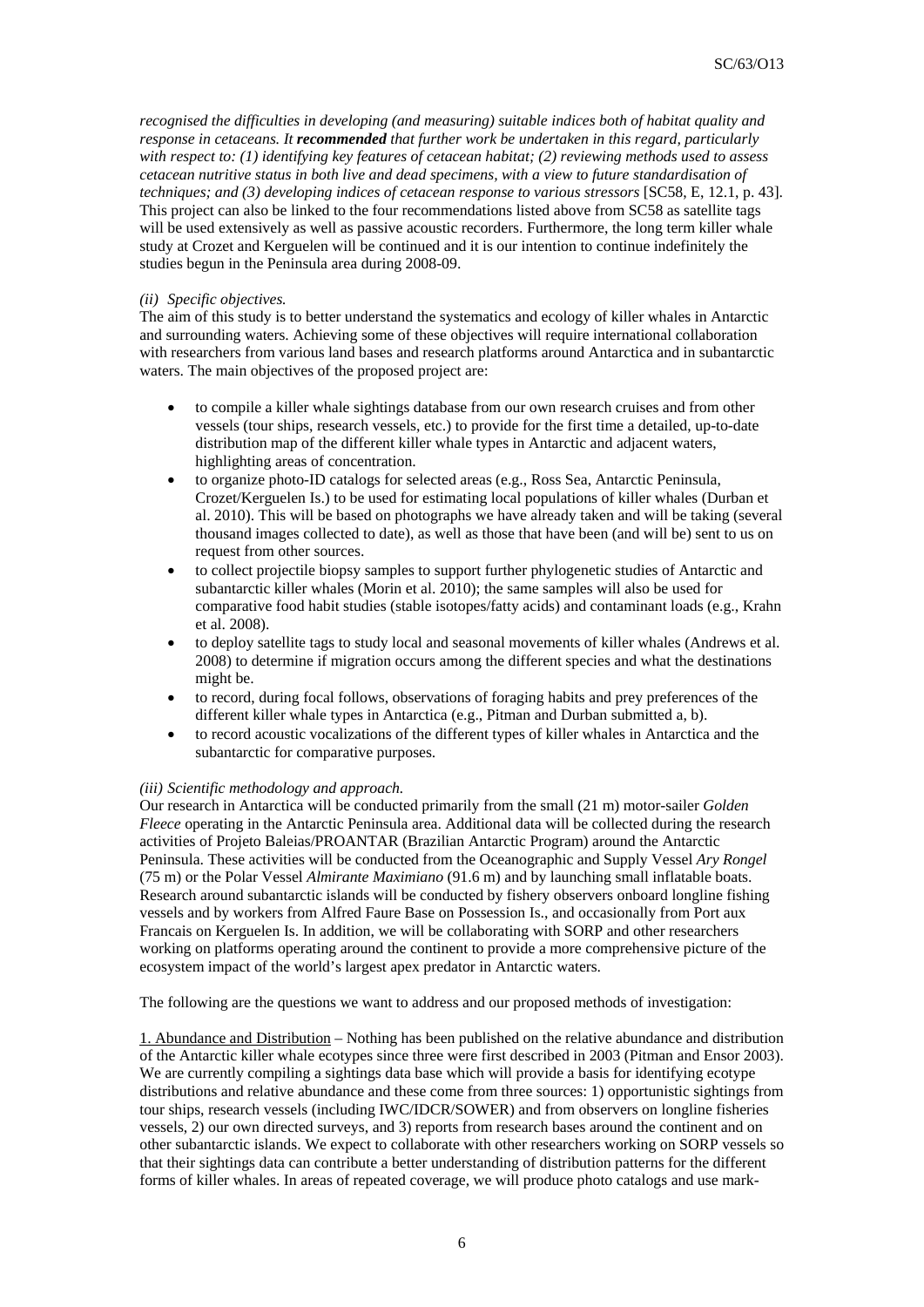recapture analytical methods to estimate killer whale abundance in those areas using methods outlined in Durban *et al.* (2010). Pitman and Durban currently maintain a photo-identification catalog of over 300 Type B killer whales (seal-eaters) from the Antarctic Peninsula area, already with a high incidence of resightings of some of those animals. Dalla Rosa (Projeto Baleias) maintains a separate catalog of nearly 100 Type B individuals from the Peninsula. We will combine these catalogs and we expect that within the next 2-3 seasons we will be able to estimate the population size for this ecotype in the Peninsula area. From this, we hope to be able to extrapolate the density and predatory impact of this ecotype around the continent. From Crozet, we currently have a catalog of 218 individually identified killer whales with matches between Crozet and Kerguelen suggesting at least some of these whales travel long distances.

2. Systematics – Tissue samples will be routinely collected using a crossbow and free-floating bolts, a method we have used to sample hundreds of killer whales to date from Alaska to Antarctica, and all the tropical oceans. These samples will be used to support phylogenetic research on the different ecotypes (ongoing at the SW Fisheries Science Center) and to identify population structure. We need more extensive sampling than we currently have because nearly all Type B samples come from the Peninsula area, Type Cs are almost all from the McMurdo Sound area, and there are only a handful of Type A samples from different localities. In addition, we will augment our sampling with samples previously collected around the Antarctic continent during IWC IDCR/SOWER cruises and recently acquired by SWFSC. We will use mounted pairs of lasers on our cameras used for photo-ID studies, will allow us to obtain accurate measurements of killer whale ecotypes to compare body sizes and proportions (Durban and Parsons 2006, Pitman *et al.* 2007); this is especially important because there are no extant killer whale specimens from Antarctica and photogrammetry is currently the only available source of morphometric data.

3. Movements and Residency Patterns - We have satellite-tagged over 60 killer whales to date from Alaska and Antarctica using tiny (ca 40 g) Wildlife Computer tags (Andrews *et al*. 2008). Tracked whales provide information only on local movements and habitat use in the short term and on migratory behavior in the longer term. During our January 2009 field season we tracked a group of Type B killer whales as they traveled over 2000 km north of the Antarctic Peninsula to an area north of the Falkland Islands; this represents the first evidence of a directed, high speed, long-distance migration of killer whales anywhere. It also suggests that killer whales in Antarctica may have specific feeding and breeding grounds as has been shown for humpbacks and southern right whales in Antarctica. Currently, we estimate that deployment of 50 satellite tags should provide a suitable sample size for studying movement patterns of types A and B killer whales in the Peninsula area and from the subantarctic islands of Crozet and Possession. We will also be making efforts to participate on other SORP cruises to tag Type C whales in the Ross Sea and elsewhere.

4. Food Habit Studies - From the Peninsula area, we will conduct focal follow studies of mammaleating killer whales (types A and B). Our recent experiences suggest that we can record several kills per day by following groups during daylight hours (Pitman and Durban submitted a, b). And with satellite-tagged individuals we can quickly relocate groups after losing them due to thick ice or darkness. From these studies we can document prey selectivity as well as the number of individual prey taken. In addition, biopsy samples and remains of prey kills will be analyzed for lipids, stable isotopes, and contaminants; these will be analyzed for seasonal variation in feeding habits and for comparisons among the three killer whale forms (e.g., Krahn et al. 2008).

5. Acoustic repertoire – To date there has been no comparison of the acoustic repertoire of the different Antarctic killer whale ecotypes. Based on research in the North Pacific, there is reason to believe that there are ecotype-specific call types, as well as differences in vocal behavior related to different prey preferences. For example, mammal-eating killer whales are most likely to vocalize only when attacking and feeding, whereas fish-eaters should vocalize most of the time. Cataloging ecotype-specific differences in acoustic repertoires will provide the basis for future surveys using acoustic technology exclusively. Recordings will be made with portable and D-MON hydrophones, and digital recorders.

#### *(iv) Programme or plan of research.*

In Antarctica, we propose a 4-5 year project with the first 2 field seasons (2008-09 and 2009-10 seasons) supported largely by BBC Natural History Film Unit; we will be seeking support for the following 2 or 3 seasons (2010-11, 2011-12 and possibly 2012-13), depending on availability of funds. From the subantarctic islands, the photo-identification effort will continue on indefinitely at Possession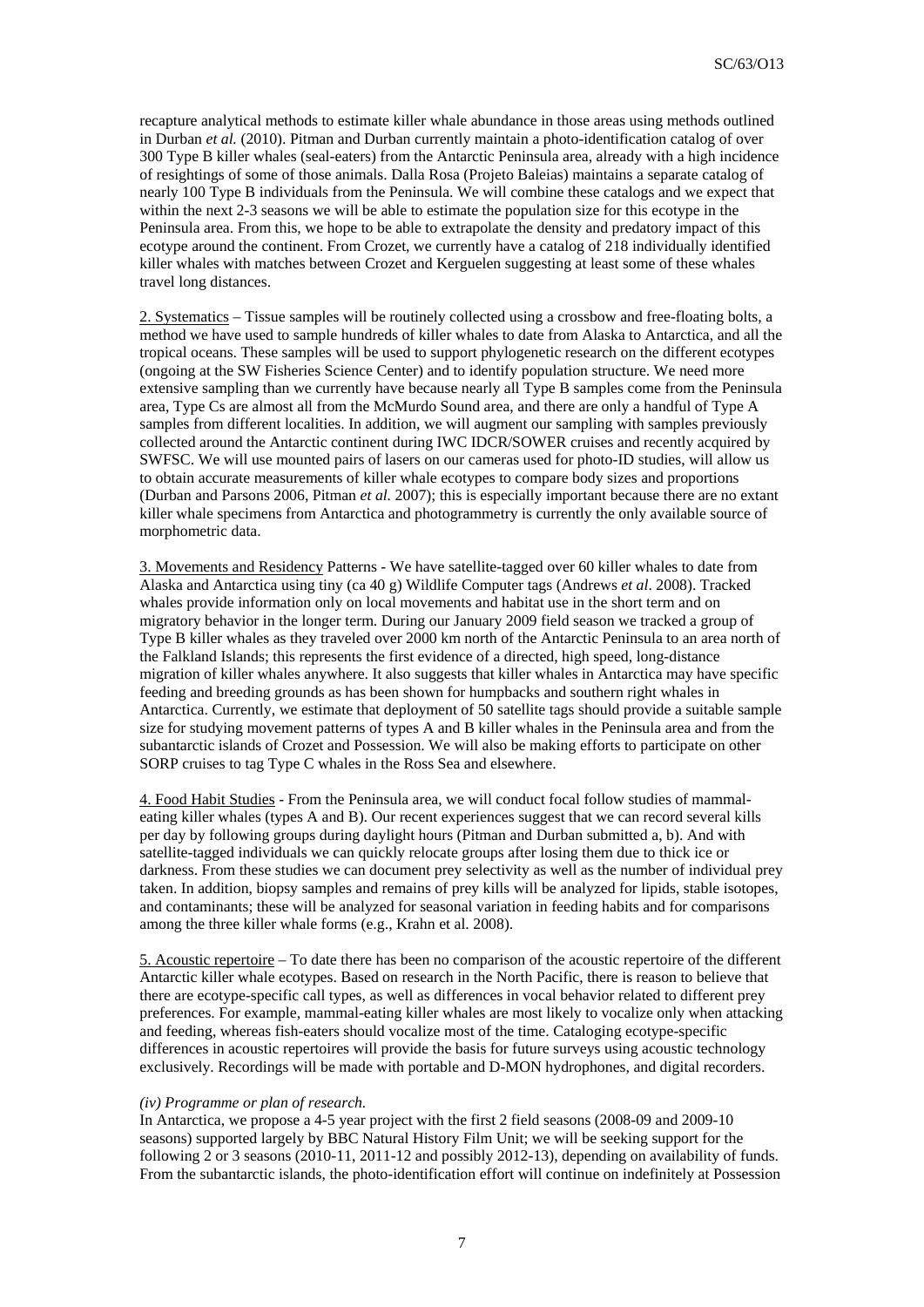Island and aboard longliners near there as part of a depredation study. A proposed time frame for the rest of the work there would be:

- 2010 photo-ID and behavioural observations of killer whales from longliners near Crozet Islands.
- 2010-11 photo-ID, biopsy sampling and satellite tag deployment from longliners and from Possession Island.

*(v) Requirement for resources sought in this application.*  Please see section 5.

*(vi) Any wider justification for the project.*  None.

## **4. CURRICULUM VITAE OF NAMED INVESTIGATORS** Available upon request.

# **5. BUDGET**

Annual budget in US\$.

| Boat charter (Antarctic Peninsula)      |          |
|-----------------------------------------|----------|
| $-$ \$1500/day x 30 days                | \$45,000 |
| Travel to Falkland Islands - \$2000 x 3 | \$6000   |
| Acoustic data analysis (1 yr)           | \$73,000 |
| Salary (1 person Crozet x 4.5 months)   | \$27,000 |

# Sub total **\$151,000**

*One-time expenses:* 

| Satellite tags (and Argos time) - 50 x \$3000          | \$150,000 |
|--------------------------------------------------------|-----------|
| Zoom Telephoto EF 70-200mm $f/2.8L - 2 \times $2500$   | \$5000    |
| Digital SLR with HD video recording $-2 \times $1800$  | \$3600    |
| Canon $D50 + 100-400$ stabilized lens                  | \$4500    |
| Teleconverter 1.4x                                     | \$300     |
| Camera case & Lens Accessories                         | \$300     |
| Portable Flash Field Recorder                          | \$1000    |
| Laptop computer                                        | \$3000    |
| Hand-deployed hydrophone                               | \$1200    |
| 4 D-MON acoustic hydrophones                           | \$30,000  |
| Lasers - $6 \times $100$                               | \$600     |
| Tagging equipment (crossbows; bolts) - $2 \times $500$ | \$1000    |
| Biopsy sampling equipment                              | \$3000    |
| <b>Subtotal</b>                                        | \$203,500 |
| <b>Grand Total</b>                                     | \$354,500 |

## **6. OTHER GRANTS HELD FOR THIS OR OTHER RESEARCH, OBTAINED OR SOUGHT WITHIN THE PREVIOUS THREE YEARS**

- 1. National Geographic Society/Waitt Grants Program, 2008, \$15,000 A new living species of whale at Palmyra Island?
- 2. US Marine Mammal Commission, 2008, \$5,000 A new living species of whale at Palmyra Island?
- 3. National Geographic Society Committee for Research and Exploration, 2006, \$30,000 Using satellite telemetry to study foraging ecology and movements of Antarctic killer whales
- 4. National Science Foundation, 2004, \$25,000 Genetic and photogrammetric investigations of three ecotypes of killer whales in the Southern Ross Sea
- 5. Marine Mammal Commission, 2004, \$16,000 Genetic and photogrammetric investigations of three ecotypes of killer whales in the Southern Ross Sea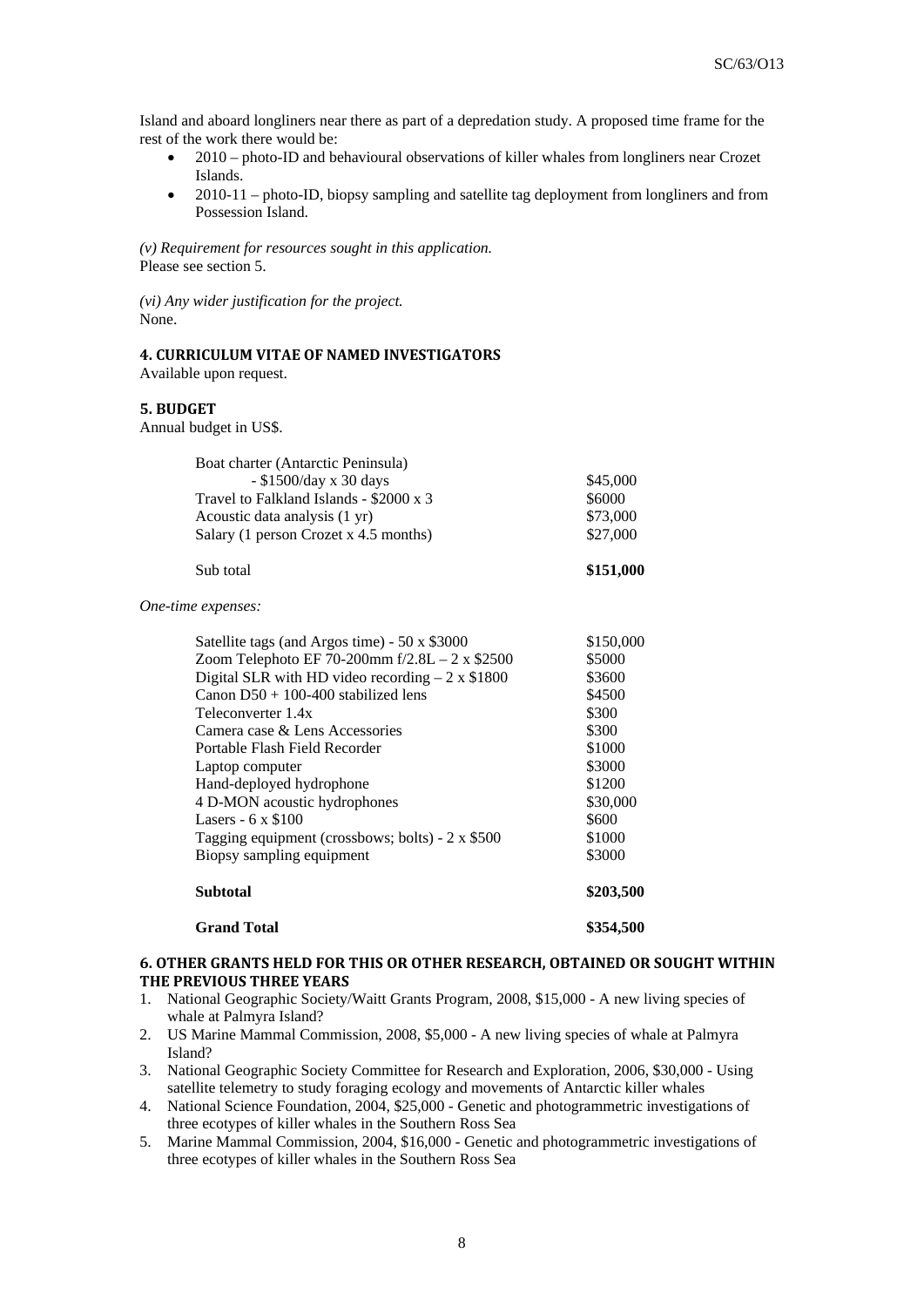# **7. PERMITS**

*(i) Do you have the appropriate permits to carry out the field work, including, if NECESSARY, animal welfare considerations?* Yes.

 (i*i) Do you have the appropriate permits (e.g. CITES) for the importation of ANY samples*. Give details and enclose copies if appropriate Yes.

# **8. SCHEDULE OF WORK, REPORTING AND USE OF RESULTS**

*(i) ) Expected completion of final report* The work is expected to be ongoing and regular reports will be provided to the IWC.

*(ii) Will you submit a manuscript on the results to the Journal of Cetacean Research and Management upon completion of the work? (Whilst this is not a pre-requisite of a successful application, it will be taken into account). If not please state your publication plans* 

Manuscripts will be sent to high quality scientific Journals and reports presented to the Scientific Committee.

 *(iii) Will you agree to the use of the results of your study, if requested by the IWC Scientific Committee under its Data Availability Agreement that protects first publication rights of the researchers? Note that for fully funded IWC research, the data shall become publicly available after a mutually agreed period.*

Our Antarctic killer whale photo-ID catalog will be posted online at the NMFS/SWFSC website; killer whale satellite tracks in near-real time will be posted on the SWFSC website with links to our educational outreach site. Tissue samples will be housed at the NMFS/SWFSC marine mammal tissue archive – the largest, most comprehensive marine mammal tissue archive in the world. These (and all) tissue samples are available to any legitimate researchers and can be accessed by submitting a proposal to the Loan Committee at SWFSC (contact Barbara.Taylor@noaa.gov). Killer whale photo-ID data and samples collected under Projeto Baleias/PROANTAR are stored at FURG (contact person: L. Dalla Rosa; e-mail: orca@ymail.com). Photo-ID data for Crozet and Kerguelen islands will also be available on request (tixier@cebc.cnrs.fr).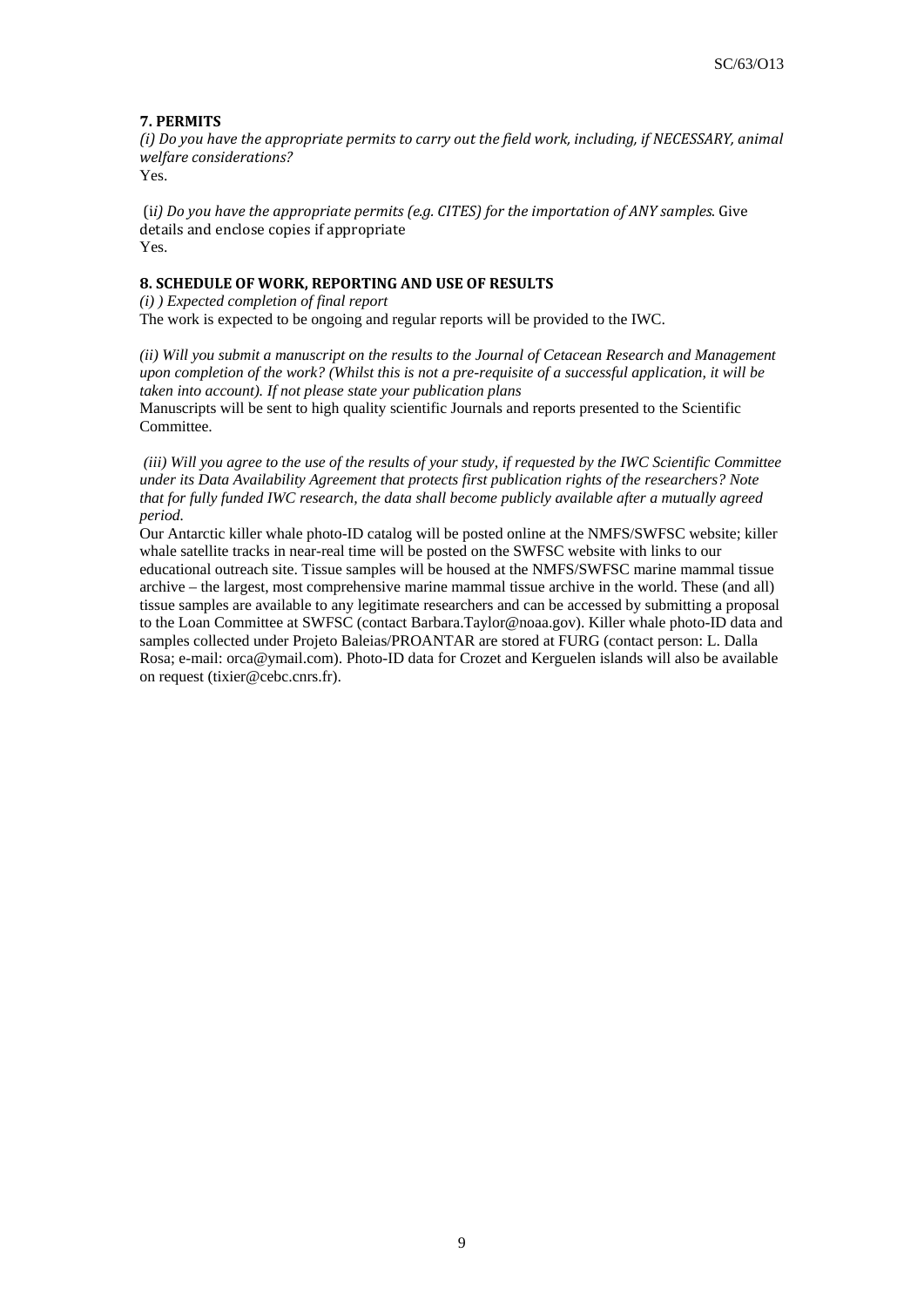## **APPENDIX 2: SORP Foraging ecology project**

# **SORP RESEARCH PROPOSAL**

## **1. TITLE OF PROJECT**

Foraging ecology and predator-prey interactions between baleen whales and krill: a multi-scale comparative study across Antarctic regions

## **2. DETAILS OF NAMED INVESTIGATORS** (Principal Investigator first)

| Name               | Ari S. Friedlaender (Project Coordinator & Steering Group Member) |  |
|--------------------|-------------------------------------------------------------------|--|
| Address            | Duke University, Marine Laboratory Beaufort, North Carolina, USA. |  |
| Email              | asf7@duke.edu                                                     |  |
| <b>Nationality</b> | USA                                                               |  |
| Domicile           | USA                                                               |  |

| Name               | Doug Nowacek (Steering Group Member)                              |  |
|--------------------|-------------------------------------------------------------------|--|
| Address            | Duke University, Marine Laboratory Beaufort, North Carolina, USA. |  |
| Email              | dpn3@duke.edu                                                     |  |
| <b>Nationality</b> | USA                                                               |  |
| Domicile           | USA                                                               |  |

| Name               | Nick Gales (Steering Group Member)                                |  |
|--------------------|-------------------------------------------------------------------|--|
| Address            | Australian Antarctic Division, Kingston, Tasmania 7050, AUSTRALIA |  |
| Email              | nick.gales@aad.gov.au                                             |  |
| <b>Nationality</b> | <b>AUSTRALIA</b>                                                  |  |
| Domicile           | <b>AUSTRALIA</b>                                                  |  |

## **3. DESCRIPTION OF PROJECT**

## *(i) Background to the proposal, underlying rationale and relevance to SORP objectives and IWC needs.*

To date, little is known about the dynamics of predator‐prey interactions and the response of baleen whales to the distribution of their prey in the Antarctic. From opportunistic observations, Ainley et al. (2006) suggest that baleen whales may deplete prey enough at the fine‐scale that other krill predators alter their foraging behavior and switch prey. Brierely et al. (2002) suggest that the aggregating behavior of krill to a zone just inside the sea ice edge may be a response to balance the risk of predation with foraging, yet no behavioral data on cetaceans exists in the Antarctic to test such a hypothesis. In other areas of the world, however, studies using combined visual, tagging, and prey sampling methods are beginning to elucidate details of baleen whale foraging ecology and predator‐prey interactions (Croll et al. 1998, Acevedo‐Gutiérrez et al. 2002, Friedlaender et al. 2009, Hazen et al. 2009). As a particularly important marine ecosystem (e.g. climate change impacts and international management of marine living resources) similar research focused on cetacean foraging ecology in the Antarctic represents a critical data gap.

Empirical studies focused on baleen whales in the Antarctic have largely been limited to surveys for population assessments (Branch and Butterworth 2001), describing distribution patterns in relation to large scale physical oceanographic features (Uda 1954, Tynan 1998) or coarse surveys of prey across broad spatial scales (Kasamatsu et al. 2000a, Kasamatsu et al. 2000b, Nicol et al. 2000, Reid et al. 2000, Murase et al. 2002). Such relationships between whales, environment, and prey have rarely been assessed at smaller spatial extents (10s of km) (Thiele et al. 2004). High densities of krill, along with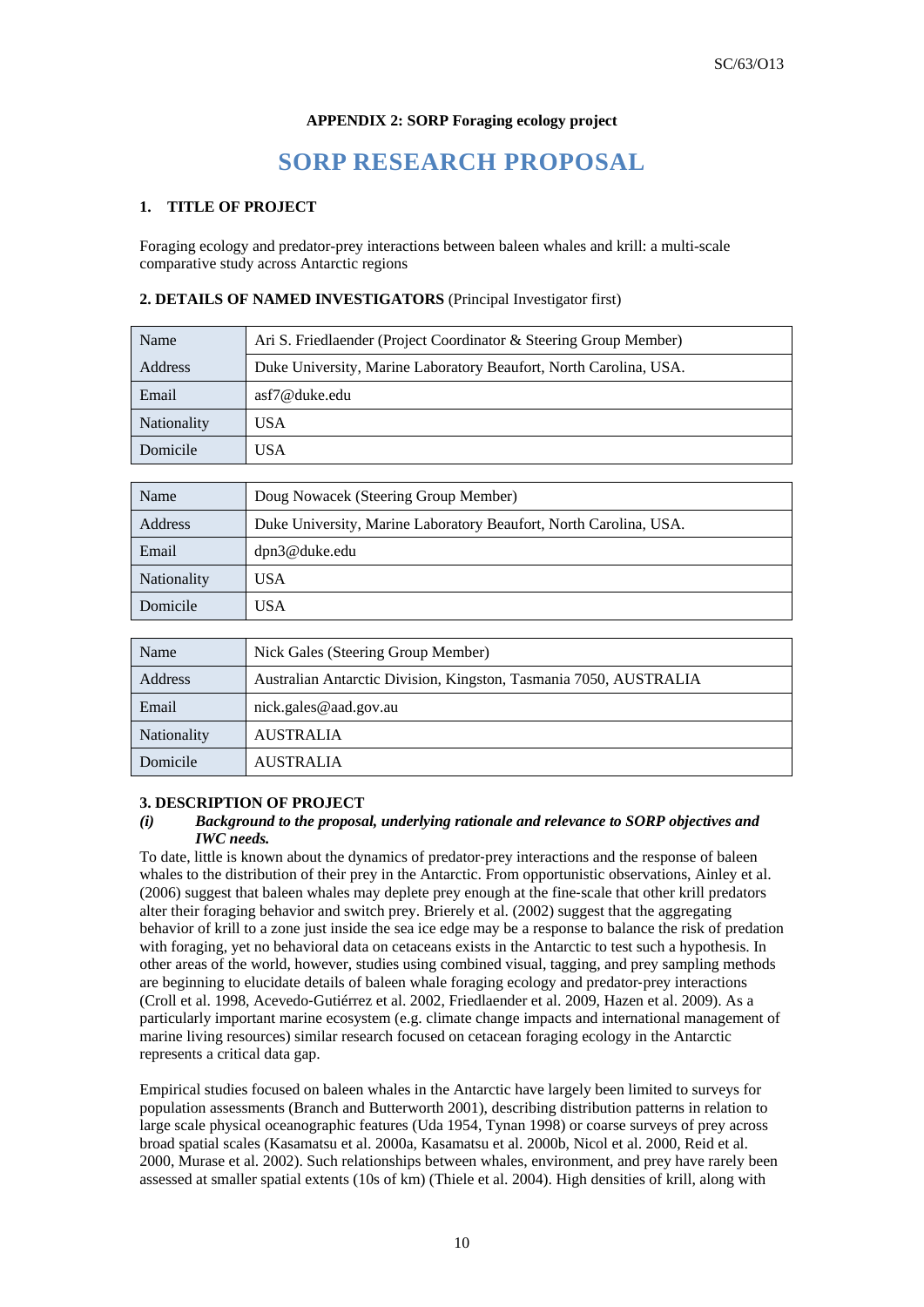baleen whales and other predators, do occur at ice margins or edges (de la Mare 1997), particularly where they coincide with physical features and biological processes (i.e. complex bathymetry, gyres, eddies, shelf edges) that may enhance concentrations of nutrients and prey (Ribic et al. 1991, Murase et al. 2002, Thiele et al. 2004, Friedlaender et al. 2006). Yet contrasting regions around the Antarctic provide vastly different oceanographic systems around which cetaceans rely on a krill-based forage: for example the marginal ice edge zone of East Antarctica and the coastal, largely ice-free nearshore waters of the Western Antarctic Peninsula.

Recently, significant relationships have been demonstrated between the relative abundance of humpback and minke whales, increasing prey abundance, and certain physical features that may aid in prey aggregation off the Western Antarctic Peninsula (Friedlaender et al. 2006, Friedlaender et al. 2008a,b). While many previous studies of predator‐prey relationships in the Antarctic rely on data collected over incongruous spatial and temporal scales, these studies used concurrent measurements of both predator and prey abundance. Such measurements of both whales and prey have also yielded insights into inter-specific interactions between krill dependent whale species in the Antarctic. In autumn, humpback whales appear to associate with shallower krill patches than minke whales, partitioning resources vertically in the water column (Friedlaender et al. 2006, Friedlaender et al. 2008a). Evidence also suggests that where the two species do associate with prey at similar depths, the whales target different sized krill patches (Friedlaender et al. 2008a). Friedlaender et al. (in review) provide new insights to suggest that the amount of niche overlap between humpback and minke whales is higher than that between cetaceans and other krill predators (e.g. crabeater seals and Adelie penguins) around Margeurite Bay. Across years, and as environmental conditions and prey availability change, cetaceans appear to be able to maintain continuity in their niches (which are based to a large degree on the distribution of krill) whereas other krill predators more tied to ice or land have difficulty in maintaining such relationships. Schoener (1968) discusses how sympatric predators, such as minke and humpback whales, avoid competition. Sympatric species that have evolved similar ecological niches are less likely to interact competitively as they typically will target different types of the same prey (i.e. different size classes or depths of swarms) and will go to great lengths to avoid competition. Thus, the likelihood of humpback whales and Adelie penguins interacting competitively for limited resources based on their minimal amount of niche overlap is greater than for humpback and minke whales (Friedlaender et al. in review). This hypothesis is supported indirectly by Friedlaender et al. (2008b) who show strong correlation in the relative abundance of humpback whales, krill size targeted by Adelie penguins and penguin foraging success around Anvers Island.

Currently, ecological studies using concurrent tagging and quantitative prey mapping methods are being conducted (May 2009 and May 2010) in the waters in and around the Gerlache Strait, Western Antarctic Peninsula. Preliminary results indicate unprecedented densities of both humpback whales and krill abundance and never before recorded feeding depths (over 370 meters) in several bays (Nowacek et al. in review). In 2009, 11 humpback whales were tagged, collecting over 160 hours of on‐animal data and over 350 hours of scientific echosounder prey data were also collected. The successes of this research initiative have been to provide (1) a proof of concept for conducting quantitative ecological studies focused on cetaceans and their prey in the Antarctic, and (2) a baseline of understanding to describe the foraging behavior and ecological interactions between cetaceans and their prey. The framework of this research initiative was developed with the aim of being easily replicated in a manner that allows for direct and quantitative comparisons between cetacean species and geographic locations around Antarctica.

As both habitat quality and prey availability affect the population dynamics of cetaceans, understanding the distribution of cetaceans and their prey may provide insights into effective and proper conservation and management strategies for these predators (Kasamatsu et al. 2000b, Murase et al. 2002). Findings to date, including those being collected currently, demonstrate that basic and important ecological information regarding baleen whale ecology in the Antarctic can be gleaned from concurrent measurements of both predators and prey. However, this information falls substantially short of what is known for other krill predators in the Antarctic Marine Ecosystem.

Links to IWC Recommendations. Our proposed research will provide information critical to achieving the following recommendations of the IWC:

Recommendation 1: With regard to the Southern Ocean, the Committee endorses a number of specific Workshop recommendations for future work, including: *(5) further efforts (e.g.*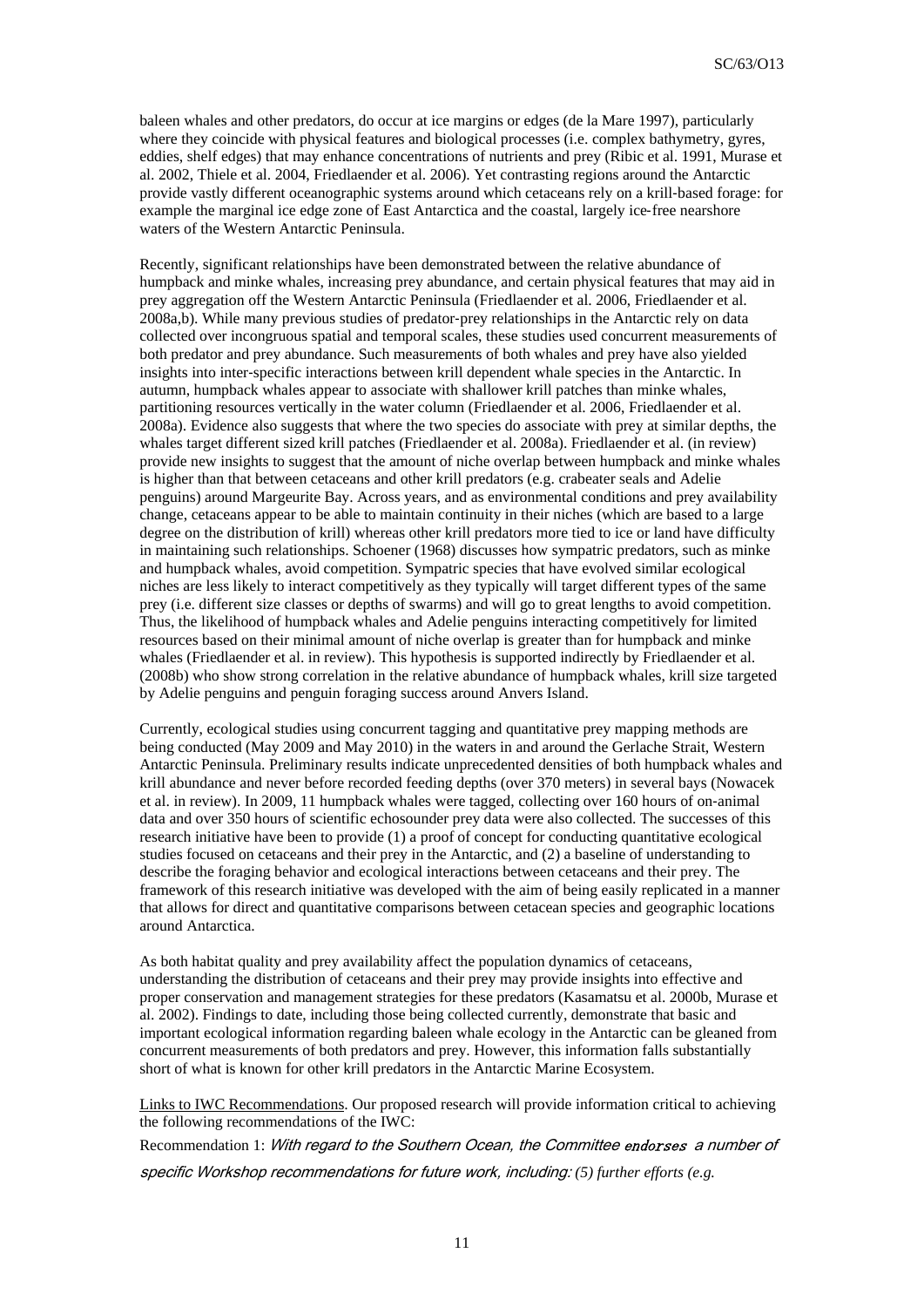*telemetric) to examine the movements and feeding ecology of Antarctic minke whales in winter…The Committee recommends emphasis on cetacean studies which allow comparisons between contrasting regions where data on a wide range of ecosystem components are available. Regionally comparative studies on southern right whales and humpback whales from Eastern Antarctica, the Antarctic* 

*Peninsula and South Georgia are likely to be particularly informative* [SC61, E, 12.1, p. 60-61]. This recommendation comes from the workshop on Cetaceans and Climate Change.

Recommendation 2: *(i) The Committee recommends that all tagged whales be individually identified photographically; biopsy sampling of tagged whales would provide an alternative means of individual identification (via genotyping), as well as information on sex and data for genetic and other studies; and (ii) The Committee also recommends that the design and dimension of the tags deployed should be included in all reported studies using satellite tagging and that further studies of the short-term impacts and responses of whales to tagging be conducted [SC60, SH, 10.2.2.2.5, p. 40].* 

Recommendation 3: *The Committee recommends the application of these tools [passive acoustic recorders, satellite tags, sea ice analytical tools] to future cetacean research in the Arctic and Antarctic and encourages researchers to continue the collaborative exchanges initiated at the symposium* [SC58, E, 12.1, p. 42].

Recommendation 4: *The Workshop also recognised the difficulties in developing (and measuring) suitable indices both of habitat quality and response in cetaceans. It recommended that further work be undertaken in this regard, particularly with respect to: (1) identifying key features of cetacean habitat; (2) reviewing methods used to assess cetacean nutritive status in both live and dead specimens, with a view to future standardisation of techniques; and (3) developing indices of cetacean response to various stressors* [SC58, E, 12.1, p. 43]

Recommendation 5: *The Workshop recommended that future work on habitat utilisation could include consideration of both tagging and at sea survey data in order to provide the most complete assessment of habitat utilisation* [SC/61/REP3, 2.3.4.2.1, p. 27]. This is from the joint IWC/CCAMLR workshop on SO Ecosystem Modelling 2008.

Recommendation 6: *In general terms, the Workshop recommends emphasis on cetacean studies which allow comparisons between contrasting regions where data on a wide range of ecosystem components are available from ongoing multi-disciplinary projects* [SC/61/REP4, 8.2.2, p. 22]. This is from the Report of the workshop on climate change and whales 2009.

## *(ii) Specific objectives.*

Our research will:

(1) provide direct and quantitative estimates of krill consumption rates by humpback and minke whales and incorporate these into models for the management of krill stocks and the conservation of the Antarctic Marine Ecosystem;

(2) provide information integral to understanding predator‐prey ecology and trophic dynamics, i.e., if/how baleen whales affect the distribution and behavior of krill and/or other krill predators;

(3) evaluate the likelihood and amount of niche overlap and competitive interaction between humpback and minke whales;

(4) add significantly to knowledge of the diving behavior and foraging ecology of baleen whales in the Antarctic;

(5) develop new geospatial, visualization, and analytical tools for the construction of multi‐ trophic level models that account for physical as well as biological data;

(6) provide a portable methodological and analytical framework for conducting analogous studies across Antarctic (and other) regions; and

(7) quantitatively compare the ecological interactions between humpback and minke whales across two distinct geographic regions: the Western Antarctic Peninsula and East Antarctica.

## *(iii) Scientific methodology and approach.*

# KRILL SAMPLING

Krill distribution will be monitored with a combination of acoustics and nets. During the SO GLOBEC cruises, Zhou et al. (2004) developed a suite of MATLAB codes for real time ADCP data processing, interpolation and display integrated with the ADCP system on the *LM Gould*. We will conduct current backscattering surveys and MOCNESS tows on targeted aggregations for verifying acoustic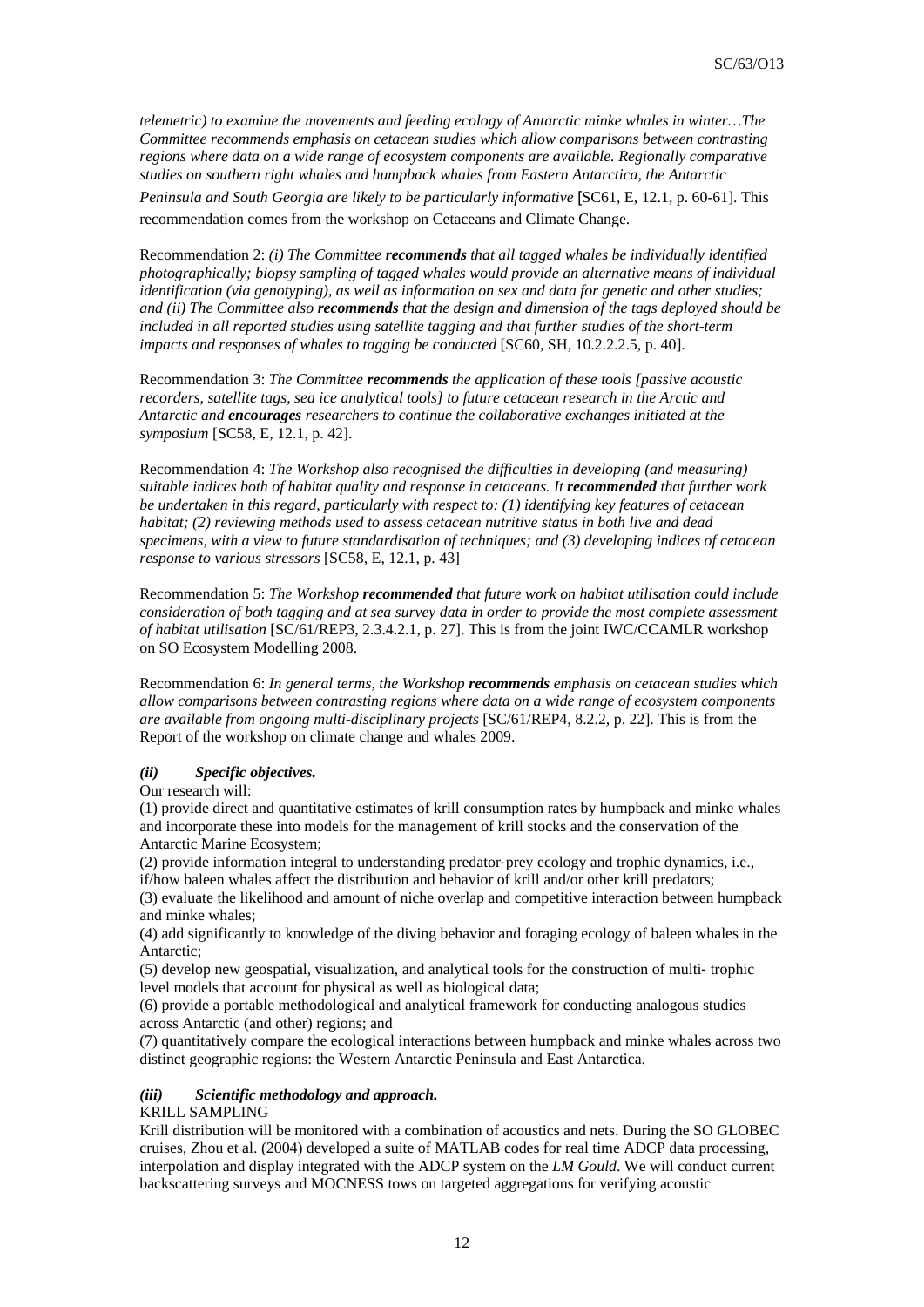measurements from the *LM Gould* prior to tag deployments. After a tag is deployed, we will continue to map targeted krill aggregations and other areas where whales are foraging, and instantaneously provide locations, abundance and movement (integrating with currents) to Zodiac teams for more detailed high‐ resolution mapping of krill fields. As animals perceive and react to their environment at a range of scales, there is clearly no single scale correct for studying ecological relationships (Levin 1992). We will utilize acoustic systems on both the *LM Gould* and a Zodiac for mapping both the meso- (1-10 km) and fine-scale (100's of meters), respectively, for this project. We will design meso-scale acoustic surveys to adequately and synoptically cover the immediate area surrounding an aggregation of humpback whales in order to determine the relative number, location, and size of krill patches in the study area. Once the DTag has been deployed on a whale, we will follow a more refined and focused small‐scale survey.

We will tow a multi-frequency split-beam SIMRAD EK-60 echosounder system on a Zodiac at a short distance behind the tagged whale and in areas surrounding where the whale has just passed. These measurements will be used to investigate the properties of krill swarms that the whales appear to be foraging on, as well as once the whale has left a certain patch. The radius perpendicular to the whale's track to be covered will likely be on the order of 100s of meters. Survey lines will be constructed to achieve the highest possible resolution of krill swarm size, area, and density. To ground‐truth the size and species structure of krill swarms we will periodically conduct MOCNESS tows from the *Gould*. Target strength-length equations will be used to convert acoustic backscatter to numeric a) Meso-scale acoustic survey track (black line) superimposed over the track of a tagged whale (green) and krill swarms (red). b) Hypothetical fine-scale acoustic survey track following the path of a tagged whale. c) prey mapping around an individual foraging whale. abundance estimates using echo-integration and MOCNESS sampled krill sizes (Flagg and Smith 1989, Pieper et al. 1990, Greene et al. 1991, Zhou et al. 1994, Ashjian et al. 1994, Chu and Wiebe 2005).

Using continuous acoustic measurements over 3‐D krill aggregations, the reconstruction of a 3‐D krill aggregation and its evolution can be achieved by applying the Eulerian‐Lagrangian objective interpolation method (Zhou 1998). Acoustic data from the EK‐60 will be used as the primary instrument to measure krill biomass and distributions at fine scales from the Zodiac following tagged whales, and the ADCPs will be used as the primary instrument to measure currents and krill biomass and distributions at meso‐scales from the *LM Gould*. Both instruments will be calibrated and validated using net tow samples from MOCNESS tows (Flagg and Smith 1989, Ashjian et al. 1994, Zhou et al. 1994).

### ANALYSIS METHODOLOGY

Prey sampling (Figure 5) ‐ Acoustic echosounder data will be processed using Sonardata Echoview software. This software allows automatic detection of schools for echo- integration and post-processing. We use the mean volume backscatter strength (MVBS, a measure of acoustic density) from each school as well as patch metrics (height, length, depth, area) to examine patch dynamics at both fine and meso‐scales (e.g. Hazen et al. 2009). All exported acoustic biomass data including georeferenced 2‐dimensional patch metrics, integrated cell biomass (sA, density per 50m), and physical variables are directly imported into a GIS for spatial analysis. Figure 5 shows a sample of how fine‐scale prey mapping is conducted around a tagged whale to compare prey densities where whales feed versus non‐feeding behavior.

Whale Data – We use a digital suction-cup tag (DTag (Johnson and Tyack 2003) to collect behavioral data from whales. We have successfully deployed this tag on over 100 humpback world‐wide. We combine the pitch, roll, heading, and depth data from the DTag (Johnson and Tyack 2003) with the whale's surfacing locations to generate a georeferenced "pseudo‐ track" of each animal's movements. The pseudo‐ track can then be incorporated into TrackPlot (Figure 6), a customized visualization software package which allows for examination of temporally sequenced behaviors as spatial patterns (Ware et al. 2006). The program creates a continuous 3D ribbon indicating the direction of travel, body orientation (pitch and roll), depth, and kinematic movements like fluke strokes. To visualize certain behaviors, like rolling, the ribbon incorporates sensor data and twists around the along-track heading highlighting characteristics of interest (Figure 3, Ware et al. 2006).

Using trackplot we can code every surfacing from each tagged whale as a surface feeding, mid‐water feeding, bottom feeding, or non-feeding event, and ground truth events using the behavioral observations during focal follows. Using previously calibrated methods (Hazen et al. 2009,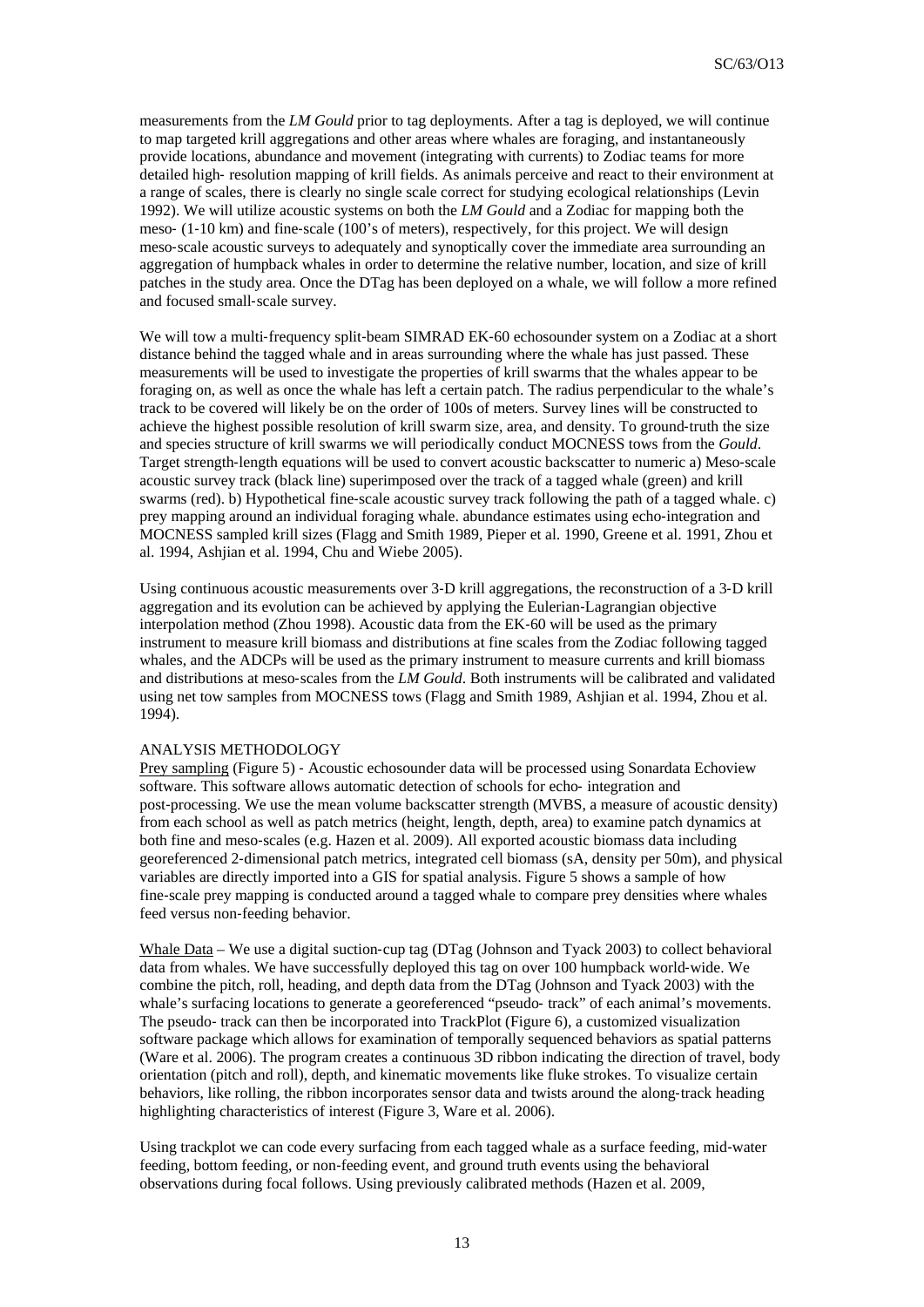Friedlaender et al. 2009), time‐linked surfacing observations from the behavioral data and TrackPlot ribbons can be used to define underwater movement patterns that result in a feeding event. These studies used a blind comparison from a subset of data to manually identify surface feeding events using TrackPlot that were validated against behavioral sequencing data and found agreement 97% of the time  $(n = 100$  events). The mean depth of feeding events and total dive duration per feeding event are calculated using TrackPlot and compared to prey distribution. Feeding and non‐feeding events can then imported into ArcGIS for spatially‐explicit analysis incorporating prey and oceanographic data.

Data sampling and statistics ‐ For prey data, we will use generalized additive models (GAMs) to examine the non-linear relationship between prey density and environmental variables (Table 1). Generalized linear models (GLM) are useful for examining linear effects of environmental variables on prey density but many ecological relationships non‐linear. To examine thresholds in predator behavior, a Classification and Regression Tree (CART; Redfern et al. 2006) will be run with whale behavior as the response variable. Optimal recursive partitioning combined with a cross-validation using explained deviance ensures that only the most significant breaks are included in the final model. GAMs can then be constructed to examine the non-linear relationship between CART selected variables and whale foraging behavior and to test for the factors most influencing whale feeding behavior.

Because whales forage at multiple scales (e.g. travel, search, feeding), having multiple sampling scales can help to resolve these processes. Our fine scale approach will examine individual feeding events and prey density dependence at the scale of an individual whale: feeding likelihood  $\sim$  f(prey patch metrics + oceanography), but we will rely on the meso‐scale data to tease apart aggregative responses, density dependence in foraging: abundance  $\sim$  f(prey biomass + oceanography), and the broader scales of foraging behavior such as travel and search. We will use scale‐explicit analyses including exploratory geostatistics, spectral analyses, and wavelets to identify key scales at which predator, prey, and oceanography intersect. We can compare the key spatial scales at each trophic linkage and across ecosystems to determine top predator and prey dynamics across marine ecosystems.

By expanding analyses across multiple years of data, we can quantify inter‐annual variability of an individual whale and variability in foraging decisions among whales. By combining spatially explicit analyses at a number of temporal scales our research will serve as an important step towards understanding the foraging ecology of whales in both an evolutionary and conservation framework.

Analytic Data Visualization, Data Fusion, and Interactive Analysis‐ We and colleagues have developed unique tools to augment the analysis of humpback whale behavior as noted above. TrackPlot has been redesigned to support more detailed kinematic analysis of the data coming from tags, such as DTAG (Figure 6). This package has been instrumental in identifying and classifying feeding events, both in the case of surface feeding of humpback whales on sand lance on Stellwagen Bank (Friedlaender et al. 2009) and in the case of deep feeding of humpbacks on krill in bays of the West Antarctic Peninsula (Ware et al. in review).

Successful interactive visualization tools enlist the powerful pattern finding capabilities of the human visual system to enable researchers to gain insights into relationships between heterogeneous data features, although it is critical for the right representation to be used (Ware, 2008). For example, we (Ware et al. 2006) claim more than an order of magnitude gain in the rate at which whale behavior patterns could be identified through TrackPlot software. This ability has been critical in identifying different classes of surface feeding occurring on Stellwagen bank (e.g. Friedlaender et al. 2009). The most successful visualization tools, however, integrate visualization with interactive analytic capabilities.

We will further develop TrackPlot to support the proposed research. We propose three major new developments. Firstly we will develop methods to automatically identify dive features in the kinematic time series record (such as side-rolls, spirals, loops, lunges, etc). A recent new development in TrackPlot is the capability to estimate the animal's speed using flow noise, a variant of the method of Goldbogen et al. (2006). To this we have added the capability to identify lunges automatically using the acoustic signature of a lunge to deep feeding whales in the WAP (Figures  $3&5$ , Ware et al in review).

We believe that automatic feature identification can be enormously useful, because it opens up the possibility of identifying and quantifying the kinematics of many consumption events over long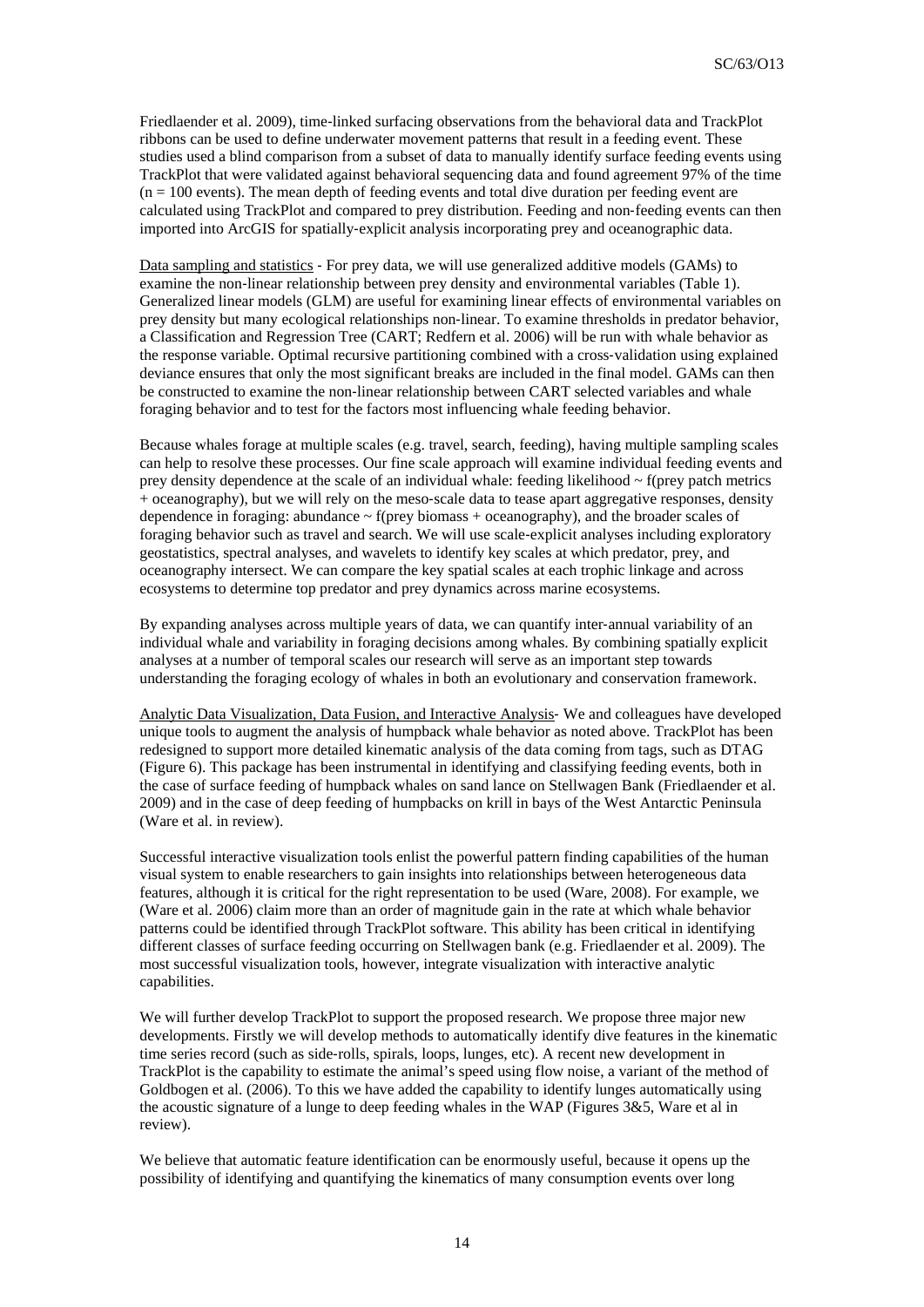periods. At the moment, most researchers discovering a new behavior only describe a few "representative" examples. We propose to enhance and generalize the automatic feature finding capabilities of TrackPlot so that researchers can use manually scrutinized combinations of features to identify repeated kinematic patterns through a selection of parameters such as turn rate, roll angle, and depth. Identifying a complete record of such events over extended periods will be essential towards analyzing amount of time spent foraging and linking foraging behavior to prey patches and oceanographic fields. Feature identification tools are being developed iteratively with input from cetacean biologists/behaviorists in concert with visualization programmers.

Secondly, to support larger scale analysis we will develop and evaluate string similarity metrics to group dives into classes related to foraging. We will investigate the use of integrated Markov Chain analysis for this purpose (Baum and Petrie 1996) as well as other string similarity metrics such as q‐grams (Ukkonen, 1992). Statistical tools will be integrated into TrackPlot so that once a distinctive behavior is identified, other instances can be automatically found and characterized. The idea is to develop a highly interactive analytic tool where interactive visualization and analysis are tightly coupled (Ware, 2008). Once a behavior is classified, the TrackPlot visualization will be automatically updated so that the different behavioral categories can be placed in geospatial context with other data (prey, oceanography).

Thirdly, we will improve the interoperability of Tackplot with other software. This will involve improving georeferencing, using flow noise and creating standard input and output files compatible with other tools (such as GIS packages).

Together we believe that these enhancements can dramatically improve the ability of marine scientists to extract ecological meaning and inference from tag data. Ware's lab is committed to making TrackPlot tools available to other researchers using tag technology (e.g. DTag, Crittercam, Acousonde) to study the behavioral ecology of marine animals. Quantitative estimates of prey consumption‐ Tag data will be used to estimate prey consumption rates by whales, which has long been a subject of debate and concern. Leaper and Lavigne (2001) reviewed methods used to estimate these rates, finding that for a 40‐ ton whale, estimates can differ by a factor of ten depending on the parameters chosen. They indicate that direct estimates of prey consumed via behavioral studies would be very useful in refining these models. We will combine three data sets **to generate quantitative estimates of consumption rate**: i) the number and location of feeding events measured by the DTag (Figure 2, Friedlaender et al. 2009, Ware et al. in prep); ii) acoustic estimates of the biomass and density of prey in the patches exploited by the whale (Hazen et al. 2009); and iii) the volume of water engulfed per foraging event. The volume engulfed by gulping feeders, such as humpback whales, has been estimated to be approximately 70% of their body mass (Pivorunas 1979), but we will paramaterize a length‐dependent model to more accurately estimate this volume for an individual whale.

As mouth volume is dependent on the whale's overall body size, we will estimate buccal volume for each tagged whale. We used morphometric data collected by Matthews (1937) from 62 Antarctic humpback whales taken commercially to derive relationships between measurable regions of free‐swimming whales and total body length. A significant relationship was found between total body length and fluke width (R2=  $0.66$ , p <0.0001) as well as with snout to blow-hole length (R2= $0.85$ , p<0.0001). Digital images of these body regions taken in the field will be converted to actual lengths using a photogrammetric process, and converted to total length and gulp volume for each whale.

The occurrence of lunges/gulps can be gleaned visually from TrackPlot ribbons as well as: i) the accelerometers (Figure 1, Calambokidis *et al.* 2003, Goldbogen *et al.* 2006); ii) the acoustic record (Woodward 2006); and iii) the depth record (Croll *et al.* 1998, Goldbogen *et al.* 2006). The DTag logs all of these data, as well as heading, therefore maximizing our ability to measure lunges and minimize the likelihood of false positives. So, through DTag data and photogrammetrically determined body length, we will have the number of lunges executed by an individual whale and the water volume engulfed. The final part of the consumption rate calculation is prey biomass, and our methods for sampling this parameter are described in detail above.

### *(iv) Programme or plan of research*

Dedicated ship time for a successful effort to collect whale foraging information requires at least 30 days of field work. The exact timing of when cruises would take place is regionally dependent on the occurrence of whales. For example, off the Western Antarctic Peninsula we would target March--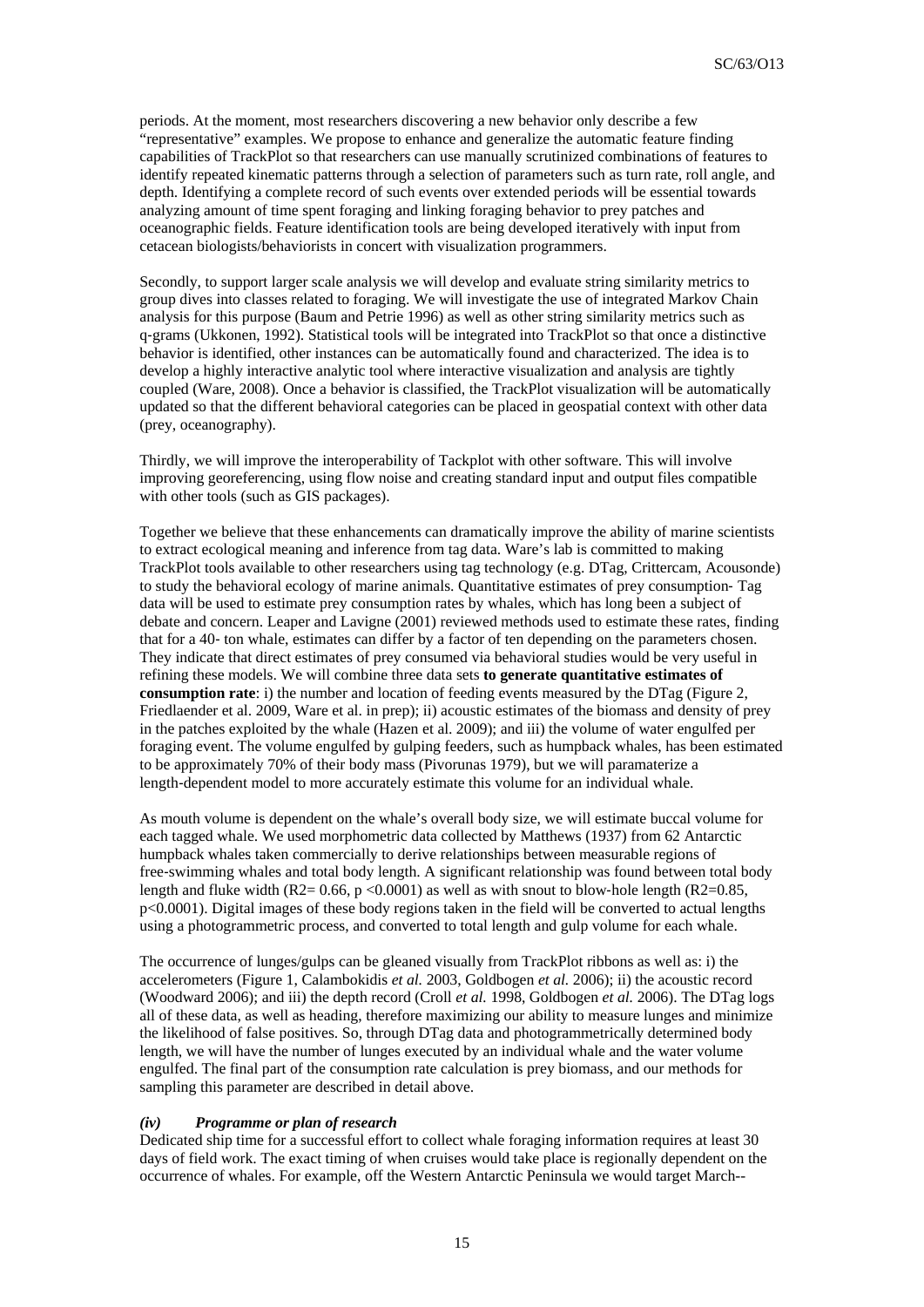‐April, while off East Antarctica we would target February--‐March. There is no reason to believe concurrent research programs could not be conducted simultaneously in spatially discrete regions. We anticipate conducting field work between 2012--‐2014 depending on the timing of funds and the availability of ship time in each region. We will aim for two field seasons in each geographic location and a year's time for synthesis and analysis, workshops, project report writing, and manuscript preparation. We plan to submit a research proposal for work around the Antarctic Peninsula to the US National Science Foundation in June 2011. Likewise, we anticipate a similar, collaborative proposal to be submitted to the Australian Antarctic Division within the same time period.

## *(v) Requirement for resources sought in this application*

The International Whaling Commission's Southern Ocean Research Partnership fund would be targeted as potential funder for some of the necessary equipment that can be transported between regions for multiple uses. We propose that SORP funds are used to purchase a dual--frequency echo--sounder system and analysis software to be used in both regions by each research team (~\$120,000 USD). International member government agencies will be required for research vessel/ship time. Likewise, currently funded multi--‐disciplinary international research efforts may be a source of ship time and/or research funds (e.g. ICCED). The US lead research team will submit a proposal to the US National Science Foundation's Office of Polar Programs to support the project around the Antarctic Peninsula. Our proposal will be greatly augmented by the political and intellectual support of the IWC, SORP, and other international countries wishing to collaborate and engage in this unique research effort. A similar, collaborative research proposal will be submitted to the Australian Antarctic Division.

# **(vi)** *Any wider justification for the project*

None.

## **4. CURRICULUM VITAE OF NAMED INVESTIGATORS**

Available upon request

# **5. BUDGET**

The overall budget for the field work and data analysis will vary regionally depending on the amount of instrumentation currently available to each program (e.g. MOCNESS or similar nets, scientific echosounders (38 and 120 kHz)), and the amount of personnel available for field work. By category is an outline of major budget requirements based on our current research model:

| Cost/item                                                 | <b>Frequency</b> | Cost (USD\$) |
|-----------------------------------------------------------|------------------|--------------|
| Research coordinator (3 months)                           |                  | 18,000       |
| Suction-cup tags (D-Tags) and equipment                   | Annual           | 30,000       |
| Satellite linked time depth recorders                     | Annual           | 60,000       |
| Paired dual-frequency (38&120 kHz) echo sounders          | One off          | 120,000      |
| Consumable materials and field equipment                  | Annual           | 20,000,      |
| Software licences and development                         | Annual           | 20,000       |
| Graduate students tuitions and stipends (annually)        | Annual           | 50,000       |
| Field, analysis, writing and model development            | Annual           | 80,000       |
|                                                           |                  |              |
| <b>TOTAL</b>                                              |                  | ~100,000     |
| * not including in-kind vessel charter to be supported by |                  |              |
| international research programmes                         |                  |              |
| ** not including indirect institutional costs             |                  |              |

## **6. OTHER GRANTS HELD FOR THIS OR OTHER RESEARCH, OBTAINED OR SOUGHT WITHIN THE PREVIOUS THREE YEARS**

1. The ecological role of a poorly studied Antarctic krill predator: the humpback whale, *Megaptera novaeangliae*. National Science Foundation, Office of Polar Programs ANT-07-39483, \$967,165 August 2008-September 2011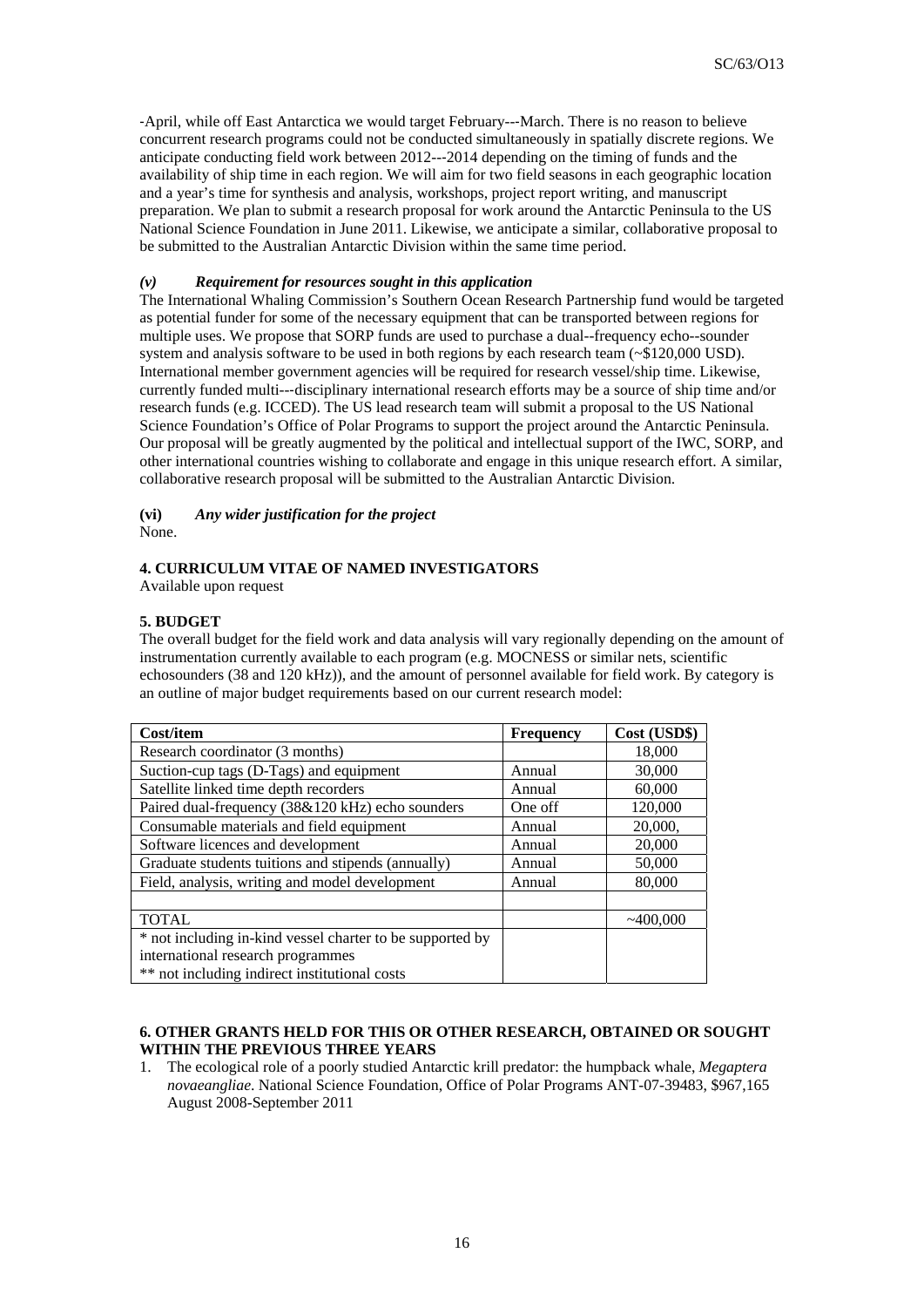# **7. PERMITS**

*(i) Do you have the appropriate permits to cary out the field work, including, if NECESSARY, animal welfare considerations?* Yes.

 (*ii) Do you have the appropriate permits (e.g. CITES) for the importation of ANY samples*. N/A.

# **8. SCHEDULE OF WORK, REPORTING AND USE OF RESULTS**

*(i) ) Expected completion of final report* (note that an annual progress report is required) 2012 in the Antarctic Peninsula and further work potentially in the Ross Sea until 2014

*(ii) Will you submit a manuscript on the results to the Journal of Cetacean Research and Management upon completion of the work?* 

Manuscripts will be sent to high quality scientific Journals and reports presented to the Scientific Committee.

*(iii) Will you agree to the use of the results of your study, if requested by the IWC Scientific Committee under its Data Availability Agreement that protects first publication rights of the researchers? Note that for fully funded IWC research, the data shall become publicly available after a mutually agreed period.*

Data from all of the sponsored research cruises will be available to contributing countries and collaborating researchers. Data sharing agreements will be mandatory for participation in regional projects, and the project Coordinator will be responsible for maintaining and disseminating data.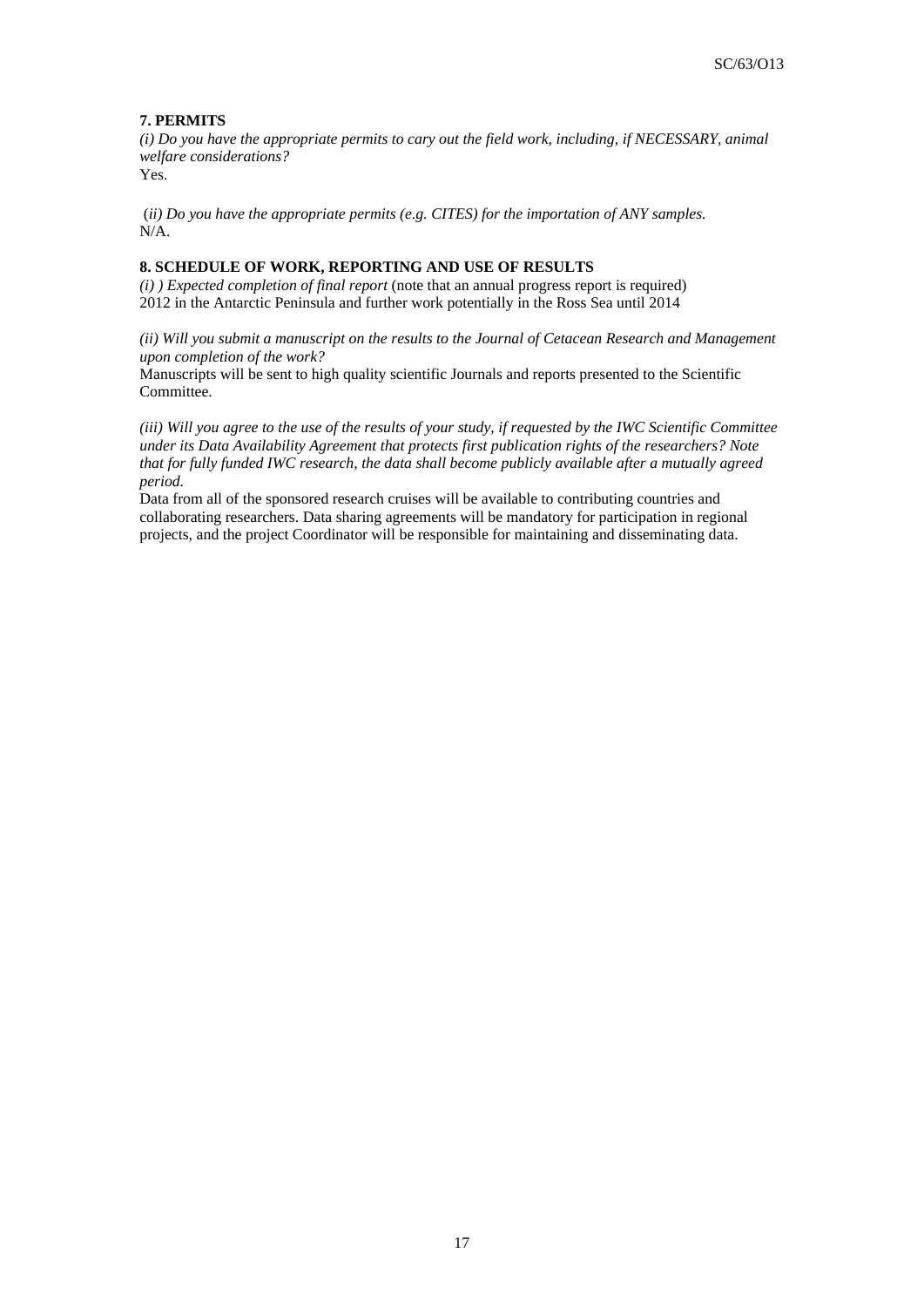# **APPENDIX 3: SORP Acoustics of blue and fin whales**

# **SORP RESEARCH PROPOSAL**

# **1. TITLE OF PROJECT**

Acoustic trends in abundance, distribution, and seasonal presence of blue and fin whales in the Southern Ocean.

# **2. DETAILS OF NAMED INVESTIGATORS** (Principal Investigator first)

| Name               | Dr. Flore Samaran (Project Coordinator & Steering Group Member)                            |
|--------------------|--------------------------------------------------------------------------------------------|
| Address            | Centre de Recherche sur les Mammifères Marins, University of La Rochelle,<br><b>FRANCE</b> |
| Email              | fsamaran@univ-lr.fr                                                                        |
| <b>Nationality</b> | <b>FRANCE</b>                                                                              |
| Domicile           | <b>FRANCE</b>                                                                              |

| Name               | Dr. Kate Stafford (Project Coordinator & Steering Group Member)         |  |
|--------------------|-------------------------------------------------------------------------|--|
| <b>Address</b>     | United States-Applied Physics Laboratory, University of Washington, USA |  |
| Email              | stafford@apl.washington.edu                                             |  |
| <b>Nationality</b> | USA                                                                     |  |
| Domicile           | USA                                                                     |  |

| Name               | Dr. Jason Gedamke (Steering Group Member)                                                                             |
|--------------------|-----------------------------------------------------------------------------------------------------------------------|
| Address            | National Oceanographic & Atmospheric Administration<br>Office of Science and Technology- Ocean Acoustics Program, USA |
| Email              | jason.gedamke@noaa.gov                                                                                                |
| <b>Nationality</b> | USA                                                                                                                   |
| Domicile           | USA                                                                                                                   |

| Name               | Dr. Ilse van Opzeeland (Steering Group Member)         |  |
|--------------------|--------------------------------------------------------|--|
| Address            | Ocean Acoustics Lab, Alfred Wegener Institute, GERMANY |  |
| Email              | Ilse.van.Opzeeland@awi.de                              |  |
| <b>Nationality</b> | <b>GERMANY</b>                                         |  |
| Domicile           | <b>GERMANY</b>                                         |  |

| Name               | Dr. Brian Miller (Steering Group Member)                                  |  |  |
|--------------------|---------------------------------------------------------------------------|--|--|
| Address            | Australian Marine Mammal Centre, Australian Antarctic Division, AUSTRALIA |  |  |
| Email              | brian.miller@aad.gov.au                                                   |  |  |
| <b>Nationality</b> | USA                                                                       |  |  |
| Domicile           | <b>AUSTRALIA</b>                                                          |  |  |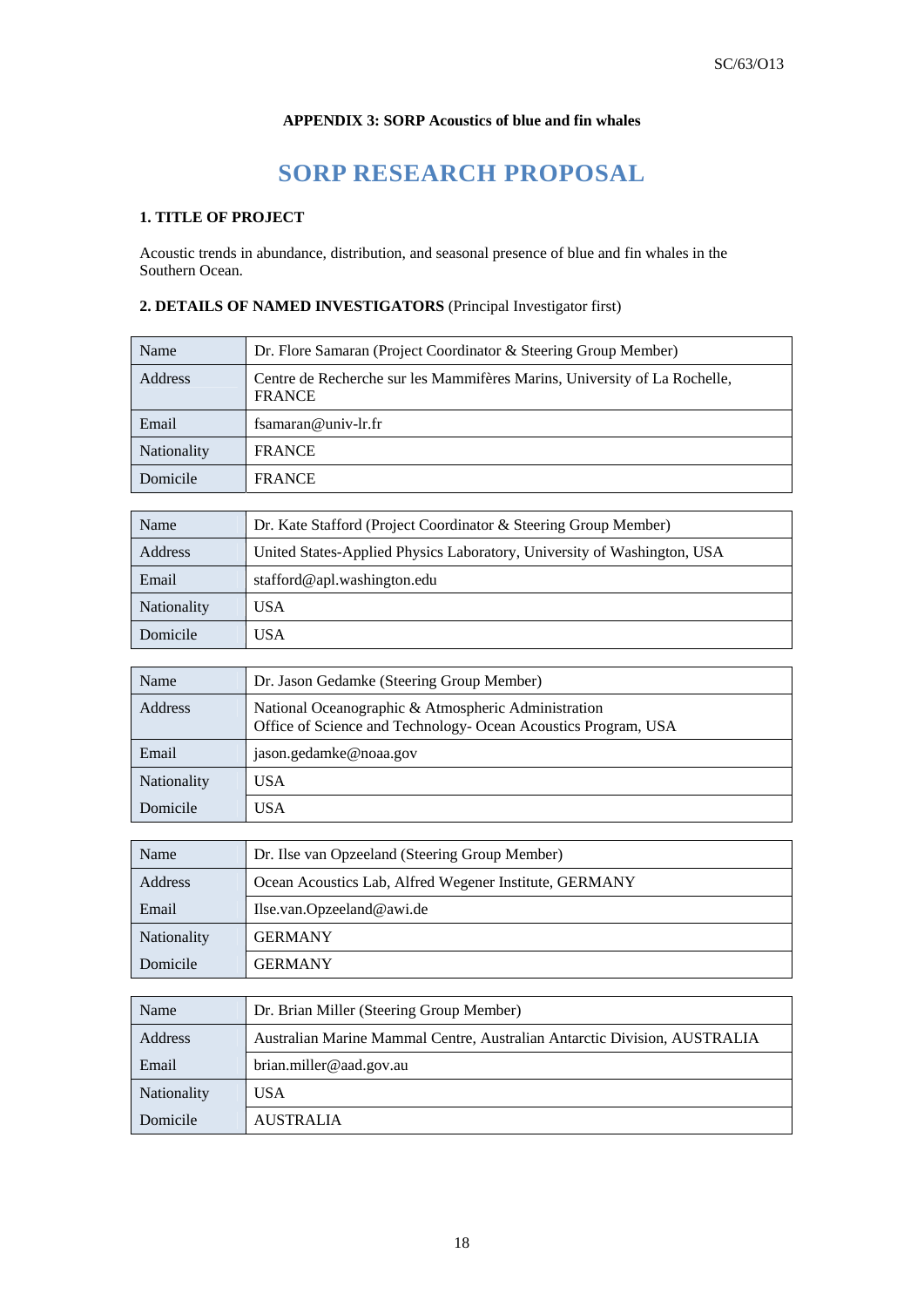## **3. DESCRIPTION OF PROJECT** (do not exceed 3000 words)

*This should explain adequately the following aspects:* 

## *(i) Background to the proposal, underlying rationale and relevance to SORP objectives and IWC needs.*

This initiative aims to implement a long term acoustic research program that will examine trends in Southern Ocean blue and fin whale population growth, distribution, and seasonal presence through the use of passive acoustic monitoring techniques. Current understanding of blue and fin whale life history characteristics, population abundance, and any post-whaling recovery is limited. Commercial whaling severely depleted blue (*Balaenoptera musculus*) and fin (*B. physalus*) whale populations to a fraction of their original abundance with over 350,000 and 700,000 whales killed, respectively (Clapham & Baker, 2002). Blue whales are now thought to number approximately 1% of their pre-exploitation abundance, increasing at an annual rate of 7.3%, though the confidence interval on this rate of increase is wide (1.4-11.6%) (Branch *et al.,* 2007). Even less is known about fin whales, with no recently accepted abundance estimates, and no currently accepted estimates of trends in abundance (NMFS, 2006).

Sightings surveys are traditionally the means by which cetacean population abundance estimates are obtained. In the Southern Ocean however, these surveys are few and far between due to the particularly difficult working environment, and are also restricted by the inherent limitations of visual surveys (e.g. daylight, weather, sea ice, visual detection range, etc.) (Thomas et al., 1986; Leaper and Scheidat, 1998; Gillespie, 1997). The acoustic techniques proposed here, however, overcome many of these difficulties through the collection of data that is relatively inexpensive to obtain, and can be collected continuously for years on end, under ice cover, and in any weather conditions or sea-states.

Sounds travel great distances underwater with detection ranges in the order of many tens to hundreds of kilometres for blue and fin whales (Širovic *et al.* 2007; Stafford *et al.* 2007; Samaran *et al.* 2010). Both species also produce repetitive, stereotypic and distant-travelling calls that are among the most commonly recorded baleen whale sounds in the Southern Ocean (Širovic *et al.* 2006; Širovic *et al.*  2007; Gedamke & Robinson, 2010). These regular, far-ranging calls illustrate the vast ability of acoustic techniques to monitor both populations, and highlight the potential to use acoustics to estimate relative population densities (Mellinger *et al.* 2007; Marques *et al.* 2009; Marques *et al.* 2011). While obtaining accurate absolute abundance estimates is currently beyond the reach of passive acoustic methods, measures of relative abundance are easily obtainable and can be conducted in a consistent manner. Comparison of relative abundance estimates from individual locations across many years, whether collected by visual surveys (Noad *et al.* 2008) or acoustic surveys similar to that proposed here (*e.g.* Stafford *et al.* 2009), can provide a measure of population growth. Comparison of relative abundance estimates within and between locations and years can further be used to assess trends in distribution and seasonal presence over time (Širovic *et al*. 2004, Stafford *et al.* 2009).

Some relevant IWC recommendations are listed below. Often the use of passive acoustics has been recommended but it is important to note that one of the primary goals of this work is to investigate the plausibility of using passive acoustic means to obtain estimates of population growth rates, an essential life history parameter for understanding and managing populations of whales.

- 1. Addressing the lack of abundance data for fin whales is a key priority due to the high historic abundance of this species and the current lack of data. Surveys for these species on the breeding grounds (which are largely unknown) are unlikely to be feasible. Data from the Southern Ocean, north of 60°S are limited and could be addressed by surveys between 60°S and CCAMLR boundary which could also help generate estimates for other species (particularly sei and right whales). However, surveys in this area are frequently made difficult by weather conditions. Complete new circumpolar surveys are unlikely in the future, so there is a need for a regional focus to detect trends at smaller spatial scales. Surveys to identify regional trends may also help identify variables driving these trends. (SC61)
- 2. The Committee **welcomes** the presentation of this work [*passive acoustic monitoring*] and **recommends** its continuation. (SC61)
- 3. With regard to the Southern Ocean, the Committee **endorses** a number of specific Workshop recommendations for future work, including:… (2) further investigation of the use of autonomous bottom mounted acoustic recorders to obtain long-term datasets for fin and blue whales. (SC61)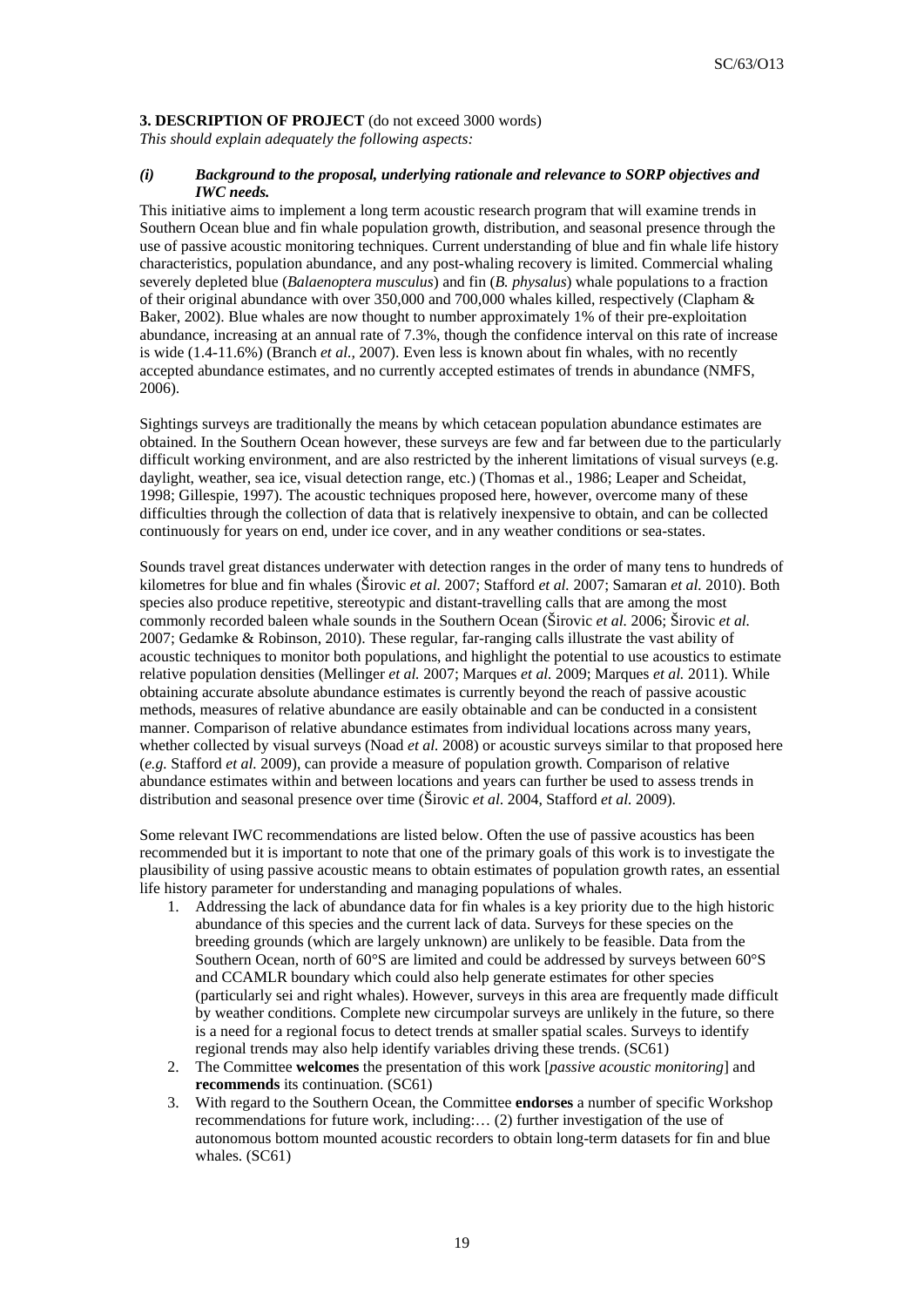- 4. Following on from the Workshop, the Committee again **emphasises** the great value of longterm datasets and **recommends** that funding be provided to ensure their continuation (SC61)
- 5. The Committee **recommends** the application of these tools [passive acoustic recorders, satellite tags, sea ice analytical tools] to future cetacean research in the Arctic and Antarctic and **encourages** researchers to continue the collaborative exchanges initiated at the symposium. (SC58)
- 6. Short term Priorities:…Priority 4: Development of survey techniques. Priority Item 6: Development of methods to integrate acoustics with sightings surveys (2007/8 SOWER planning meeting, SC61)
- 7. The SC agreed that the following species priorities should be assigned in order from highest to lowest: (1) Antarctic minke and blue whales, (2) fin whales, (3) humpback whales, (4) sei and right whales; and (5) sperm whales. (SC58)

# *(ii) Specific objectives.*

# *Overall objective:*

Measure the relative acoustic density of blue whale and fin whale vocalizations at a range of sites around the Southern Ocean and lower latitude locations to examine trends in relative estimates of abundance, distribution, and seasonal presence of blue whales and fin whales.

## *Sub-Objectives:*

## *Feasibility study-Year 1*

- Assess different techniques for annually quantifying relative abundance of vocalizing whales from passive acoustic recordings. A range of technical issues will be addressed including call detection techniques, calculating detection ranges, distinguishing multiple calls of a singing individual from multiple individuals, and determining a ratio of calls detected to a relative density index.
- Determine the most appropriate methodology for using a series of relative abundance estimates to obtain an index of population growth over time, and for comparing between locations and/or instrument types.
- Obtain preliminary rates of population growth or decline from a previously obtained dataset (8 years of continuous Comprehensive Test Ban Treaty Organization (CTBTO) hydro-acoustic data collected off Cape Leeuwin, Western Australia).
- Design and test models to determine how passive acoustic detection data can be used to estimate relative abundance and trend data for Antarctic blue and fin whales.

# *Design study-Year 2 & 3*

- On the basis of the results of the feasibility study, design a two stage acoustic logger deployment strategy around Antarctica taking into account data on historic and present distribution patterns of whales and logistical constraints of shipping routes for deployment and retrieval of equipment.
	- Stage 1: For an initial priority, focus work on a deployment strategy around the Indian Ocean basin.
	- Stage 2: On the basis of the first stage, consider the feasibility of extending the deployments to a circumpolar scale

## *Implementation—Years 4, 5 and beyond*

- Establish framework for continuing this program beyond the initial SORP 5 year timeframe as population growth estimates will become more powerful when studied over longer periods of time.
- Conduct, multi-year deployments of loggers based on the appropriate study design.
- Use comparison of relative abundance indices between years at individual locations to determine a rate of increase over time
- Use comparison of relative abundance indices between locations to assess relative distribution within years, and changes from year to year.
- Use changes in relative abundance indices within a year and between years at individual locations to assess seasonal acoustic presence of whales at each location.

# *(iii) Scientific methodology and approach*

## Data Collection

In the first instance, we propose to use an 8-year time series from the CTBTO station at Cape Leeuwin, Australia to see if any trends in Antarctic blue whale abundance are evident from acoustic data. Additionally, any already established listening stations and previously recorded data could be utilized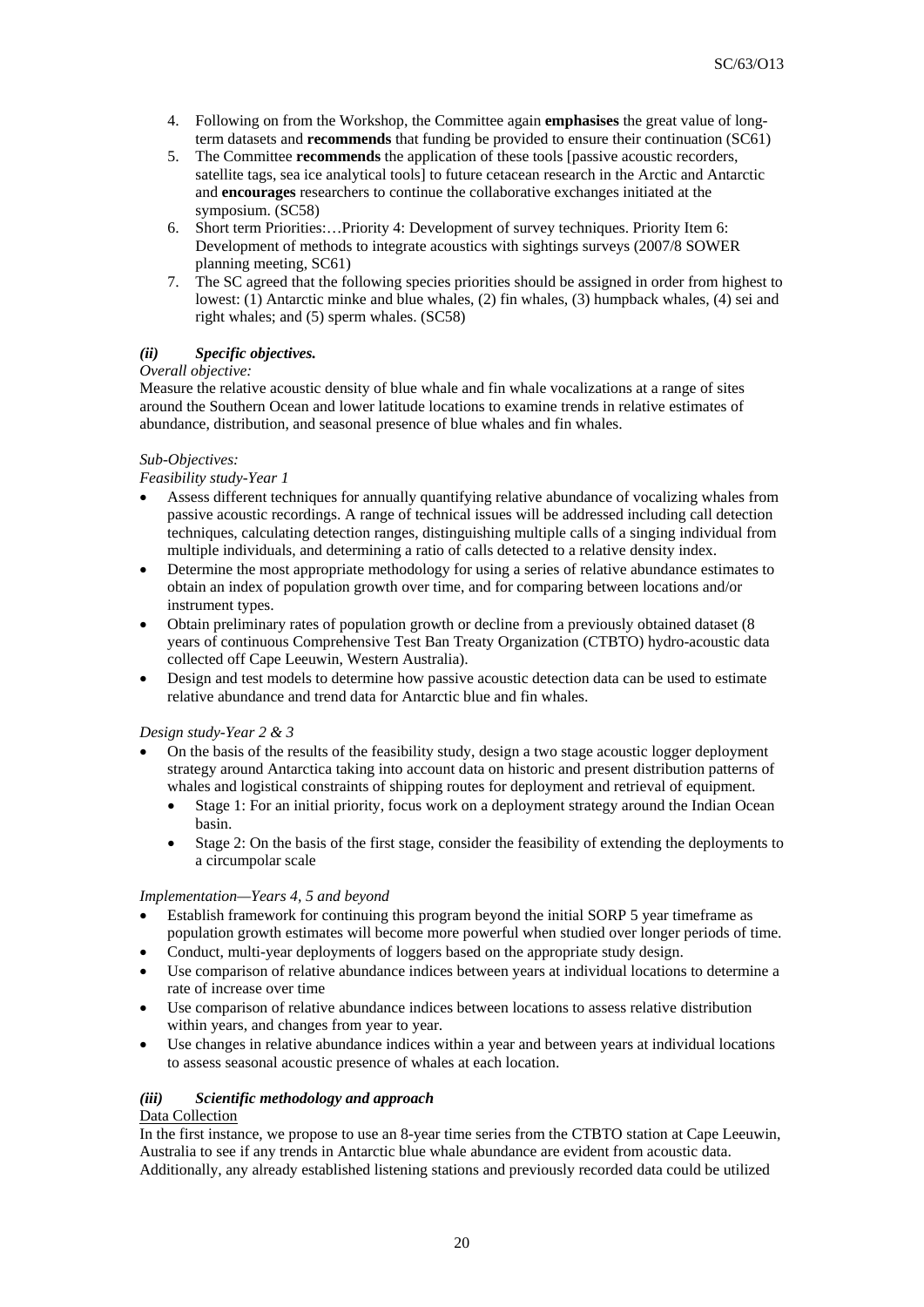for the initial feasibility study (Table 1). Additional potential collaborators will also be contacted to assess other existing and continuing datasets that could contribute to the study. Upon the successful completion of the feasibility study, we will begin looking to expand data collection sites further into the Indian Ocean initially, followed by as near a circumpolar deployment of instruments as can be achieved through the network of collaborators.

| <b>Instrument</b> | <b>Latitude</b> | Longitude | <b>Start</b>                | End                  | <b>Instrument</b> | <b>Depth</b>      | <b>Initial Contact</b> |
|-------------------|-----------------|-----------|-----------------------------|----------------------|-------------------|-------------------|------------------------|
| <b>Name</b>       |                 |           | Date                        | <b>Date</b>          | type              |                   |                        |
| Drake             | $-60.5$         | $-61.0$   | $Jan-05$                    | Jan-06               | HARUphone         | $\sim 350m$       | Dziak/Park             |
| Bransfield1       | $-62.9$         | $-59.5$   | $Jan-05$                    | $Jan-07$             | HARUphone         | $\sim 350$ m      | Dziak/Park             |
| Bransfield2       | $-62.5$         | $-58.9$   | $Jan-05$                    | $Jan-07$             | HARUphone         | $\sim 350m$       | Dziak/Park             |
| Bransfield3       | $-62.5$         | $-58.0$   | $Jan-05$                    | $Jan-07$             | HARUphone         | $\sim 350m$       | Dziak/Park             |
| Bransfield4       | $-62.3$         | $-57.9$   | $Jan-05$                    | $Jan-07$             | <b>HARUphone</b>  | $\sim 350$ m      | Dziak/Park             |
| Bransfield5       | $-62.2$         | $-57.1$   | $Jan-05$                    | $Jan-07$             | HARUphone         | $\sim 350m$       | Dziak/Park             |
| Bransfield6       | $-62.9$         | $-60.2$   | $Jan-05$                    | Jan-07               | HARUphone         | $\sim 350m$       | Dziak/Park             |
| Scotia1           | $-57.5$         | $-41.4$   | Jan-07                      | Jan-09               | HARUphone         | ~550m             | Dziak/Park             |
| Scotia2           | $-58.9$         | $-37.0$   | $Jan-07$                    | Jan-09               | HARUphone         | $\sim 350m$       | Dziak/Park             |
| Scotia3           | $-57.4$         | $-36.6$   | Jan-07                      | Jan-09               | HARUphone         | $\sim 350m$       | Dziak/Park             |
| Scotia4           | $-56.4$         | $-33.9$   | $Jan-07$                    | Jan-09               | HARUphone         | $\sim 350m$       | Dziak/Park             |
| WAP1              | $-62.3$         | $-62.2$   | $Mar-01$                    | Feb-03               | ARP               | 1600 m            | Sirovic/Hildebrand     |
| WAP <sub>2</sub>  | $-63.8$         | $-67.1$   | Mar-01                      | Feb-03               | <b>ARP</b>        | $~1000 \text{ m}$ | Sirovic/Hildebrand     |
| WAP3              | $-65.0$         | $-69.1$   | Mar-01                      | Feb-03               | ARP               | $~1000 \text{ m}$ | Sirovic/Hildebrand     |
| WAP4              | $-66.0$         | $-71.1$   | Mar-01                      | Feb-03               | ARP               | $~1000 \text{ m}$ | Sirovic/Hildebrand     |
| WAP5              | $-66.6$         | $-72.7$   | Mar-01                      | Feb-03               | ARP               | $~1000 \text{ m}$ | Sirovic/Hildebrand     |
| WAP <sub>6</sub>  | $-67.1$         | $-74.2$   | $Mar-01$                    | Feb-03               | ARP               | $~1000 \text{ m}$ | Sirovic/Hildebrand     |
| WAP7              | $-65.4$         | $-66.1$   | Mar-01                      | Feb-03               | ARP               | 450 m             | Sirovic/Hildebrand     |
| WAP9              | $-67.9$         | $-68.4$   | Mar-01                      | Feb-03               | ARP               | 870 m             | Sirovic/Hildebrand     |
| <b>DGN</b>        | $-6.3$          | 71.0      | $Jan-02$                    | $\overline{Dec}$ -03 | <b>CTBT</b>       |                   | Stafford               |
| <b>DGS</b>        | $-7.6$          | 72.5      | $Jan-02$                    | Dec-03               | <b>CTBT</b>       |                   | Stafford               |
| <b>DGS</b>        | $-7.6$          | 72.5      | Jan-04                      | Dec-05               | <b>CTBT</b>       |                   | Gedamke                |
| <b>CL</b>         | $-34.9$         | $-114.1$  | $Jan-02$                    | Dec-03               | <b>CTBT</b>       |                   | Stafford               |
| <b>CL</b>         | $-34.9$         | $-114.1$  | $Jan-02$                    | $Jun-10$             | <b>CTBT</b>       |                   | Gedamke                |
| Crozet            | $-46.0$         | 51.0      | $May-03$                    | Apr-04               | <b>CTBT</b>       | 300 m             | Samaran                |
| <b>PALAOA</b>     | $-70.3$         | $-8.1$    | Dec 05                      | ongoing              | PALAOA (2         | ~180m             | AWI/van Opzeeland      |
|                   |                 |           |                             |                      | hydrophones)      |                   |                        |
| AWI 230-6         | $-66.0$         | 0.0       | Mar 08                      | Dec 10               | <b>AURAL</b>      | $200 \text{ m}$   | AWI/van Opzeeland      |
| AWI 232-9         | $-68.0$         | 0.0       | Mar 08                      | Dec 10               | <b>AURAL</b>      | 216 m             | AWI/van Opzeeland      |
| <b>MAD</b>        | $-26.1$         | 58.2      | $\overline{\text{Nov}}$ -06 | Dec-08               | HARUphone         | 1300 m            | Royer/Samaran/Guinet   |
| <b>MAD</b>        | $-26.1$         | 58.2      | Dec-09                      |                      | <b>UBOphone</b>   | 1300 m            | Royer/Samaran/Guinet   |
| NCRO-1            | $-41.0$         | 52.8      | $Dec-09$                    |                      | <b>UBOphone</b>   | 1100 m            | Royer/Samaran/Guinet   |
| NCRO-2            | $-41.0$         | 53.2      | Dec-09                      |                      | <b>UBOphone</b>   | 1100 m            | Royer/Samaran/Guinet   |
| NCRO-3            | $-41.2$         | 53.0      | $Dec-09$                    |                      | <b>UBOphone</b>   | 1100 m            | Royer/Samaran/Guinet   |
| WKER-1            | $-46.6$         | 60.1      | Dec-09                      |                      | <b>UBOphone</b>   | 500 m             | Royer/Samaran/Guinet   |
| WKER-2            | $-46.6$         | 60.5      | Dec-09                      |                      | <b>UBOphone</b>   | 500 m             | Royer/Samaran/Guinet   |
| WKER-3            | $-46.8$         | 60.4      | Dec-09                      |                      | <b>UBOphone</b>   | 500 m             | Royer/Samaran/Guinet   |
| <b>SWAMS</b>      | $-43.0$         | 75.6      | Oct-06                      | Jan-08               | <b>HARUphone</b>  | $1000 \text{ m}$  | Royer/Samaran/Guinet   |
| <b>SWAMS</b>      | $-43.0$         | 75.6      | Feb-10                      |                      | <b>UBOphone</b>   | $1000 \text{ m}$  | Royer/Samaran/Guinet   |
| <b>NEAMS</b>      | $-31.6$         | 83.2      | Oct-06                      | Apr-08               | HARUphone         | 1200              | Royer/Samaran/Guinet   |
| <b>NEAMS</b>      | $-31.6$         | 83.2      | Feb-10                      |                      | <b>UBOphone</b>   | 1200              | Royer/Samaran/Guinet   |
| ARPCasey04        | $-63.8$         | 111.8     | Feb-04                      | $Jan-05$             | ARP               | ~1000             | Gedamke                |
| ARPPrydz05        | $-62.6$         | 81.3      | $Jan-05$                    | Feb-06               | <b>ARP</b>        | ~1800m            | Gedamke                |
| ARPKerg05         | $-66.2$         | 74.5      | Feb-05                      | Feb-06               | ARP               | ~2700m            | Gedamke                |
| ARPKerg06         | $-66.2$         | 74.5      | Feb-06                      | Mar-07               | <b>ARP</b>        | 2680m             | Gedamke                |
| ARPPrydz06        | $-62.6$         | 81.3      | Feb-06                      | Mar-07               | ARP               | 1900m             | Gedamke                |
| Curtin44S.2006    | $-44.0$         | 144.7     | Mar-06                      | Jan-07               | Curtin Logger     | 1866m             | Gedamke                |
| Curtin65S.2006    | $-65.6$         | 140.5     | Feb-06                      | Jan-07               | Curtin Logger     | $\sim$ 1100m      | Gedamke                |
| Curtin54S.2006    | $-53.7$         | 144.8     | Dec-05                      | Oct-06               | Curtin Logger     | ~1600m            | Gedamke                |
| Curtin54S.2008    | $-53.7$         | 141.8     | Dec-07                      | Feb-09               | Curtin Logger     | 2078m             | Gedamke                |
| Curtin.Kerg. 2009 | $-56.1$         | 77.8      | Feb-09                      | $Jan-10$             | Curtin Logger     | 587m              | Gedamke                |
| Curtin.Casey.2010 | $-64.6$         | 108.3     | Dec-09                      | $Dec-10$             | Curtin Logger     | 2770m             | Gedamke                |

Table 1: Previously Collected Datasets

Long term, moored acoustic recorders will be deployed to collect passive acoustic data. These instruments are designed to sit on the sea floor in depths of up to 6000m and record acoustic signals for a continuous period of 1 year or more. The recorders can be programmed to sample varying frequencies on different programmable schedules, although for blue and fin whales, the lowest frequencies (<200Hz) are of most interest. These units can be deployed and retrieved on relatively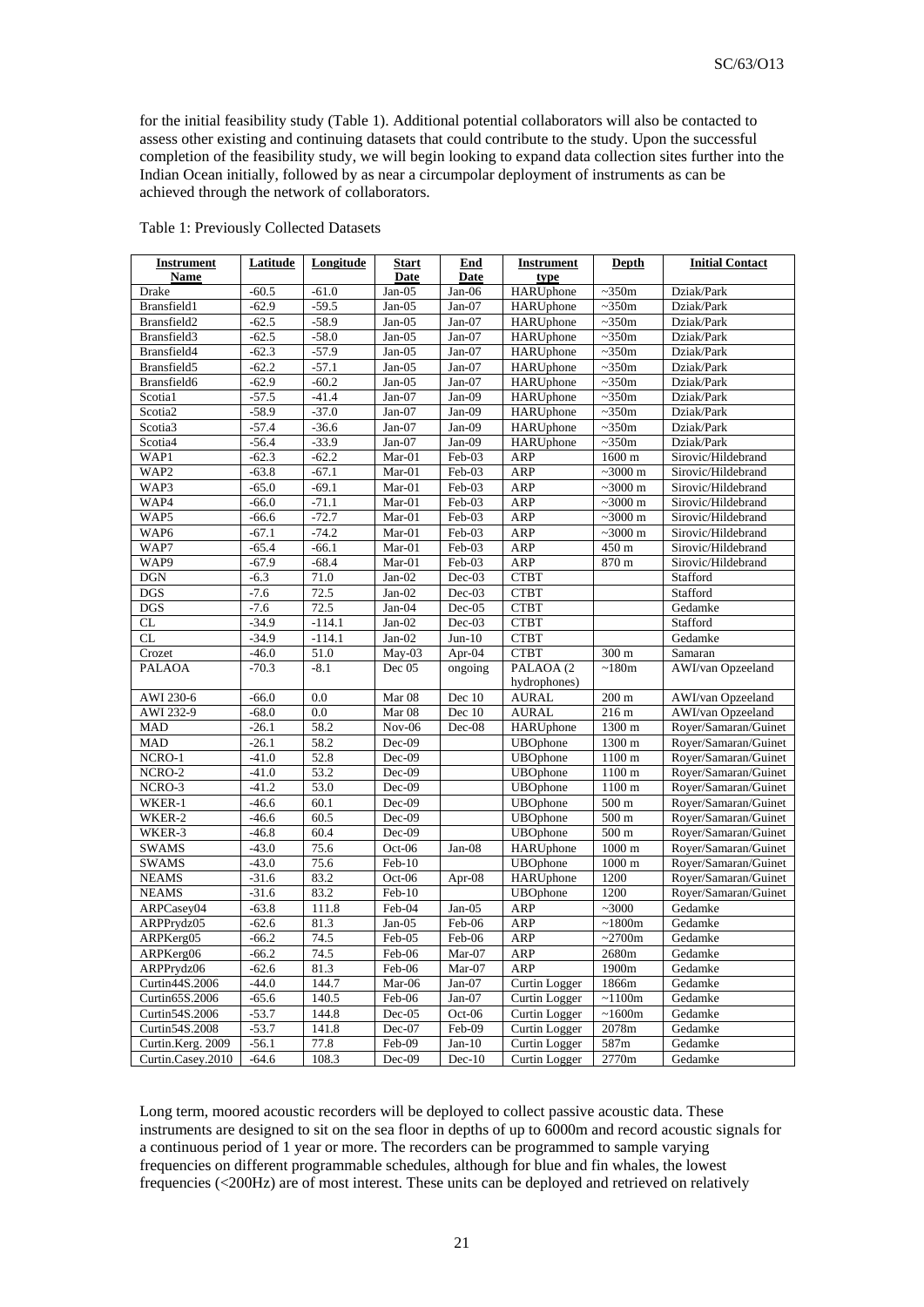short time frames (~3 hours) permitting them to be dropped off or picked up on transit cruises to the Antarctic that are not necessarily dedicated to marine science. For each data collection site, 2 instruments would be ideal so that each year when an instrument is recovered, a new instrument can be deployed simultaneously. During the first year of the project, an analysis of where to deploy instruments based on previous sighting records and regular vessel transit tracks of collaborating nations will be conducted to inform future deployment decisions.

### Data Analysis

The initial feasibility study will focus on assessing analysis techniques utilizing several long term datasets that have been previously collected and are currently available. Table 1 lists examples of these long-term and continuing datasets that can be utilized. With large acoustic datasets of a year or more, automated and consistent data analysis methods will be required. The 9+ years of data that have been collected as part of the CTBTO hydroacoustic array off Western Australia are an ideal dataset to begin these initial feasibility tests (Fig. 1) as over 8 years of data are already in hand.



*Fig. 1: Spectrogram of 5 years (2003-2007) CTBTO dataset off Cape Leeuwin, Western Australia. Repetitive, seasonal bands of energy at ~20-30Hz, 70Hz, and 100Hz, illustrate Antarctic blue and fin, pygmy blue, and fin whales respectively.* 

A wide variety of methods are available to either detect individual calls (e.g. spectral correlation, matched filtering, energy summation) or measure the amount of energy at whale calling frequencies (power spectral density) (Mellinger *et al.* 2007). Initial analyses should focus on comparing these methods to assess their 1) ability to detect calling whales and 2) their accuracy and sensitivity to minimizing false positive detections and missed calls.

In order to obtain a relative abundance measure, it will be necessary to approximate the probability of detection over the range where whales may be detectable. This will require measurements of background noise and approximating call detection range using propagation models and the estimated distribution of source levels of the whale call (Samaran *et al*., 2010). Alternatively, a threshold received level could be set that approximately replicates the highest ambient levels encountered throughout the year. The former would provide detection ranges that may vary between measurement periods, while the latter would provide for a much smaller, but consistent, detection range for all measurement periods throughout the year. Finally, a means of distinguishing multiple calls from a single individual versus multiple individuals must be developed. This could involve the use of received level measurement of the calls and the temporal patterning of both blue and fin whale song to distinguish one individual from another, or simple cue-production rates as used in traditional cue-counting surveys (Marques *et al*., 2011; Stafford *et al*., 2007).

For the Cape Leeuwin test data, counts by hour and day of the number of Antarctic blue whale "28 Hz" signals, will be obtained by using the automatic detection method of spectrogram correlation (Mellinger and Clark, 2000; Mellinger, 2001). This involves specifying frequency contours and durations that matched average characteristics of known Antarctic-type blue whale calls. For this study, contours that consist of the following will be used: a 9 s long 27.7 Hz tone, a 1 s long frequency decrease from 28 Hz to 19.5 Hz and a 10 s long tone that decreased to 18.8 Hz. Additionally, we will employ spectrogram noise equalization with a time constant of 40 s to eliminate continuous interfering tones such as those from ships.

Detections will be summed by week. Analysis of variance will be used to compare between-year data for each call type for each region. An additive model using a 52 week seasonal cycle will be used to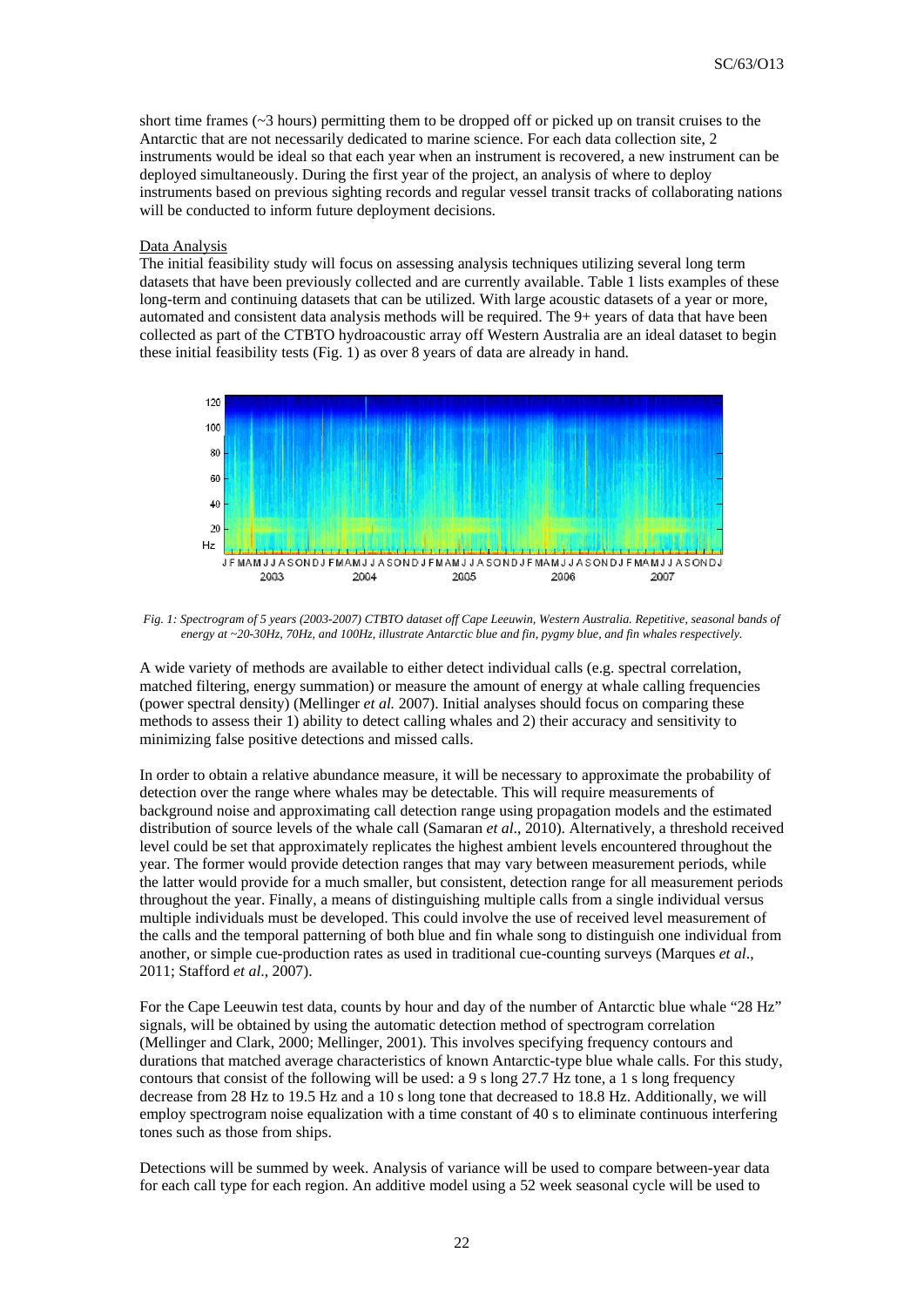remove the seasonal component of whale call time series to examine long-term trends in the number of call detections. Student's t-tests will be used to test the hypothesis that the slope of seasonally adjusted data is equal to 0.

## *(iv) Programme or plan of research.*

Please see details provided in Sections 3 (i), 3(ii) and 3(iii).

Time frame for the work: Examination of data analysis techniques can begin simultaneously with the planning for the first deployments of the acoustic moorings. Previous acoustic datasets that have been recorded around the Southern Ocean will be utilized for the initial testing of analysis methods.

- 2011/12 Begin examination of data analysis techniques utilizing previously collected long-term Southern Ocean acoustic datasets. Begin planning for first round of acoustic mooring deployments by getting commitments from collaborators able to deploy moorings around the Antarctic.
- 2012/13 First round of acoustic mooring deployments focused on southern Indian Ocean/Southern Ocean deployments
- 2013/14 Recover/Redeploy acoustic moorings. Analyse data from the first round of deployments. Compare relative abundance at locations around Antarctic within a single season.
- 2014/15 Recover/Redeploy acoustic moorings. Analyse  $2<sup>nd</sup>$  year of data from deployments and compare relative abundance at each location between years and to previously collected data.
- 2015/16 Assess progress and plan future

#### *(v) Requirement for resources sought in this application.*

Please see details provided in Section 5.

# *(vi) Any wider justification for the project.*

None.

## **4. CURRICULUM VITAE OF NAMED INVESTIGATORS**

CV's are available upon request.

#### **5. BUDGET**

Year 1: Feasibility Study

\$50,000 AUD- Personnel (50% time post-doc/researcher)—Project Coordinator's time to conduct analysis of CTBTO data \$12,000 AUD- Steering Group Meeting

#### Year 2:

\$50,000 AUD- Personnel (50% time post-doc/researcher) \$90,000 AUD- 3 Acoustic Loggers (x\$30,000 each) \$50,000 AUD- Ship time (4 hours x 3 loggers per year x \$100,000/24hrs)

## Year 3:

\$50,000 AUD- Personnel (50% time post-doc/researcher) \$180,000\* AUD- 6 Acoustic Loggers (x\$30,000 each) \$100,000\* AUD- Ship time (4 hours \* 6 loggers per year\* \$100,000/24hrs) \$12,000 AUD- Steering Group Meeting

## Year 4:

\$50,000 AUD- Personnel (50% time post-doc/researcher) \$90,000\* AUD- 3 Acoustic Loggers (x\$30,000 each) \$100,000\* AUD- Ship time (4 hours \* 6 loggers per year\* \$100,000/24hrs)

### Year 5:

\$50,000 AUD- Personnel (50% time post-doc/researcher) \$100,000\* AUD- Ship time (4 hours \* 6 loggers per year\* \$100,000/24hrs)

#### Totals: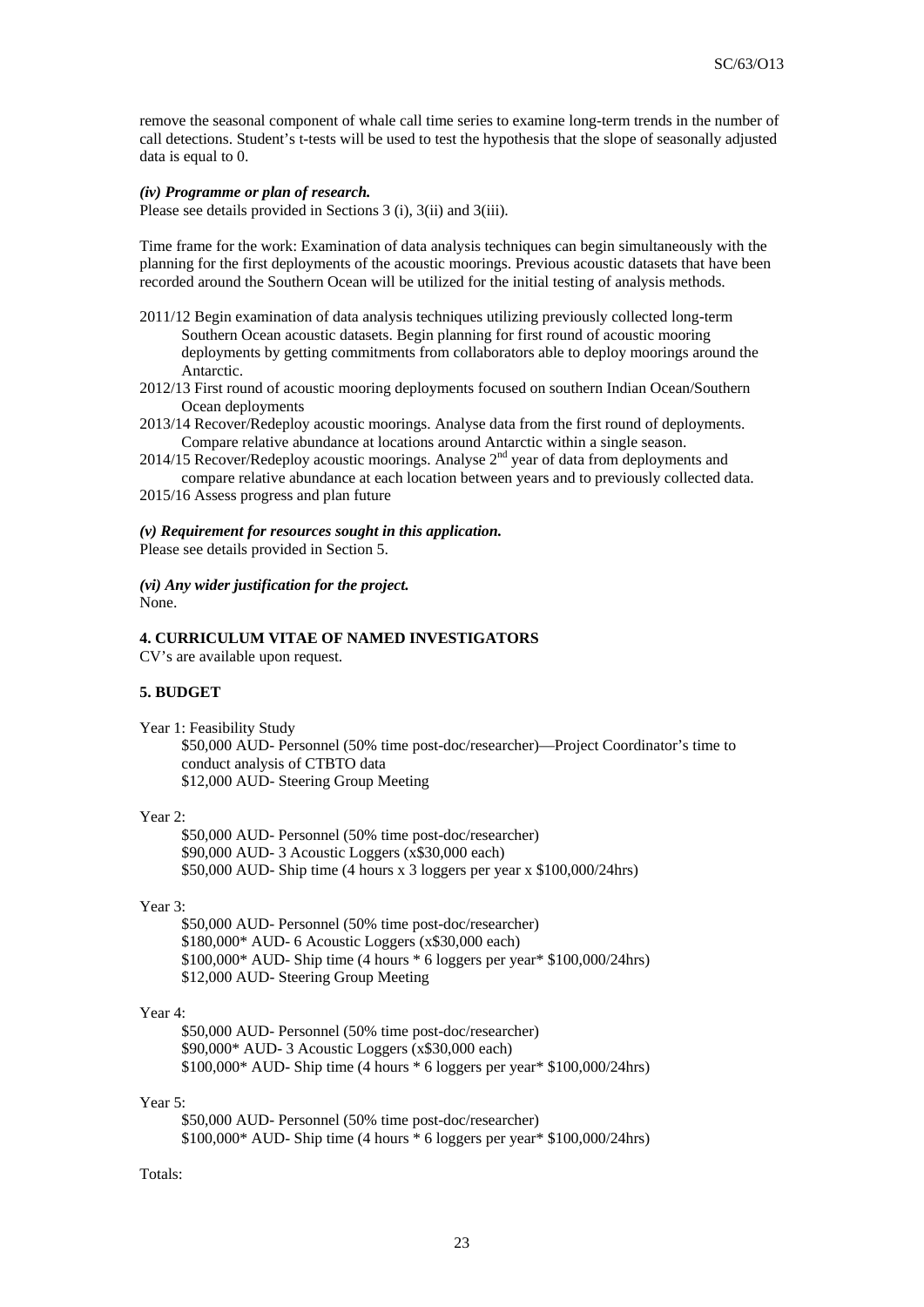- \$984,000 AUD with no cost reduction included for included in-kind ship time and instrumentation from collaborators.
- \*\$454,000 AUD with cost reduction assuming all ship time and 50% of acoustic recorder costs funded with 'in-kind' contributions from collaborators.

This budget is based upon working up to a total of 6 loggers being simultaneously deployed, with 6 replacements for immediate re-deployment to enable continuous data collection. If more or less loggers were to be deployed, the budget would increase or decrease accordingly.

## **6. OTHER GRANTS HELD FOR THIS OR OTHER RESEARCH, OBTAINED OR SOUGHT WITHIN THE PREVIOUS THREE YEARS**

SOS-BUME : Sound Of the Sea-BRUit de la MEr. Multidisciplinary project application to the French National Research Agency by the University of Western Brittany. A part of this project deals with the analysis of long term acoustic dataset collected by the UBOphone to assess seasonality and distribution of large whale in the Indian Ocean. Answer plans in june 2011

## **7. PERMITS**

*(i) Do you have the appropriate permits to carry out the field work, including, if NECESSARY, animal welfare considerations?* No permits are required.

 **(***ii) Do you have the appropriate permits (e.g. CITES) for the importation of ANY samples***.**  N/A

## **8. SCHEDULE OF WORK, REPORTING AND USE OF RESULTS**

*(i) ) Expected completion of final report* (note that an annual progress report is required) Final report will be submitted at the IWC 67 in June, 2016. This project is meant to be the beginning of a long term Southern Ocean acoustics research and population monitoring program, however, so hopefully the research will continue on for years beyond the completion of the final report.

*(ii) Will you submit a manuscript on the results to the Journal of Cetacean Research and Management upon completion of the work? (Whilst this is not a pre-requisite of a successful application, it will be taken into account). If not please state your publication plans*  Results of this research will be submitted to a range of journals, including the Journal of Cetacean Research and Management.

*(iii) Will you agree to the use of the results of your study, if requested by the IWC Scientific Committee under its Data Availability Agreement that protects first publication rights of the researchers? Note that for fully funded IWC research, the data shall become publicly available after a mutually agreed period.*

Yes

### **References**

- Branch, T. A., K. M. Stafford, D. M. Palacios, C. Allison, J. L. Bannister, C. L. K. Burton, E. Cabrera, C. A. Carlson, B. Galletti Vernazzani, P. C. Gill, R. Hucke-Gaete, K. C. S. Jenner, M. N. M. Jenner, K. Matsuoka, Y. A. Mikhalev, T. Miyashita, M. G. Morrice, S. Nishiwaki, V. J. Sturrock, D. Tormosov, R. C. Anderson, A. N. Baker, P. B. Best, P. Borsa, R. L. Brownell Jr, S. Childerhouse, K. P. Findlay, T. Gerrodette, A. D. Ilangakoon, M. Joergensen, B. Kahn, D. K. Ljungblad, B. Maughan, R. D. McCauley, S. McKay, T. F. Norris, S. Rankin, F. Samaran, D. Thiele, K. Van Waerebeek and R. M. Warneke (2007). "Past and present distribution, densities and movements of blue whales Balaenoptera musculus in the Southern Hemisphere and northern Indian Ocean." Mammal Review **37**: 116-175.
- Clapham PJ, Baker CS (2002) Modern whaling. In: *Encyclopedia of Marine Mammals* (eds Perrin WF, Würsig B, Thewissen JGM), pp. 1328–1332. Academic Press, New York.
- Gedamke, J., Robinson, S.M. (2010)**.** Acoustic survey for marine mammal occurrence and distribution off East Antarctica (30-80°E) in January-February 2006. Deep Sea Research II 57(9-10):968- 981.
- Gillespie, D., (1997). An acoustic survey for sperm whales in the Southern Ocean Sanctuary conducted from the RSV Aurora Australis. Report of the International Whaling Commission 47: 897-906.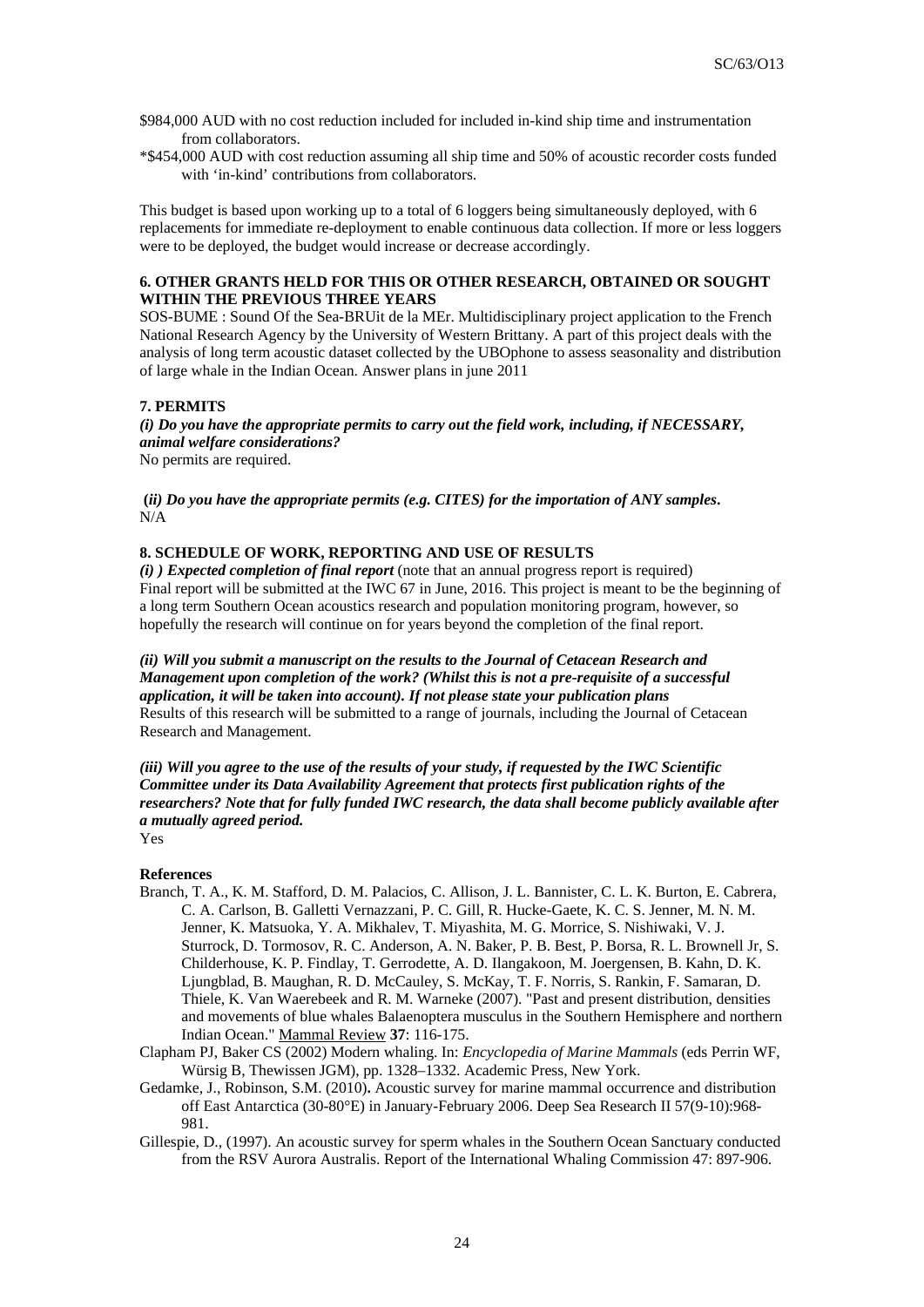- Leaper, R., and Scheidat, M. (1998). An acoustic survey for cetaceans in the Southern Ocean sanctuary conducted from the German government research vessel Polarstern. Report of the International Whaling Commission 48: 431-437.
- Marques, T.A., Thomas, L., Ward, J., DiMarzio, N., and Tyack, P.L. (2009). Estimating cetacean population density using fixed passive acoustic sensors: An example with Blainville's beaked whales. J. Acoust. Soc. Am 125(4):1982-1994.
- Marques, T. A., Thomas, L., Martin, S. W., Mellinger, D. K., Jarvis, S., Morrissey, R. P., Ciminello, C., DiMarzio, N. (2011) Spatially explicit capture recapture methods to estimate minke whale abundance from data collected at bottom mounted hydrophones. Journal of Ornithology.
- Mellinger, D. K., C. W. Clark (2000) Recognizing transient low-frequency whale sounds by spectrogram correlation. Journal of the Acoustical Society of America 107, 3518-3529.
- Mellinger, D. K., 2001. Ishmael 1.0 User's guide. NOAA Technical Memorandum OAR PMEL-120. [Available from: NOAA/PMEL, 7600 Sand Point Way NE, Seattle, WA 98115-6349].
- Mellinger, D.K., K.M. Stafford, S.E. Moore, R.P. Dziak, and H. Matsumoto (2007): An overview of fixed passive acoustic observation methods for cetaceans. Oceanography, 20(4), 37–45.
- National Marine Fisheries Service. 2006. Draft recovery plan for the fin whale (*Balaenoptera physalus*). National Marine Fisheries Service, Silver Spring, MD. http://www.nmfs.noaa.gov/pr/pdfs/recovery/draft\_finwhale.pdf
- Noad, M.J., Dunlop, R.A., Paton, D., Cato, D.H. (2008) An update of the east Australian humpback whale population (E1) rate of increase. Paper SC/60/SH31 presented to the IWC Scientific Committee, Anchorage. Unpublished.
- Samaran F, Adam O, Guinet C. 2010. Detection range modelling of blue whale calls in southwestern Indian Ocean. Applied Acoustics 71: 1099-1106.
- Širovic, A., Hildebrand, J.A., Wiggins, S.M., McDonald, M.A., Moore, S.E. & Thiele, D. (2004) Seasonality of blue and fin whale calls and the influence of sea ice in the Western Antarctic Peninsula. Deep-Sea Research II, 51, 2327–2344
- Širovic, A., Hildebrand, J.A., Thiele, D., (2006). Baleen whales in the Scotia Sea during January and February 2003. Journal of Cetacean Research and Management 8 (2), 161-171*.*
- Širovic, A., Hildebrand, J.A., Wiggins, S.M., (2007). Blue and fin whale call source levels and propagation range in the Southern Ocean. Journal of the Acoustical Society of America 122 (2), 1208-1215.
- Stafford, K.M., Citta, J.J., Moore, S.E., Daher, M.A. and George, J. 2009. Environmental correlates of blue and fin whale call detections in the North Pacific Ocean, 1997-2002. Marine Ecology Progress Series 395:37-53.
- Stafford, K.M., D.K. Mellinger, S.E. Moore, and C.G. Fox. (2007). Seasonal variability and detection range modeling of baleen whale calls in the Gulf of Alaska, 1999-2002. J. Acoust. Soc. Am. 122(6):3378-3390.
- Thomas, J.A., Fisher, S.R., Ferm, L.M. and Holt, R.S. (1986). Acoustic detection of cetaceans using a towed array of hydrophones. Report of the International Whaling Commission (Special issue 8): 139-148.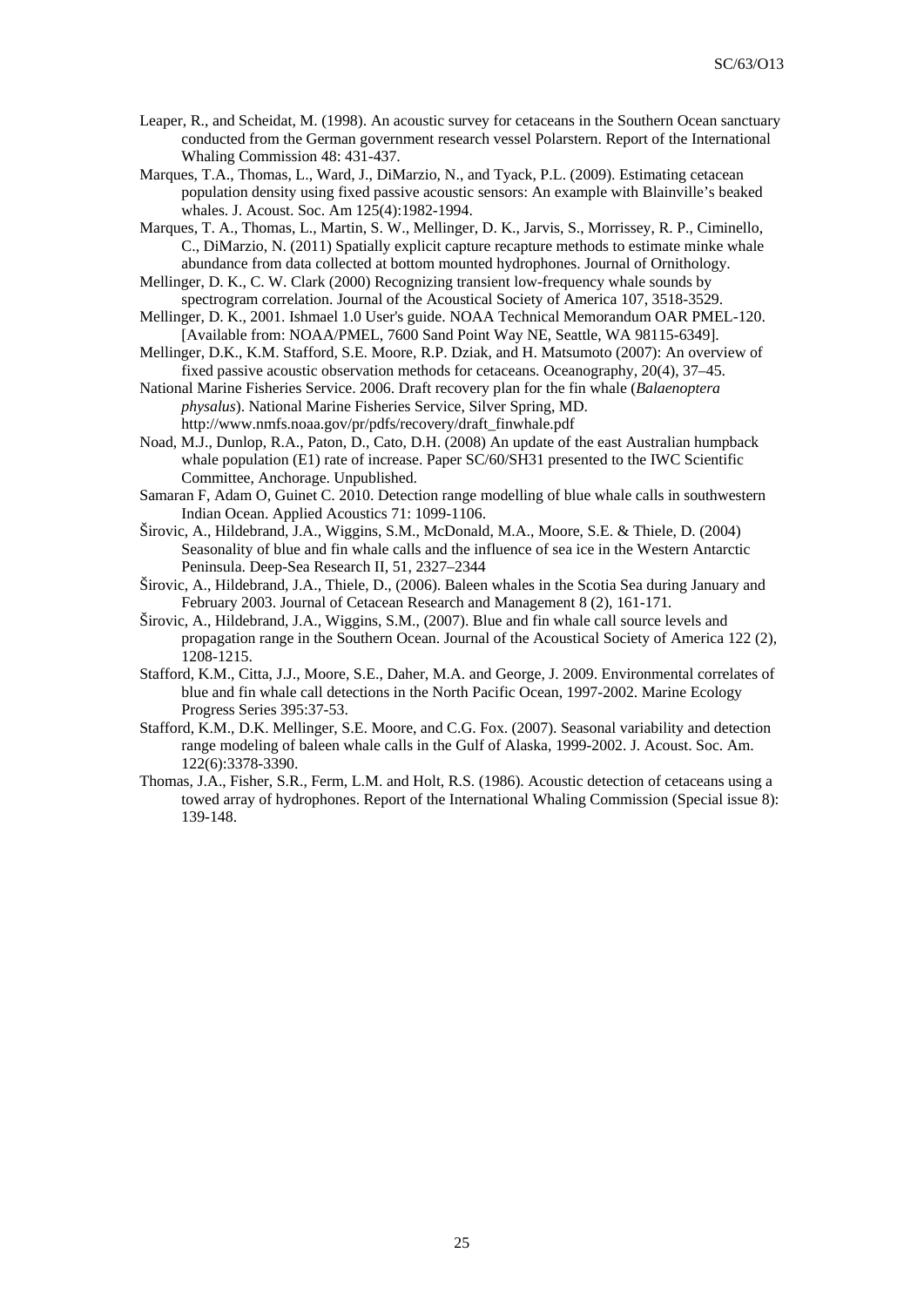# **APPENDIX 4: SORP Oceania and Antarctic humpback whale mixing**

# SORP RESEARCH PROPOSAL

# **1. TITLE OF PROJECT**

What are the migratory destinations and what is the extent of mixing of Southern Hemisphere humpback whales around Antarctica? Phase 1: East Australia and Oceania

# **2. DETAILS OF NAMED INVESTIGATORS**

| Name           | Rochelle Constantine (Project Coordinator & Steering Committee Member)                             |
|----------------|----------------------------------------------------------------------------------------------------|
| <b>Address</b> | School of Biological Sciences, University of Auckland, Symonds St, Auckland,<br><b>NEW ZEALAND</b> |
| Email          | r.constantine@auckland.ac.nz                                                                       |
| Nationality    | <b>NEW ZEALAND</b>                                                                                 |
| Domicile       | <b>NEW ZEALAND</b>                                                                                 |

| Name               | Mike Double (Steering Committee Member)                                                                                |  |
|--------------------|------------------------------------------------------------------------------------------------------------------------|--|
| Address            | Australian Marine Mammal Centre, Australian Antarctic Division, Channel<br>Highway, Kingston, Tasmania 7050, AUSTRALIA |  |
| Email              | mike.double@aad.gov.au                                                                                                 |  |
| <b>Nationality</b> | <b>AUSTRALIA</b>                                                                                                       |  |
| Domicile           | <b>AUSTRALIA</b>                                                                                                       |  |

| Name               | Scott Baker (Steering Committee Member)                                                                                                      |  |
|--------------------|----------------------------------------------------------------------------------------------------------------------------------------------|--|
| <b>Address</b>     | Oregon State University Marine Mammal Institute, Hatfield Marine Science Center,<br>2030 SE Marine Science Drive, Newport, Oregon 97365, USA |  |
| Email              | scott.baker@oregonstate.edu                                                                                                                  |  |
| <b>Nationality</b> | <b>USA</b>                                                                                                                                   |  |
| Domicile           | USA                                                                                                                                          |  |

| Name               | Phil Clapham (Steering Committee Member)                   |  |  |
|--------------------|------------------------------------------------------------|--|--|
| Address            | National Marine Mammal Lab, NOAA, Seattle, Washington, USA |  |  |
| Email              | phillip.clapham@noaa.gov                                   |  |  |
| <b>Nationality</b> | USA                                                        |  |  |
| Domicile           | USA                                                        |  |  |

| Name               | Alex Zerbini (Steering Committee Member)                   |  |  |
|--------------------|------------------------------------------------------------|--|--|
| Address            | National Marine Mammal Lab, NOAA, Seattle, Washington, USA |  |  |
| Email              | alex.zerbini@noaa.gov                                      |  |  |
| <b>Nationality</b> | <b>BRAZIL</b>                                              |  |  |
| Domicile           | USA.                                                       |  |  |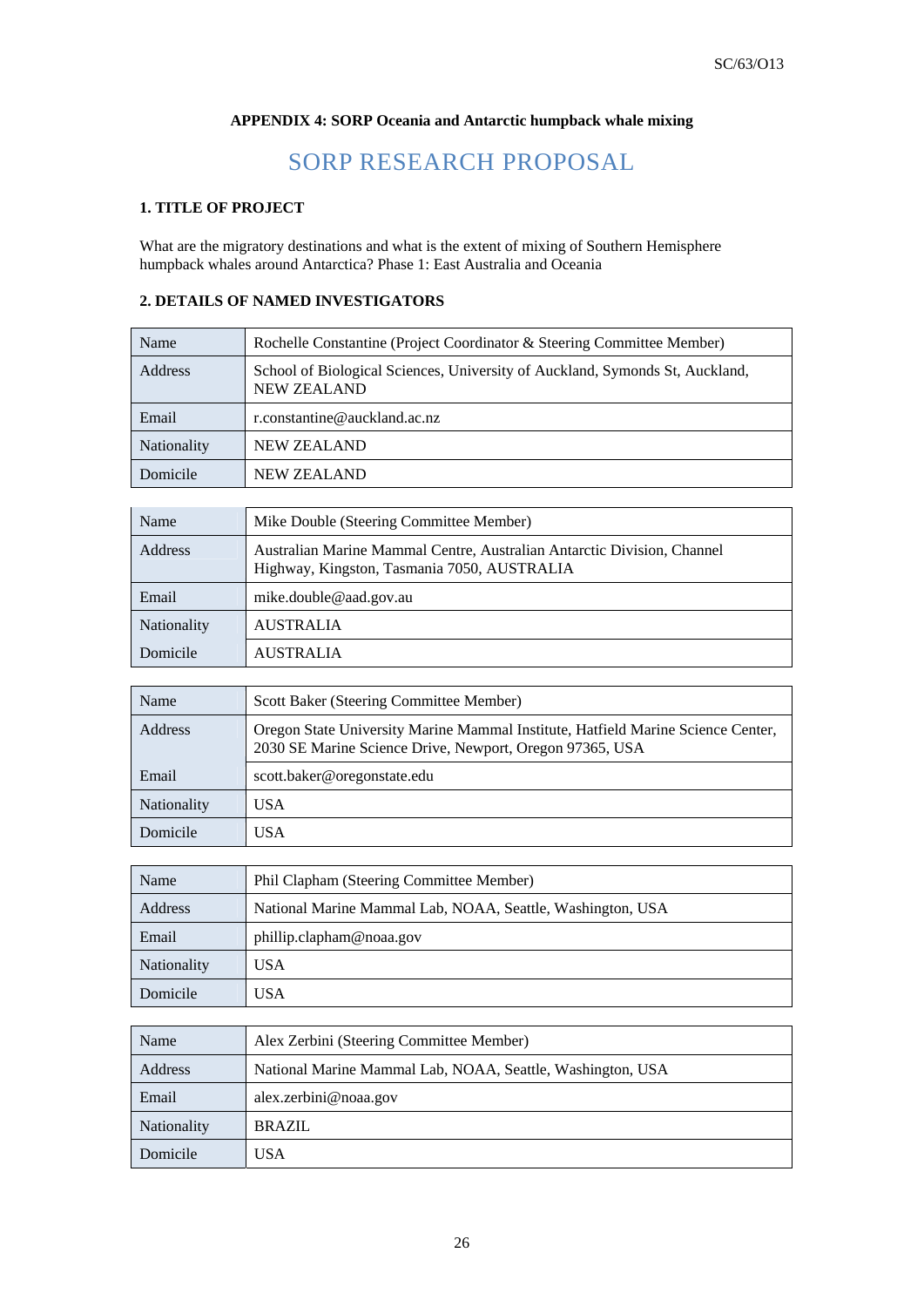| Name        | Jooke Robbins (Steering Committee Member)                    |  |  |
|-------------|--------------------------------------------------------------|--|--|
| Address     | Center for Coastal Studies, Provincetown, Massachusetts, USA |  |  |
| Email       | jrobbins@coastalstudies.org                                  |  |  |
| Nationality | USA                                                          |  |  |
| Domicile    | USA                                                          |  |  |

| Name               | Claire Garrigue (Steering Committee Member)        |  |
|--------------------|----------------------------------------------------|--|
| Address            | Opération Cétacés, BP 98802, Noumea, New Caledonia |  |
| Email              | op.cetaces@offratel.nc                             |  |
| <b>Nationality</b> | French                                             |  |
| Domicile           | New Caledonia                                      |  |

# **3. DESCRIPTION OF PROJECT** (do not exceed 3000 words)

## *(i) Background to the proposal, underlying rationale and relevance to SORP objectives and IWC needs.*

The International Whaling Commission recognises seven humpback whale populations in the Southern Hemisphere. These populations, named A to G, are based on the distribution of the known, low-latitude breeding areas. Each year individuals migrate south from these breeding areas to feed in the waters around Antarctica. Our understanding of the migratory routes and the summer distribution of these populations around Antarctica is based on information provided by Discovery tags photo-identification, individual genotyping and satellite tagging. Generally these data are sparse and therefore patterns of distribution and mixing have not been described well for most of the seven populations.

An improved understanding of the movements and mixing of humpback whales around Antarctica is a priority for the IWC because such information is integral to the Recovery/Stock Assessments, a prerequisite of which is the allocation of catches to particular breeding populations. An improved understanding of the migratory and feeding behaviour of humpback whales would allow the more appropriate allocation of catches made in this region which would improve the accuracy of recovery assessments and estimates of pre-whaling population sizes.

The IWC population assessment process would benefit from a greater understanding of the distribution and mixing of all SH humpback whale populations but priority should now be given to Antarctic Areas V and VI where the complex E (Australia and western Oceania) and F (eastern Oceania and French Polynesia) endangered populations feed (see Constantine *et al.*, 2010 – SC/62/SH18). Although this project proposal focuses on these priority areas coordinated research efforts in other regions would be highly desirable and should be developed in the future.

The initial focus of this project steering group was on data collected during the 2010 joint Australian/New Zealand Antarctic Whale Expedition (AWE) investigating humpback whale ecology between 150°W and 150°E. This expedition covered the putative feeding grounds of IWC breeding stocks E1,  $2 \& 3$  which includes the east Australian humpback whales and the western side of the endangered Oceania humpbacks, both part of the ongoing Comprehensive Assessment of Southern Hemisphere humpback whales (CASH) process. The French IPEV CETA trip (part of a three year project) also collected data from Area V and contributed samples to the AWE dataset (Garrigue *et al*. 2010a - SC/62/SH3). A combination of genetic sampling, satellite tagging and photo-identification has been used in these regions which links well with the techniques used in the AWE. The results of the photo-ID and genetics show strong links between the Balleny Islands (where most data were collected) and east Australia with a single photo-ID match to New Caledonia and a single genetic match to New Zealand (Constantine *et al*. 2011 SC/63/SH16, Steel *et al*. 2011 SC/63/SH10).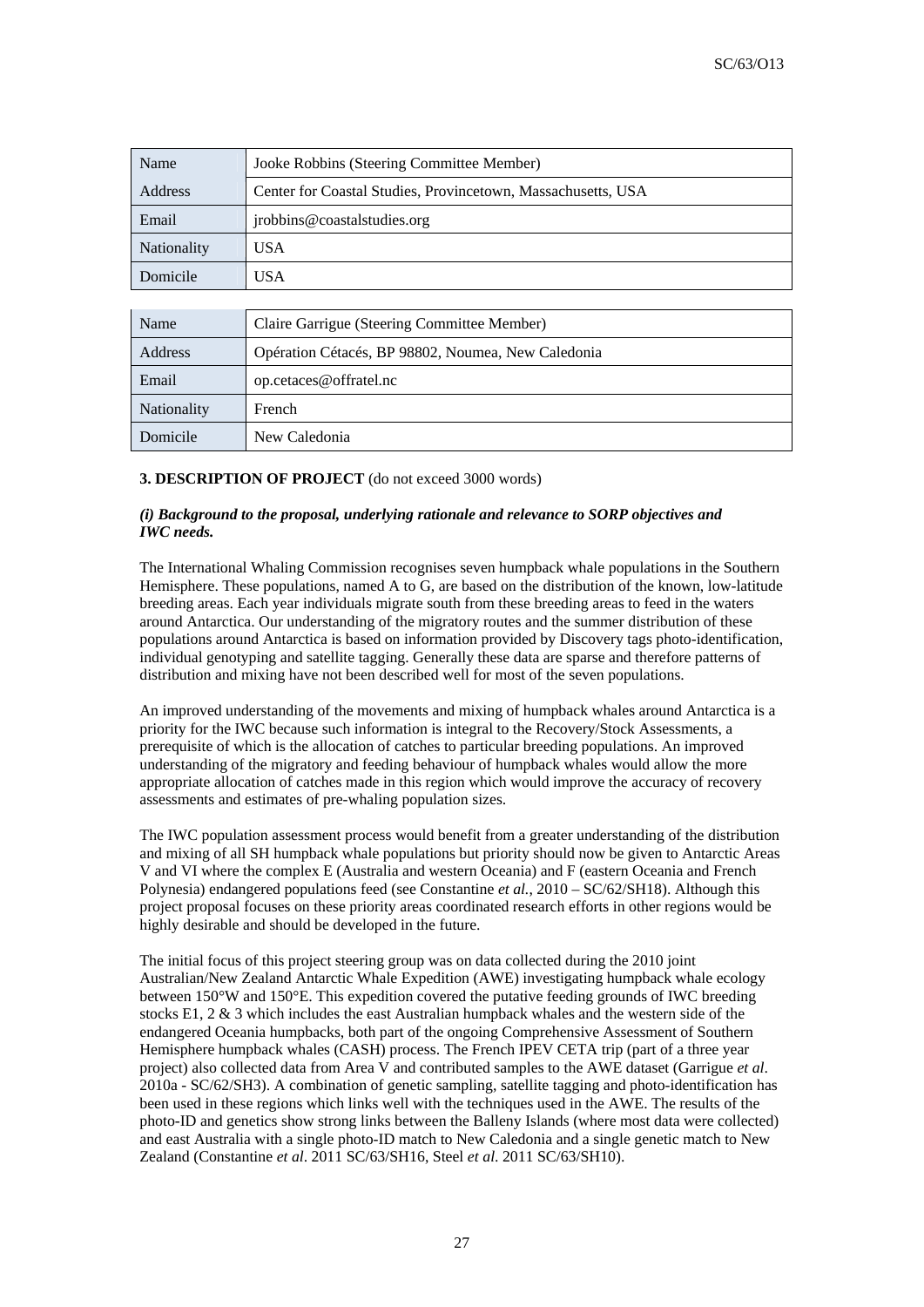These results add support to the possibility that the Oceania E2, E3 and F Breeding stocks may be predominantly feeding in the far east of Area V and in Area IV. Genotype matching of the tissue samples collected during the IDCR-SOWER cruises to Oceania showed connections between one whale from New Caledonia to Area V, one between Tonga and Area VI and two between Tonga and the western edge of Area I (Steel *et al.* 2008 – SC/60/SH13). Robbins *et al*. (2011) also reported the return trip of a humpback whale from American Samoa to Area I and one other whale that was sighted in both places. Previous reports of photo-ID matches between the Balleny Islands and east Australia were based on small sample sizes (Kaufman *et al*. 1990; Rock *et al*. 2006; Franklin *et al*. In Press). The small sample sizes in these studies, whilst valuable, limit any definitive interpretation of whale movements, as does the historical *Discovery* tag work and but the larger sample size from the AWE allows a better understanding of breeding ground linkages to Area V feeding grounds. As other expeditions are undertaken, further research on mixing between humpback feeding and breeding grounds will continue.

With the success of the genotype and photo-ID matching between AWE data and data from west Australia, east Australia, Oceania and the IDCR-SOWER tissue samples and photo-IDs from the Antarctic Humpback Whale Catalogue (AHWC), we propose to focus our efforts on using satellite telemetry to understand the connections between Oceania breeding grounds and feeding grounds. This technology has been successfully used in New Caledonia (Garrigue *et al*. 2010b, 2011), east Australia (Gales *et al*. 2009 - SC61/SH/17) and the Cook Islands (Hauser *et al*. 2010), with interesting results. There are plans for further satellite tagging in New Caledonia and the Cook Islands in 2011, the results of these will be help inform the development of our proposed research.

Recent reports from the Raoul Island (part of the Kermadec Island group, in New Zealand) show October has a high density of whales passing nearby with counts of over 150 humpback whales reported during a single four hour period on  $10<sup>th</sup>$  October 2010 (Potier 2008, Brown 2009, Brown 2010). Garrigue *et al*. (2010b, 2011) showed that a portion of the tagged whales from New Caledonia migrate past the Kermadec Islands but it is highly unlikely that this population could account for all whales observed. Tonga, Fiji and Vanuatu could account for many of the whales migrating past the Kermadecs with possible contributions from places further east like the Cook Islands (Hauser *et al*. 2010). Raoul Island is also the southernmost location with a high density of whales travelling south to Antarctica; whilst sightings are reported past New Zealand, these are sparse and numbers remain low. American Samoa is an interesting area as it sits on the cusp of breeding stocks E3 and F and the whales travel east and west of this area (Garrigue *et al*. In Press). For these reasons we propose Raoul Island and American Samoa as tentative locations for satellite tagging in 2013, but will consult with researchers interested in this region as we develop this research.

#### *(ii) Specific objectives*

With Phase 1 of the project completed (based around the AWE 2010 genetic and photo-ID data) we will focus on the use of satellite tags deployed on whales on their southern migration to determine migratory corridors and links to feeding grounds. The two main questions are:

1. What is the connection between the humpback whales from Area V & VI feeding grounds and their migratory corridors and breeding grounds in Oceania?

2. Do whales from Area V represent a single breeding ground or are they a mix of individuals from several distinct breeding grounds?

## *Year 1 – Oceania matching*

a) We will update the genotype and photo-identification databases that currently exist for Oceania breeding grounds (1991-2005 completed and 2006-2009 remain) and then match to AWE samples. COMPLETED (Constantine *et al*. 2011 SC/63/SH16, Steel *et al*. 2011 SC/63/SH10) b) We will match AWE and Oceania (updated) to existing IDCR/SOWER (Area IV, V & VI) genotype register. COMPLETED (Constantine *et al*. 2011 SC/63/SH16, Steel *et al*. 2011 SC/63/SH10)

#### *Years 2 & 3 – Genotype matching & planning*

a) We will reconcile existing eastern Australia and Oceania (updated) genotype databases and compare to AWE samples (photo-ID ~2,500 individuals for east Australia, ~2,100 individuals for Oceania and genotyped ~1,500 individuals for Oceania) (near completion see Steel *et al*. 2011 SC/63/SH10 for progress).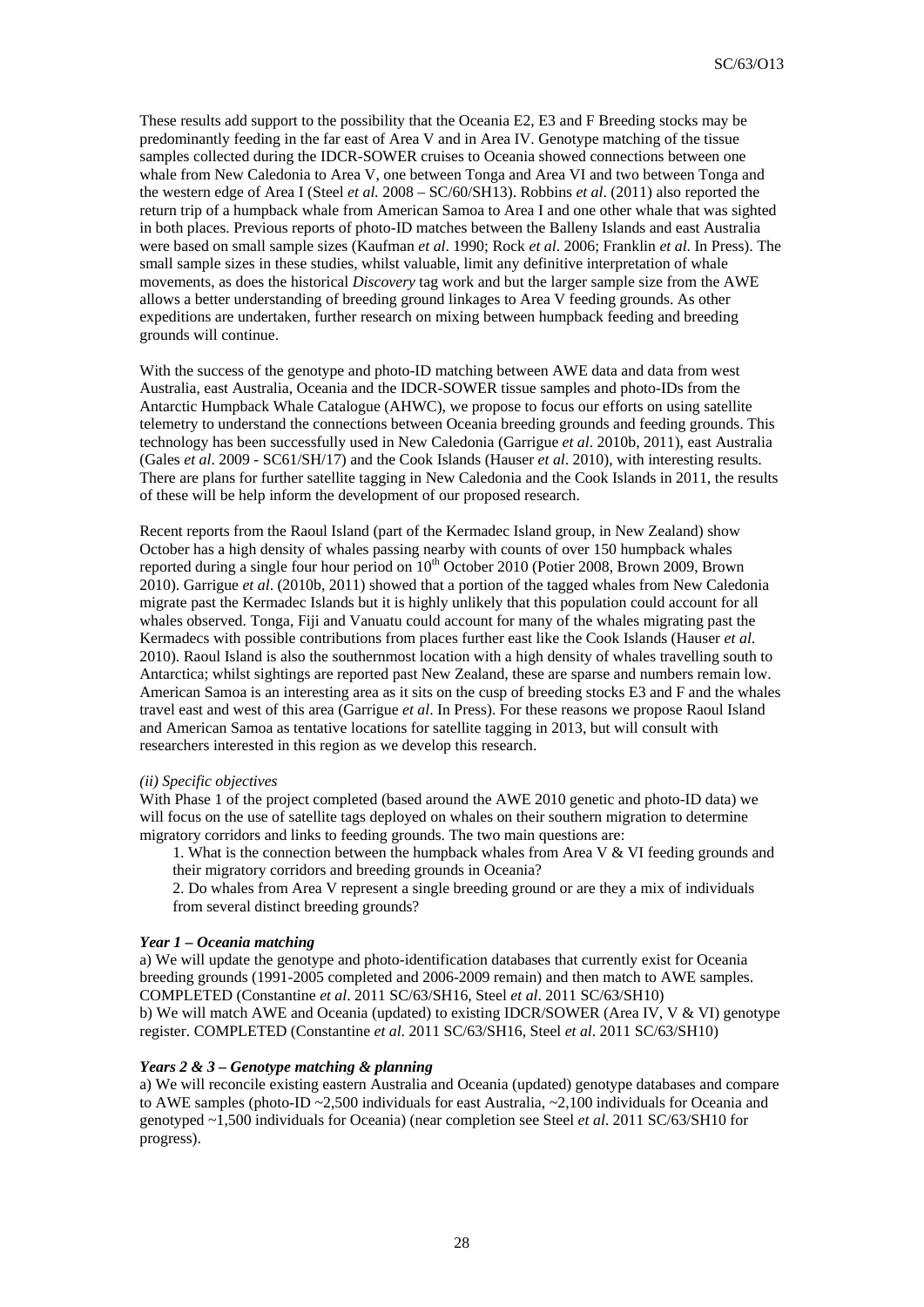b) Planning for satellite tagging programme in Oceania, locations to be decided after consultation with interested parties (e.g. South Pacific Whale Research Consortium). The Kermadec Islands and American Samoa have been nominated as priority regions with a strategic focus on breeding grounds and migratory corridors and an emphasis on the unresolved feeding grounds for E2, E3 and F whales. Data will be collected from the Kermadecs and American Samoa in years 2 & 3 and further consultation will be sought to identify individual whales (photo-ID and genotype database holders) and work out the optimal time for tagging whales as they migrate south.

## *Year 4 – Satellite tagging*

a) Deployment of tags on whales. Approximately 60 tags will be deployed at two locations (30 at each location, tentatively Raoul Island and American Samoa). Tissue samples, photo-ID and group composition data will be collected and compared to existing databases. b) Analysis of data that integrates satellite tag, genotype and photo-ID information.

*(iii) Scientific methodology and approach.*  Methodology is detailed in (ii) above.

*(iv) Programme or plan of research.*  Methodology is detailed in (ii) above.

*(v) Requirement for resources sought in this application.*  These are detailed in the budget below.

*(vi) Any wider justification for the project.*  None.

## **4. CURRICULUM VITAE OF NAMED INVESTIGATORS** (1 page per investigator) Available upon request.

## **5. BUDGET**

Overall Project Budget Years 1 – 4. All amounts in Australian dollars.

| Year 1 (2010) AWE matching to Oceania genotype & photo-ID database |        |  |  |
|--------------------------------------------------------------------|--------|--|--|
| <b>Research</b>                                                    |        |  |  |
| Oregon State University Oceania genotype database                  |        |  |  |
| Opération Cétacés Connectivity database                            |        |  |  |
| University of Auckland Photo-ID matching                           |        |  |  |
| Co-ordination                                                      |        |  |  |
| Project Assistant                                                  | 15,000 |  |  |
| <b>Steering Committee Meeting</b>                                  |        |  |  |
| <b>TOTAL</b>                                                       |        |  |  |
| Year 2 (2011) Preparation for year 4<br><b>Research</b>            |        |  |  |
| American Samoa & Kermadec Islands' photo-ID & tissue sampling      |        |  |  |
| Coordination                                                       |        |  |  |
| <b>Project Assistant</b>                                           |        |  |  |
| <b>Steering Committee Meeting</b>                                  |        |  |  |
| <b>TOTAL</b>                                                       |        |  |  |
| Year 3 (2012) Preparation for year 4                               |        |  |  |
| <b>Research</b>                                                    |        |  |  |
| American Samoa & Kermadec Islands' photo-ID & tissue sampling      |        |  |  |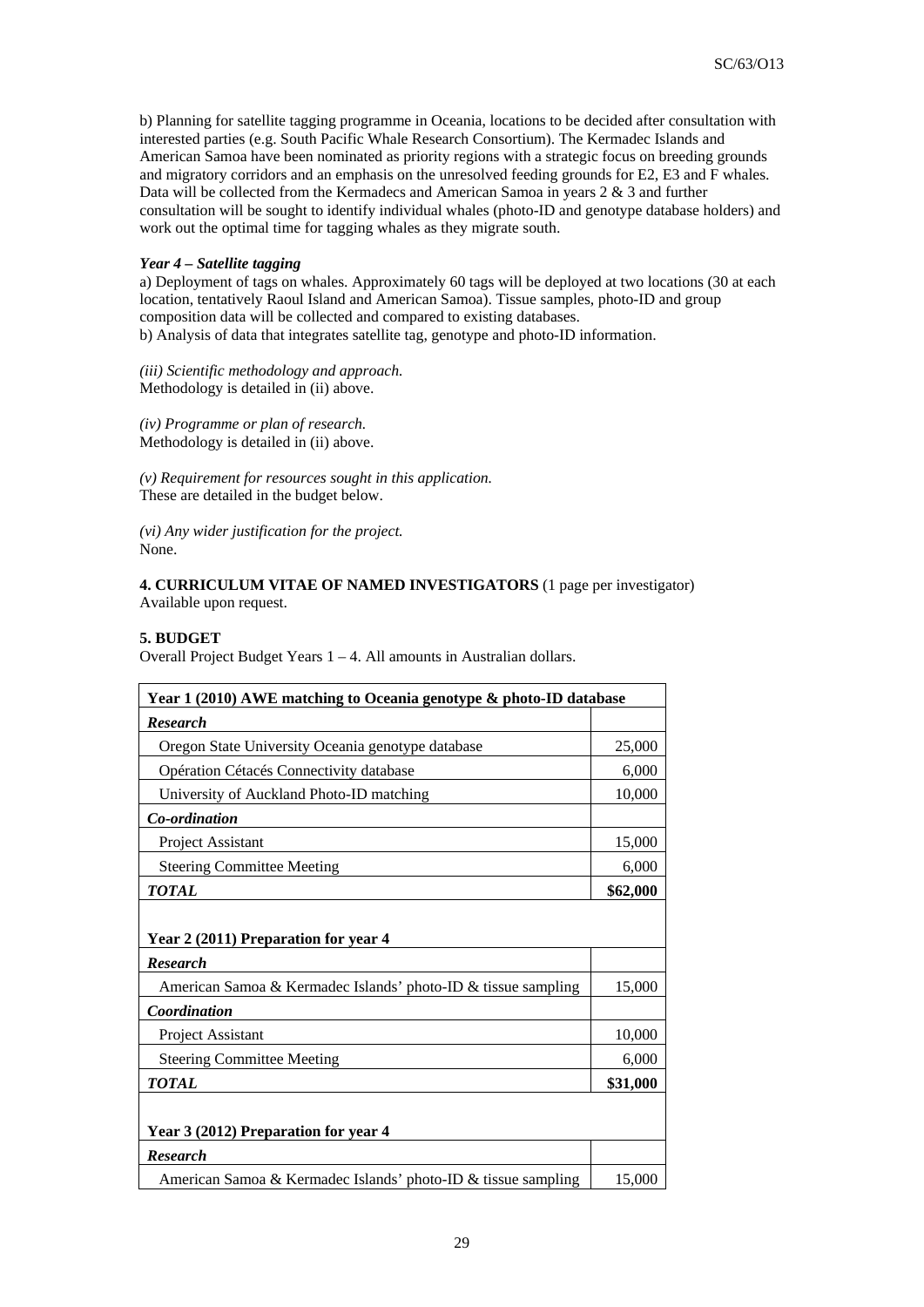| Coordination                               |           |  |  |
|--------------------------------------------|-----------|--|--|
| Project Assistant                          | 10,000    |  |  |
| <b>Steering Committee Meeting</b>          | 6,000     |  |  |
| <b>TOTAL</b>                               | \$31,000  |  |  |
|                                            |           |  |  |
| Year 4 (2013) Satellite tagging & analysis |           |  |  |
| <b>Research</b>                            |           |  |  |
| Satellite tags (60)                        | 180,000   |  |  |
| Vessel costs                               | 75,000    |  |  |
| Travel                                     | 10,000    |  |  |
| Coordination                               | 10,000    |  |  |
| Photo-ID analysis                          | 2,000     |  |  |
| Genotyping                                 | 10,000    |  |  |
| TOTAL                                      | \$287,000 |  |  |

Shortfalls in budget will be met with contributions from other SORP signatories and external grants.

# **6. OTHER GRANTS HELD FOR THIS OR OTHER RESEARCH, OBTAINED OR SOUGHT WITHIN THE PREVIOUS THREE YEARS**

Available upon request

## **7. PERMITS**

*(i) Do you have the appropriate permits to carry out the field work, including, if NECESSARY, animal welfare considerations?*  Some permits held, others will be applied for during the coming year.

(i*i) Do you have the appropriate permits (e.g. CITES) for the importation of ANY samples*. Yes.

# **8. SCHEDULE OF WORK, REPORTING AND USE OF RESULTS**

*(i) ) Expected completion of final report* 2014.

*(ii) Will you submit a manuscript on the results to the Journal of Cetacean Research and Management upon completion of the work?* 

Manuscripts will be sent to high quality scientific Journals and reports presented to the Scientific Committee.

*(iii) Will you agree to the use of the results of your study, if requested by the IWC Scientific Committee under its Data Availability Agreement that protects first publication rights of the researchers?*  Data from all of the sponsored research cruises will be available to contributing countries and collaborating researchers. Data sharing agreements will be mandatory for participation in regional projects, and the project Coordinator will be responsible for maintaining and disseminating data.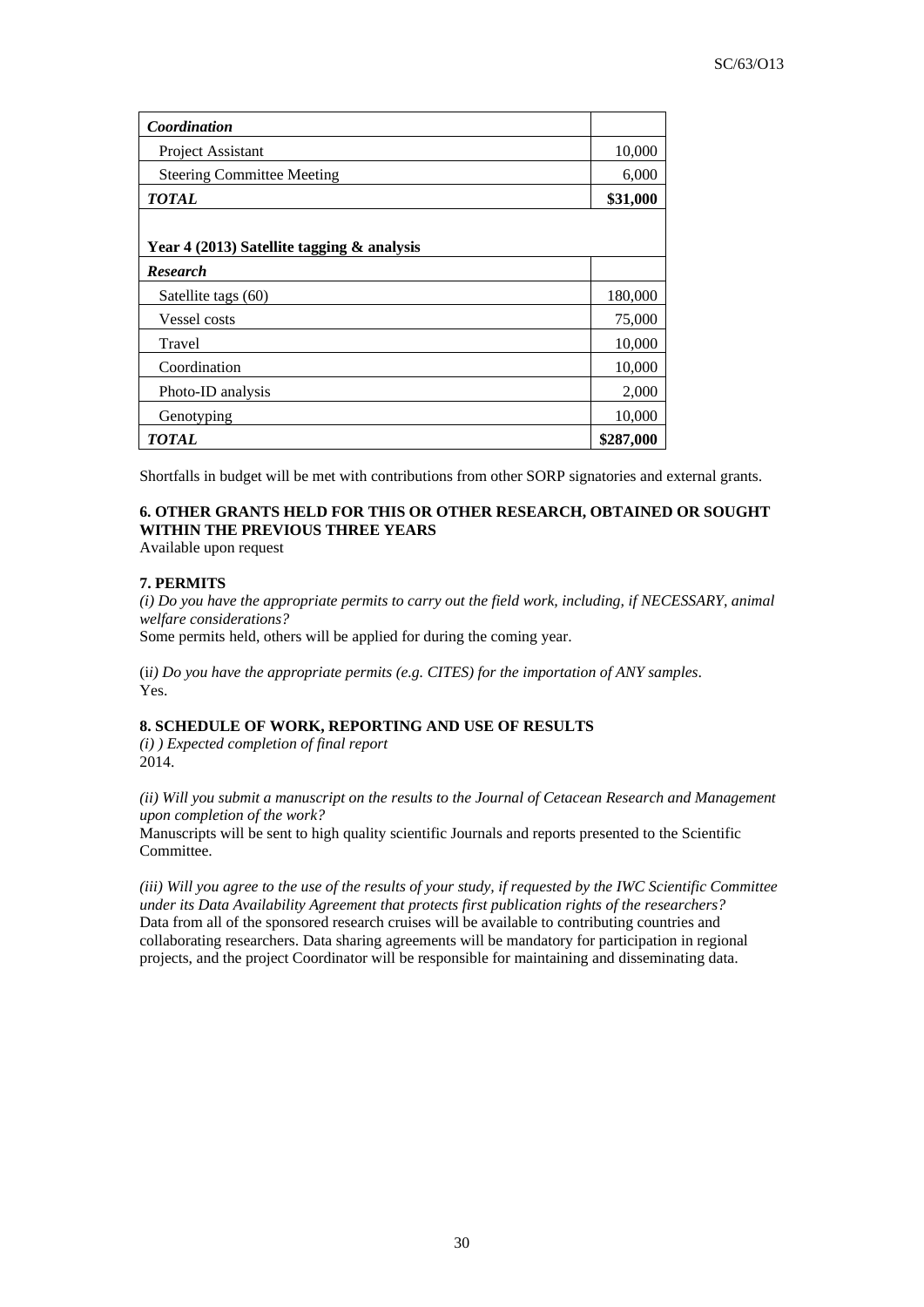#### **7. REFERENCES**

Brown, N. (2009) Raoul Island Whale Survey. Unpublished Field Season Report. 6 pp.

- Brown, N. (2010) Raoul Island Whale Survey. Unpublished Field Season Report. 30 pp.
- Constantine R., Garrigue C., Steel D., Jackson J., et al. (2010) Abundance and interchange of humpback whales in Oceania based on fluke photo-identification and DNA profiling. Paper *SC/62/SH18 presented to the Scientific Committee 2010*. [Available from the office of this Journal]
- Franklin T., Smith F., Gibbs N., Childerhouse S., Burns D., Paton D., Franklin W., Baker C.S. and Clapham P. (In Press) Migratory movements of humpback whales (*Megaptera novaeangliae*) between eastern Australia and the Balleny Islands, Antarctica, confirmed by photoidentification. *J. Cetacean Res. Manage.*
- Gales, N. (2010) Antarctic Whale Expedition: Preliminary science field report and summary. Unpublished Report, Australia Marine Mammal Centre, Australian Antarctic Division, Hobart, Australia. 21 pp.
- Gales, N., Double, M., Robinson, S., Jenner, C., Jenner, M., King, E., Gedamke, J., Paton, D. and Raymond, B. (2009) Satellite tracking of southbound East Australian humpback whales (*Megaptera novaeangliae*): challenging the feast or famine model for migrating whales. *Paper SC61/SH/17 presented to the IWC Scientific Committee 2009*. [Available from the office of this Journal]
- Garrigue, C., Constantine, R., Poole, M., Hauser, N., Clapham, P., Donoghue, M., Russell, K., Paton, D., Mattila, D.K., Robbins, J. And Baker, C.S. (In Press) Movement of individual humpback whales between wintering grounds of Oceania (South Pacific), 1999 to 2004. *J. Cetacean Res. Manage.*
- Garrigue C., Peltier H., Ridoux V., Franklin T., Charrassin J.-B. (2010a) CETA: a new cetacean observation program in East Antarctica. *Paper SC/62/SH3 presented to the IWC Scientific Committee 2010.* [Available from the office of this Journal]
- Garrigue, C., Zerbini, A.N., Geyer, Y., Heide-Jørgensen, M.-P., Hanaoka, W and Clapham, P. (2010b) Movements of satellite-monitored humpback whales from New Caledonia. *J. Mammal. 9(1): 109-115*
- Garrigue, C., Clapham, P., Gales, N., Geyer, Y., Oremus, M. and Zerbini, A. (2011) Oceanic seamounts: a new humpback whale (*Megaptera novaeangliae*) habitat discovered using satellite tagging. Fourth International Symposium on Bio-logging, 14-18 March 2011, Tasmania, Australia. [Available from http://www.cmar.csiro.au/biologging4/documents/O5.14\_Garrigue.pdf]
- Hauser, N., Zerbini, A.N., Geyer, Y., Heide-Jørgensen, M.-P. and Clapham, P. (2010) Movements of satellite-monitored humpback whales, *Megaptera novaeangliae*, from the Cook Islands. *Mar. Mamm. Science 26(3): 679-685*
- Kaufman, G.D., Osmond, M.G., Ward, A.J. and Forestell, P.H. 1990. Photographic documentation of the migratory movement of humpback whale (*Megaptera novaeangliae*) between east Australia and Antarctic Area V. *Report of the International Whaling Commission Special Issue* 12: 265-267. [Available from the office of this Journal]
- Potier, S. (2008) Raoul Island Whale Survey. Unpublished Field Season Report. 8 pp.
- Robbins, J., Dalla Rosa, L., Allen, J.M., Matilla, D.K., Secchi, E.R., Friedlaender, A.S., Stevick, P.T., Nowacek, D.P. and Steel, D. (2011) Return movement of a humpback whale between the Antarctic Peninsula and American Samoa: a seasonal migration record. *Endang. Species Res.13: 117-121*
- Rock, J., Pastene, L.A., Kaufman, G., Forestell, P., Matsuoka, K. and Allen, J. (2006) A note on East Australia Group V Stock humpback whale movement between feeding and breeding areas based on photo-identification. *J. Cetacean Res. Manage. 8(3):301–305.*
- Steel, D., Garrigue, C., Poole, M., Hauser, N., Olavarría, C., Flórez-González, L., Constantine, R., Caballero, S., Thiele, D., Paton, D., Clapham, P., Donoghue, M. and Baker, C.S. (2008) Migratory connections between humpback whales from South Pacific breeding grounds and Antarctic feeding areas demonstrated by genotype. *Paper SC/60/SH13 presented to the IWC Scientific Committee 2008*. [Available from the office of this Journal]
- Steel, D., Anderson, M., Schmitt, N., Burns, D., Constantine, R., Franklin, W., Franklin, T., Garrigue, C., Gibbs, N., Hauser, N., Olavarria, C., Paton, D., Poole, M., Robbins, J., Ward, J., Double, M., Harrison, P., Baverstock, P. and Baker, C.S. (2011) Genotype matching of humpback whales from the 2010 Australia/New Zealand Antarctic Whale Expedition (Area V) to the